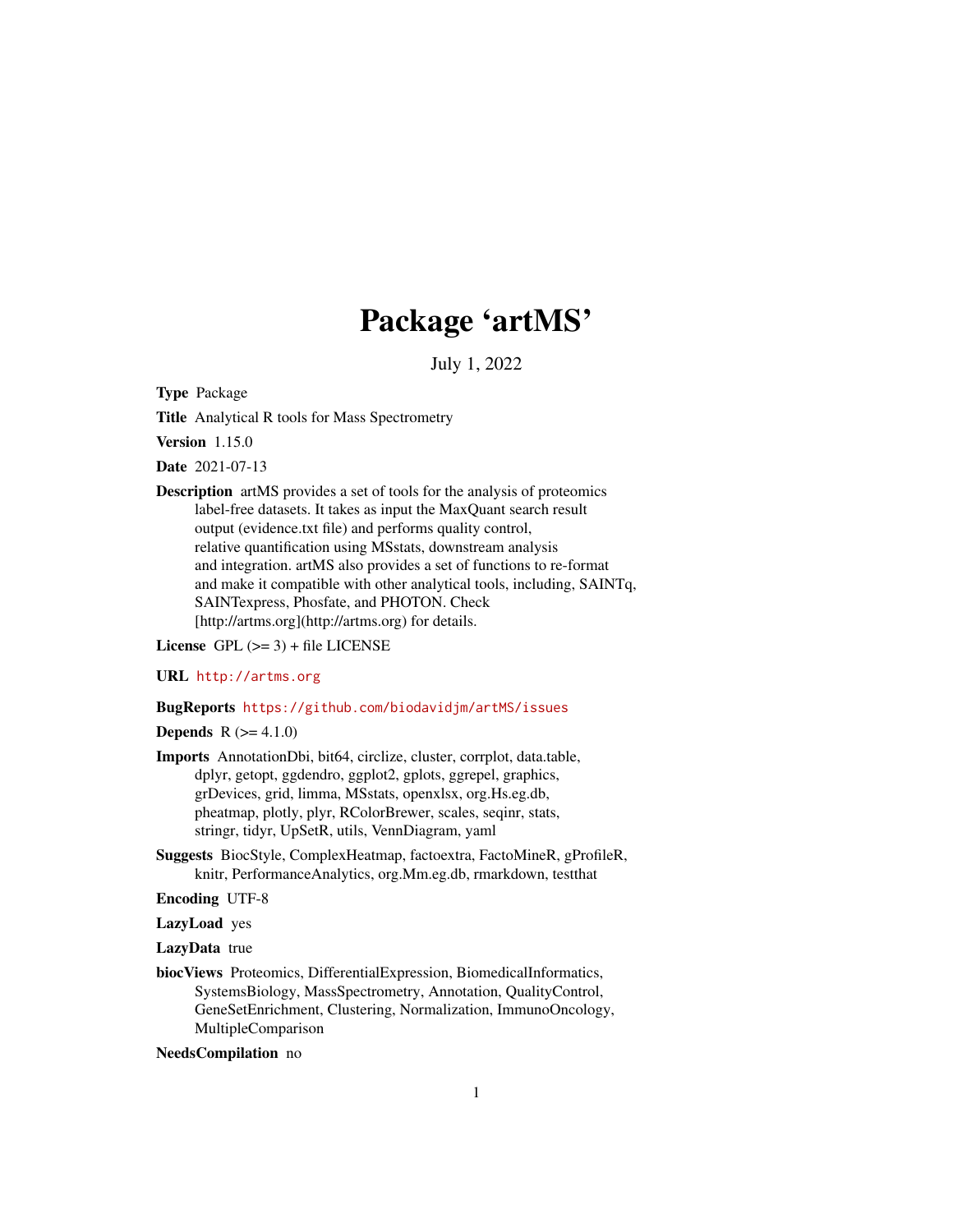VignetteBuilder knitr

RoxygenNote 7.1.1

Roxygen list(markdown = TRUE)

git\_url https://git.bioconductor.org/packages/artMS

git\_branch master

git\_last\_commit 3a9c0f5

git\_last\_commit\_date 2022-04-26

Date/Publication 2022-07-01

Author David Jimenez-Morales [aut, cre] (<<https://orcid.org/0000-0003-4356-6461>>), Alexandre Rosa Campos [aut, ctb] (<<https://orcid.org/0000-0003-3988-7764>>), John Von Dollen [aut], Nevan Krogan [aut] (<<https://orcid.org/0000-0003-4902-337X>>), Danielle Swaney [aut, ctb] (<<https://orcid.org/0000-0001-6119-6084>>)

Maintainer David Jimenez-Morales <br/>biodavidjm@gmail.com>

## R topics documented:

| 3      |
|--------|
| 6      |
| $\tau$ |
| 8      |
| 9      |
| 9      |
| 10     |
| 11     |
| 12     |
| 14     |
| 15     |
| 17     |
| 17     |
| 18     |
| 19     |
| 20     |
| 21     |
| 21     |
| 22     |
| 23     |
| 24     |
| 25     |
| 26     |
| 28     |
| 30     |
| 33     |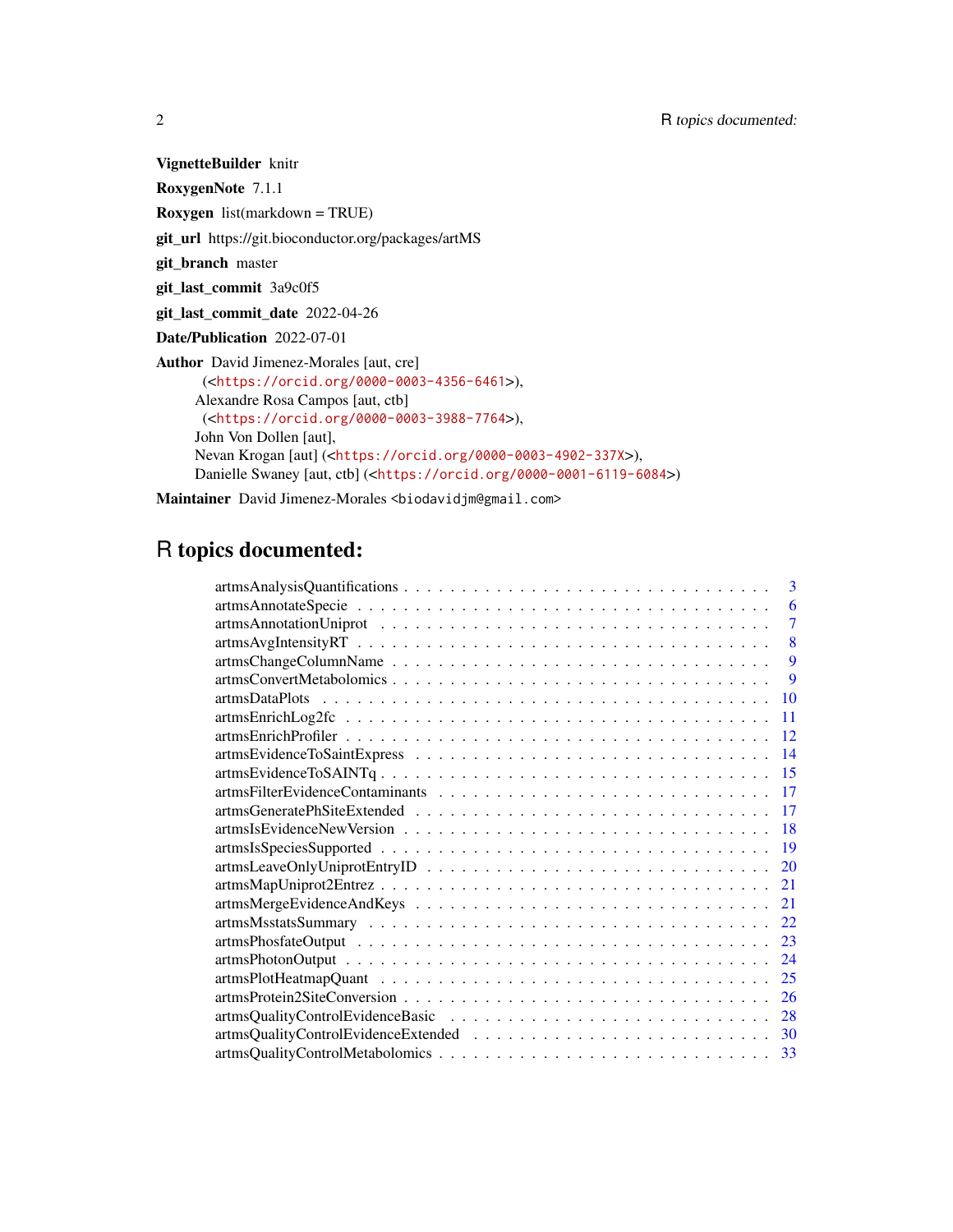<span id="page-2-0"></span>

#### **Index a** set of the contract of the contract of the contract of the contract of the contract of the contract of the contract of the contract of the contract of the contract of the contract of the contract of the contrac

artmsAnalysisQuantifications

*Analysis of the Relative Quantifications*

#### Description

Analysis of relative quantifications, including:

- Annotations
- Summary files in different format (xls, txt) and shapes (long, wide)
- Numerous summary plots
- Enrichment analysis using Gprofiler
- PCA of quantifications
- Clustering analysis
- Basic imputation of missing values

To run this function, the following packages must be installed on your system:

- From bioconductor: BiocManager::install(c("ComplexHeatmap", "org.Mm.eg.db"))
- From CRAN: install.packages(c("factoextra", "FactoMineR", "gProfileR", "PerformanceAnalytics"))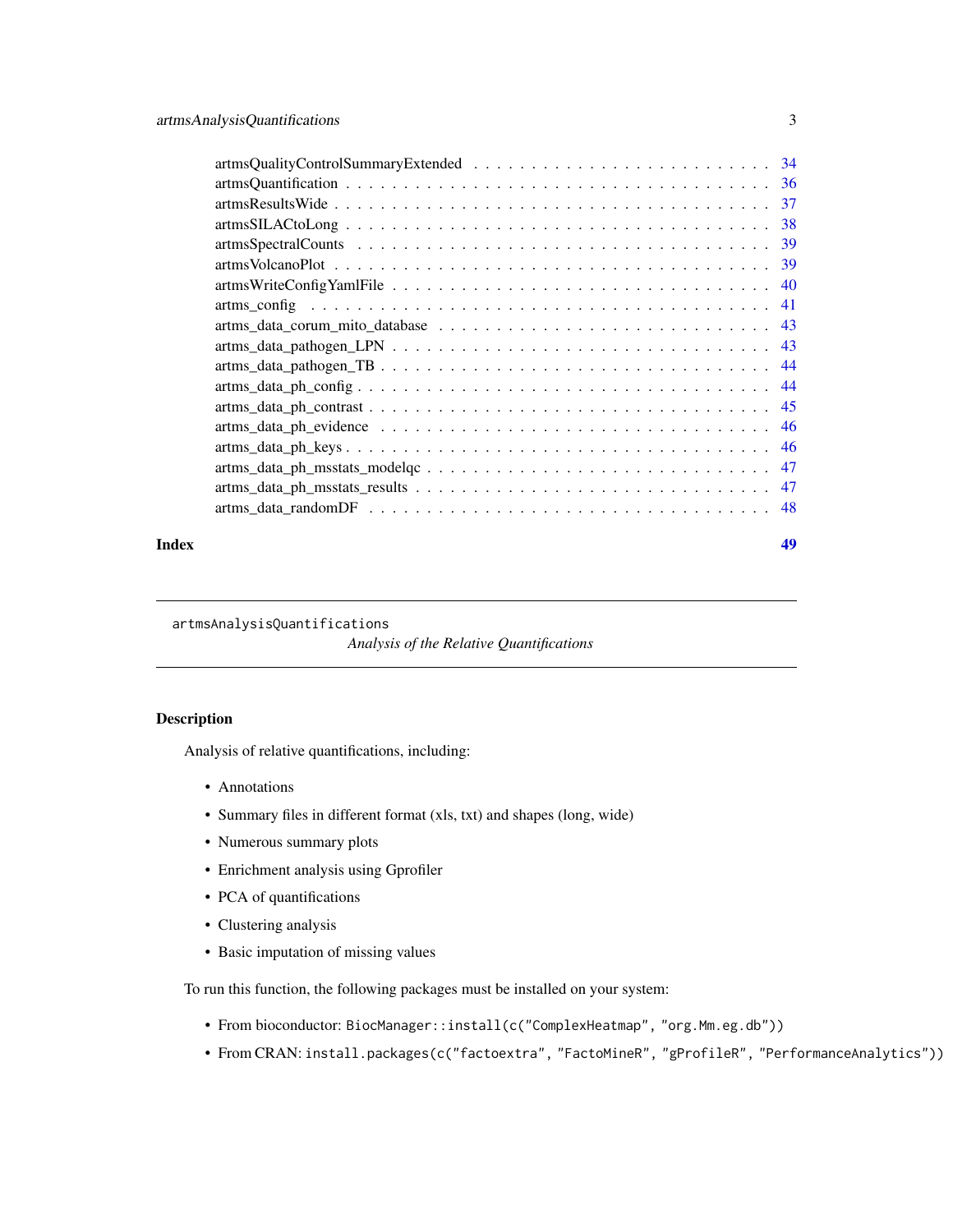#### Usage

```
artmsAnalysisQuantifications(
  log2fc_file,
 modelqc_file,
  species,
 output_dir = "analysis_quant",
 outliers = c("keep", "iqr", "std"),
  enrich = TRUE,l2fc_thres = 1,
  choosePvalue = c("adjpvalue", "pvalue"),
  isBackground = "nobackground",
  isPtm = "global",mbr = 2,
 pathogen = "nopathogen",
 plotPvaluesLog2fcDist = TRUE,
 plotAbundanceStats = TRUE,
 plotReproAbundance = TRUE,
 plotCorrConditions = TRUE,
 plotCorrQuant = TRUE,
 plotPCAabundance = TRUE,
 plotFinalDistributions = TRUE,
 plotPropImputation = TRUE,
 plotHeatmapsChanges = TRUE,
 plotTotalQuant = TRUE,
 plotClusteringAnalysis = TRUE,
 data_object = FALSE,
 printPDF = TRUE,
 verbose = TRUE
)
```
#### Arguments

| (char) MSstats results file location                                                                                                                                     |
|--------------------------------------------------------------------------------------------------------------------------------------------------------------------------|
| (char) MSstats model qc file location                                                                                                                                    |
| (char) Select one species. Species currently supported for a full analysis (in-<br>cluding enrichment analysis):                                                         |
| $\cdot$ HUMAN<br>• MOUSE To find out species supported only for annotation check?artmsIsSpeciesSupported()                                                               |
| (char) Name for the folder to output the results from the function. Default is<br>current directory (recommended to provide a new folder name).                          |
| (char) It allows to keep or remove outliers. Options:                                                                                                                    |
| • keep (default): it keeps outliers 'keep', 'iqr', 'std'                                                                                                                 |
| • iqr (recommended): remove outliers $+/-$ 6 x Interquartile Range (IQR)<br>$\bullet$ std : 6 x standard deviation                                                       |
| (logical) Performed enrichment analysis using GprofileR? Only available for<br>species HUMAN and MOUSE. TRUE (default if "human" or "mouse" are the<br>species) or FALSE |
|                                                                                                                                                                          |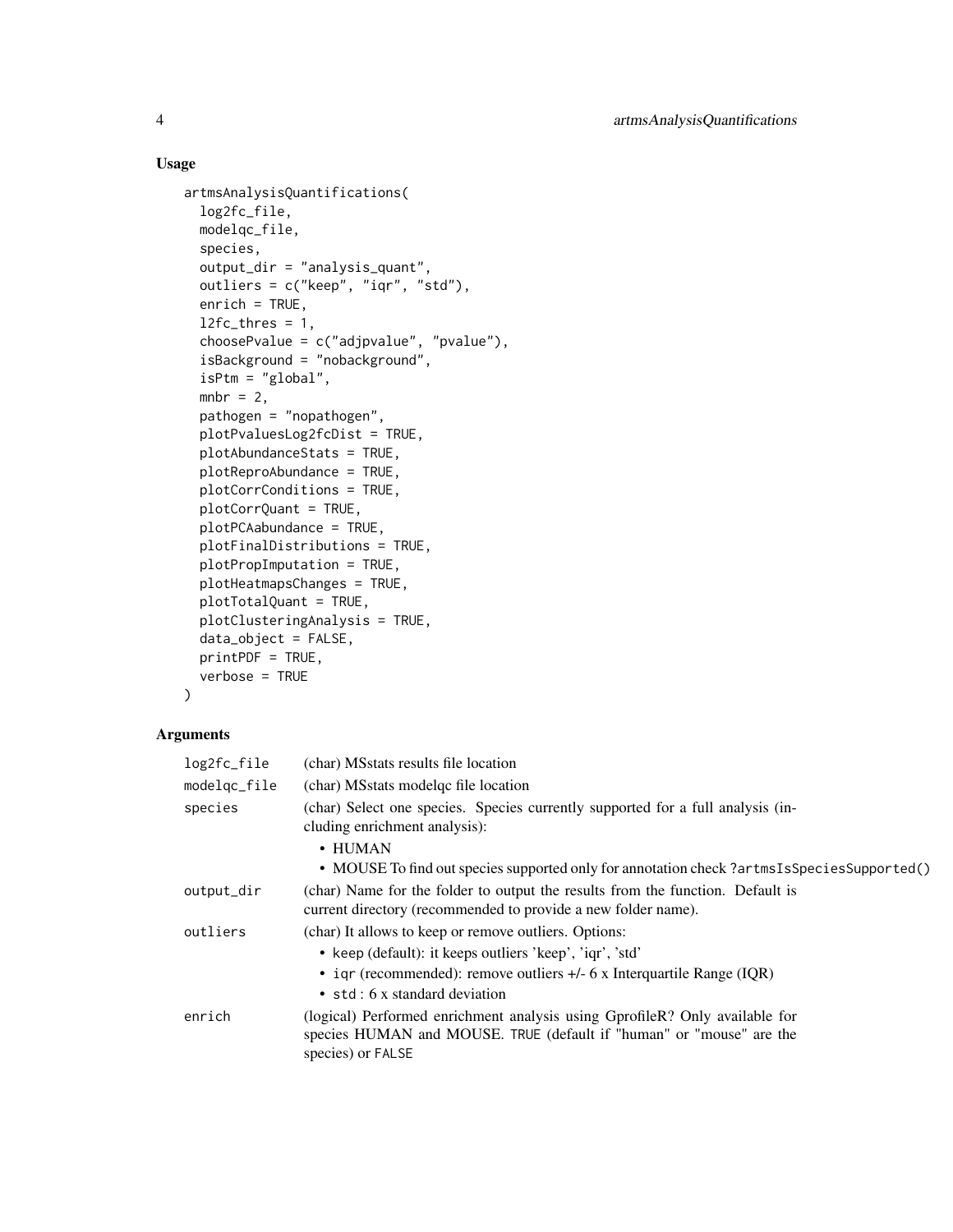| 12fc_thres             | (int) $log2fc$ cutoff for enrichment analysis (default, $12fc_thres = 1.5$ )                                                                                                                                                                                                                                                                                                                                                                                                                                                                                                                                                                                                                                                                                                                                                                                                                                                                                                                                                                                                                                                                                                                                                                                                                                                                                                                                 |
|------------------------|--------------------------------------------------------------------------------------------------------------------------------------------------------------------------------------------------------------------------------------------------------------------------------------------------------------------------------------------------------------------------------------------------------------------------------------------------------------------------------------------------------------------------------------------------------------------------------------------------------------------------------------------------------------------------------------------------------------------------------------------------------------------------------------------------------------------------------------------------------------------------------------------------------------------------------------------------------------------------------------------------------------------------------------------------------------------------------------------------------------------------------------------------------------------------------------------------------------------------------------------------------------------------------------------------------------------------------------------------------------------------------------------------------------|
| choosePvalue           | (char) specify whether pvalue or adjpvalue should use for the analysis. The<br>default option is adjpvalue (multiple testing correction). But if the number of<br>biological replicates for a given experiment is too low (for example $n = 2$ ), then<br>choosePvalue = pvalue is recommended.                                                                                                                                                                                                                                                                                                                                                                                                                                                                                                                                                                                                                                                                                                                                                                                                                                                                                                                                                                                                                                                                                                              |
| isBackground           | (char) background of gene names for enrichment analysis. nobackground (de-<br>fault) will use the total number of genes detected. Alternatively provided the file<br>path name to the background gene list.                                                                                                                                                                                                                                                                                                                                                                                                                                                                                                                                                                                                                                                                                                                                                                                                                                                                                                                                                                                                                                                                                                                                                                                                  |
| isPtm                  | (char) Is a ptm-site quantification?                                                                                                                                                                                                                                                                                                                                                                                                                                                                                                                                                                                                                                                                                                                                                                                                                                                                                                                                                                                                                                                                                                                                                                                                                                                                                                                                                                         |
|                        | · global (default),<br>• ptmsites (for site specific analysis),<br>• ptmph (Jeff Johnson script output evidence file)                                                                                                                                                                                                                                                                                                                                                                                                                                                                                                                                                                                                                                                                                                                                                                                                                                                                                                                                                                                                                                                                                                                                                                                                                                                                                        |
| mnbr                   | (int) PARAMETER FOR NAIVE IMPUTATION: "minimal number of bio-<br>logical replicates" for "naive imputation" and filtering. Default: mnbr = 2. De-<br>tails: Intensity values for proteins/PTMs that are completely missed in one of<br>the two conditions compared ("condition A"), but are found in at least 2 bi-<br>ological replicates ( $mbr = 2$ ) of the other "condition B", are imputed (values<br>artificially assigned) and the log2FC values calculated. The goal is to keep<br>those proteins/PTMs that are consistently found in one of the two conditions<br>(in this case "condition B") and facilitate the inclusion in downstream analysis<br>(if wished). The imputed intensity values are sampled from the lowest inten-<br>sity values detected in the experiment, and (WARNING) the p-values are just<br>randomly assigned between 0.05 and 0.01 for illustration purposes (when gen-<br>erating a volcano plot with the output of artmsAnalysisQuantifications) or<br>to include them when making a cutoff of $p$ -value $< 0.05$ for enrichment analysis<br>CAUTION: mnbr would also add the constraint that any protein must be iden-<br>tified in at least nmbr biological replicates of the same condition or it will be<br>filtered out. That is, if $mbr = 2$ , a protein found in two conditions but only in<br>one biological replicate in each of them, it would be removed. |
| pathogen               | (char) Is there a pathogen in the dataset as well? if it does not, then use pathogen<br>= nopathogen (default). Pathogens available: tb (Tuberculosis), 1pn (Legionella)                                                                                                                                                                                                                                                                                                                                                                                                                                                                                                                                                                                                                                                                                                                                                                                                                                                                                                                                                                                                                                                                                                                                                                                                                                     |
| plotPvaluesLog2fcDist  |                                                                                                                                                                                                                                                                                                                                                                                                                                                                                                                                                                                                                                                                                                                                                                                                                                                                                                                                                                                                                                                                                                                                                                                                                                                                                                                                                                                                              |
|                        | (logical) If TRUE (default) plots pvalues and log2fc distributions                                                                                                                                                                                                                                                                                                                                                                                                                                                                                                                                                                                                                                                                                                                                                                                                                                                                                                                                                                                                                                                                                                                                                                                                                                                                                                                                           |
| plotAbundanceStats     | (logical) If TRUE (default) plots stats graphs about abundance values                                                                                                                                                                                                                                                                                                                                                                                                                                                                                                                                                                                                                                                                                                                                                                                                                                                                                                                                                                                                                                                                                                                                                                                                                                                                                                                                        |
| plotReproAbundance     |                                                                                                                                                                                                                                                                                                                                                                                                                                                                                                                                                                                                                                                                                                                                                                                                                                                                                                                                                                                                                                                                                                                                                                                                                                                                                                                                                                                                              |
|                        | (logical) If TRUE plots reproducibility based on normalized abundance values                                                                                                                                                                                                                                                                                                                                                                                                                                                                                                                                                                                                                                                                                                                                                                                                                                                                                                                                                                                                                                                                                                                                                                                                                                                                                                                                 |
| plotCorrConditions     |                                                                                                                                                                                                                                                                                                                                                                                                                                                                                                                                                                                                                                                                                                                                                                                                                                                                                                                                                                                                                                                                                                                                                                                                                                                                                                                                                                                                              |
|                        | (logical) If TRUE plots correlation between the different conditions                                                                                                                                                                                                                                                                                                                                                                                                                                                                                                                                                                                                                                                                                                                                                                                                                                                                                                                                                                                                                                                                                                                                                                                                                                                                                                                                         |
| plotCorrQuant          | (logical) if TRUE plots correlation between the available quantifications (com-<br>parisons)                                                                                                                                                                                                                                                                                                                                                                                                                                                                                                                                                                                                                                                                                                                                                                                                                                                                                                                                                                                                                                                                                                                                                                                                                                                                                                                 |
| plotPCAabundance       |                                                                                                                                                                                                                                                                                                                                                                                                                                                                                                                                                                                                                                                                                                                                                                                                                                                                                                                                                                                                                                                                                                                                                                                                                                                                                                                                                                                                              |
|                        | (logical) if TRUE performs PCA analysis of conditions using normalized abun-<br>dance values                                                                                                                                                                                                                                                                                                                                                                                                                                                                                                                                                                                                                                                                                                                                                                                                                                                                                                                                                                                                                                                                                                                                                                                                                                                                                                                 |
| plotFinalDistributions | (logical) if TRUE plots distribution of both log2fc and pvalues                                                                                                                                                                                                                                                                                                                                                                                                                                                                                                                                                                                                                                                                                                                                                                                                                                                                                                                                                                                                                                                                                                                                                                                                                                                                                                                                              |
|                        |                                                                                                                                                                                                                                                                                                                                                                                                                                                                                                                                                                                                                                                                                                                                                                                                                                                                                                                                                                                                                                                                                                                                                                                                                                                                                                                                                                                                              |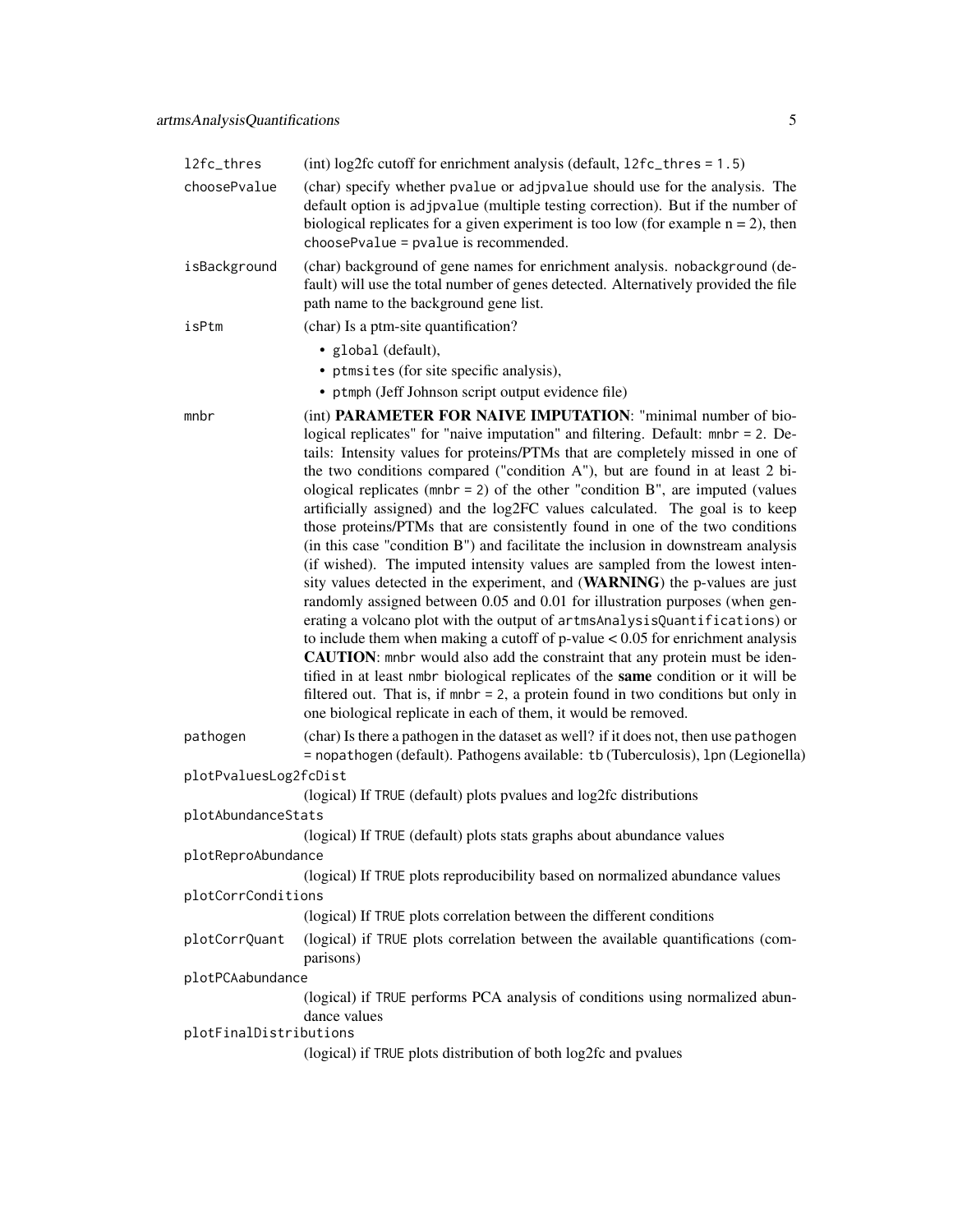<span id="page-5-0"></span>

| plotPropImputation     |                                                                                                                          |  |
|------------------------|--------------------------------------------------------------------------------------------------------------------------|--|
|                        | (logical) if TRUE plots proportion of overall imputation                                                                 |  |
| plotHeatmapsChanges    |                                                                                                                          |  |
|                        | (logical) if TRUE plots heatmaps of quantified changes (both all and significant<br>only). Only if printPDF is also TRUE |  |
|                        | plotTotalQuant (logical) if TRUE plots barplot of total number of quantifications per comparison                         |  |
| plotClusteringAnalysis |                                                                                                                          |  |
|                        | (logical) if TRUE performs clustering analysis between quantified comparisons<br>(more than 1 comparison required)       |  |
| data_object            | (logical) flag to indicate whether the required files are data objects. Default is<br><b>FALSE</b>                       |  |
| printPDF               | If TRUE (default) prints out the pdfs. Warning: plot objects are not returned due<br>to the large number of them.        |  |
| verbose                | (logical) TRUE (default) shows function messages                                                                         |  |

#### Value

(data.frame) summary of quantifications, including annotations, enrichments, etc

#### Examples

```
# Testing that the files cannot be empty
artmsAnalysisQuantifications(log2fc_file = NULL,
                              modelqc_file = NULL,
                              species = NULL,
                              output_dir = NULL)
```
artmsAnnotateSpecie *Adding a column with the species name*

#### Description

Adding the species name to every protein. This makes more sense if there are more than one species in the dataset, which must be specified in the pathogen option. Influenza is a special case that it does not need to be specified, as far as the proteins were originally annotated as INFLUENZAGENE\_STRAIN (strains covered H1N1, H3N2, H5N1), as for example, NS1\_H1N1

#### Usage

```
artmsAnnotateSpecie(df, pathogen = "nopathogen", species)
```
#### Arguments

| df       | (data.frame) with a Protein column (of uniprot ids)                                                                                                             |
|----------|-----------------------------------------------------------------------------------------------------------------------------------------------------------------|
| pathogen | (char) Is there a pathogen in the dataset as well? if it does not, then use pathogen<br>$=$ nopathogen (default). Supported to (Tuberculosis), 1pn (Legionella) |
| species  | (char) Host organism (supported for now: human or mouse)                                                                                                        |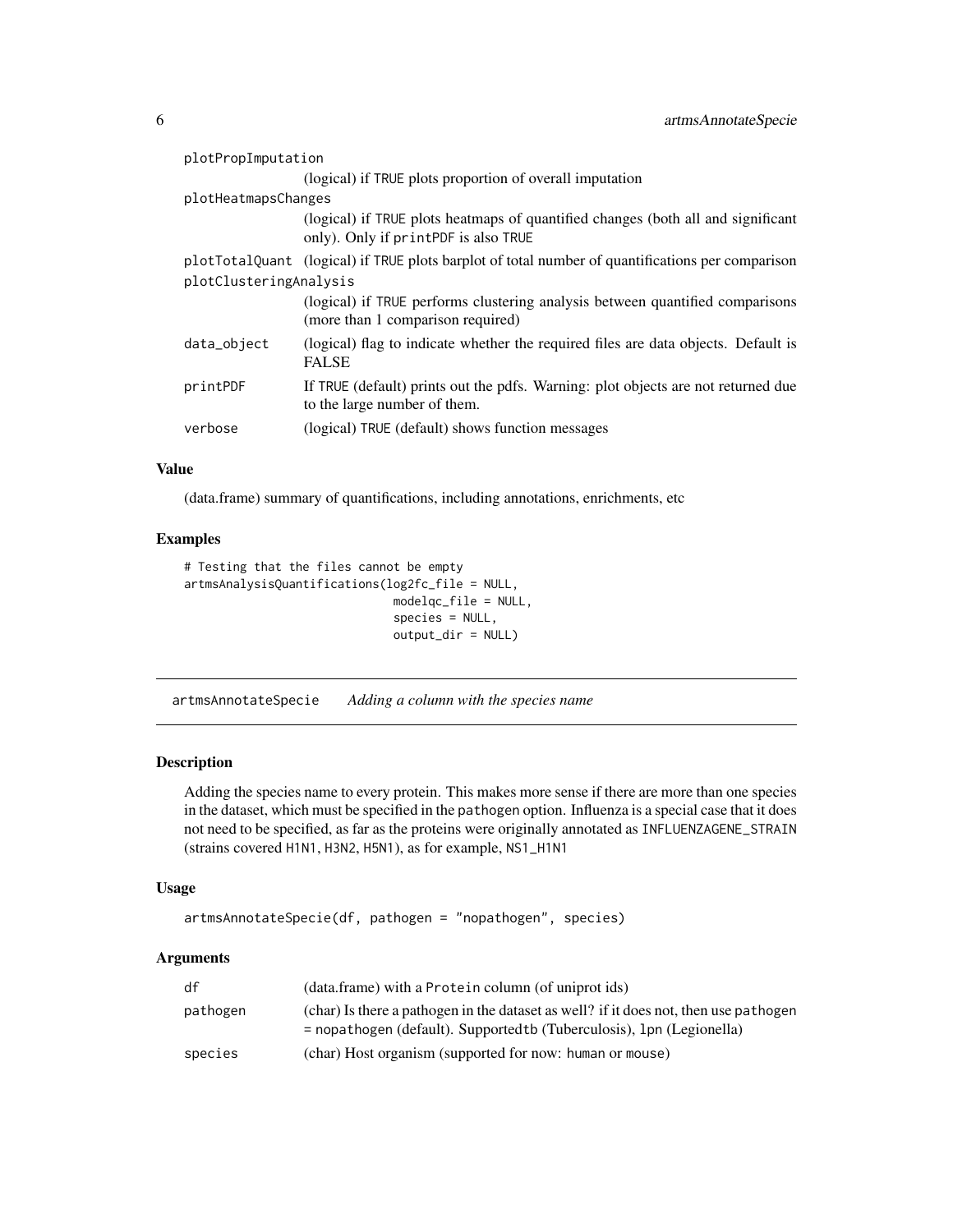#### <span id="page-6-0"></span>Value

(data.frame) The same data.frame but with an extra column specifying the species

#### Examples

```
# Adding a new column with the main species of the data. Easy.
# But the main functionality is to add both the host-species and a pathogen,
# which is not illustrated in this example
data_with_specie <- artmsAnnotateSpecie(df = artms_data_ph_msstats_results,
                                         species = "human")
```
artmsAnnotationUniprot

*Annotate table with Gene Symbol and Name based on Uniprot ID(s)*

#### Description

Annotate gene name and symbol based on uniprot ids. It will take the column from your data.frame specified by the columnid argument, search for the gene symbol, name, and entrez based on the species (species argument) and merge the information back to the input data.frame

#### Usage

```
artmsAnnotationUniprot(x, columnid, species, verbose = TRUE)
```
#### Arguments

| X        | (data.frame) to be annotated (or file path and name)                                                |
|----------|-----------------------------------------------------------------------------------------------------|
| columnid | (char) The column with the uniprotkb ids                                                            |
| species  | (char) The species name. Check ?artmsMapUniprot2Entrez to find out more<br>about supported species. |
| verbose  | (logical) TRUE (default) shows function messages                                                    |

#### Value

(data.frame) with two new columns: Gene and Protein.name

#### Examples

```
# This example adds annotations to the example evidence file included in
# artMS, based on the column 'Proteins'.
evidence_anno <- artmsAnnotationUniprot(x = artms_data_ph_evidence,
                                         columnid = 'Proteins',
                                         species = 'human')
```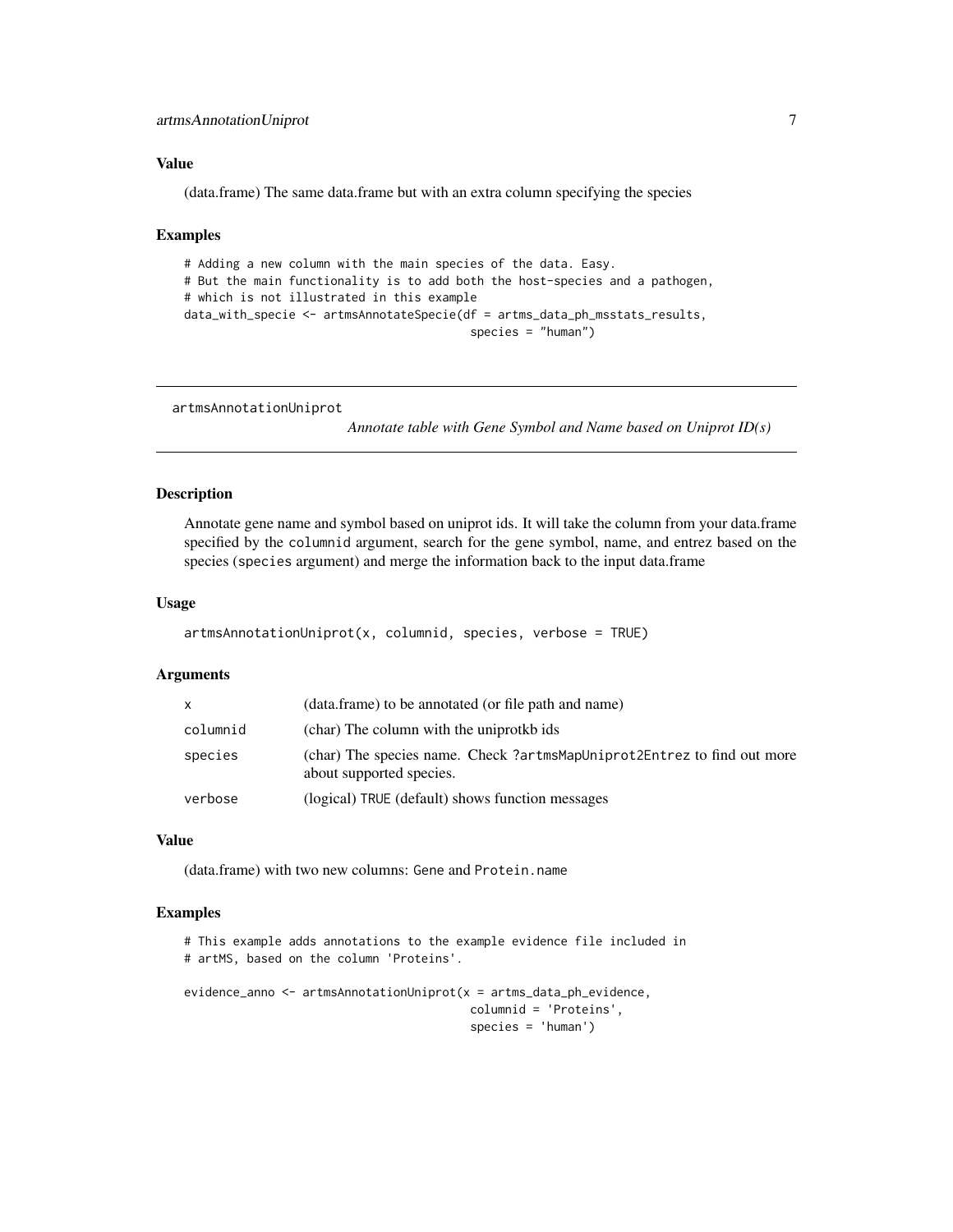<span id="page-7-0"></span>artmsAvgIntensityRT *Summarize average intensity and retention time per protein*

#### Description

Input an evidence file from MaxQuant and a file containing a list of proteins of interest (optional). The function will summarize from the evidence file and report back the average intensity, average retention time, and the average caliberated retention time. If a list of proteins is provided, then only those proteins will be summarized and returned.

#### Usage

```
artmsAvgIntensityRT(
  evidence_file,
  protein_file = NULL,
  output_file = FALSE,
  verbose = TRUE
\mathcal{E}
```
#### Arguments

| evidence_file | (char) The filepath to the MaxQuant searched data (evidence) file (txt tab delim-<br>ited file).                                     |
|---------------|--------------------------------------------------------------------------------------------------------------------------------------|
| protein_file  | (char) The file path to a file or vector containing a list of proteins of interest.                                                  |
| output_file   | (char) The file name for the results (must have the extension . txt). If empty,<br>then the results will be returned as an R object. |
| verbose       | (logical) TRUE (default) shows function messages                                                                                     |

#### Value

An R object with the results and a file with the results (if the output\_file argument is provided). It contains averages of Intensity, Retention Time, Caliberated Retention Time

#### Examples

ave\_int <- artmsAvgIntensityRT(evidence\_file = artms\_data\_ph\_evidence)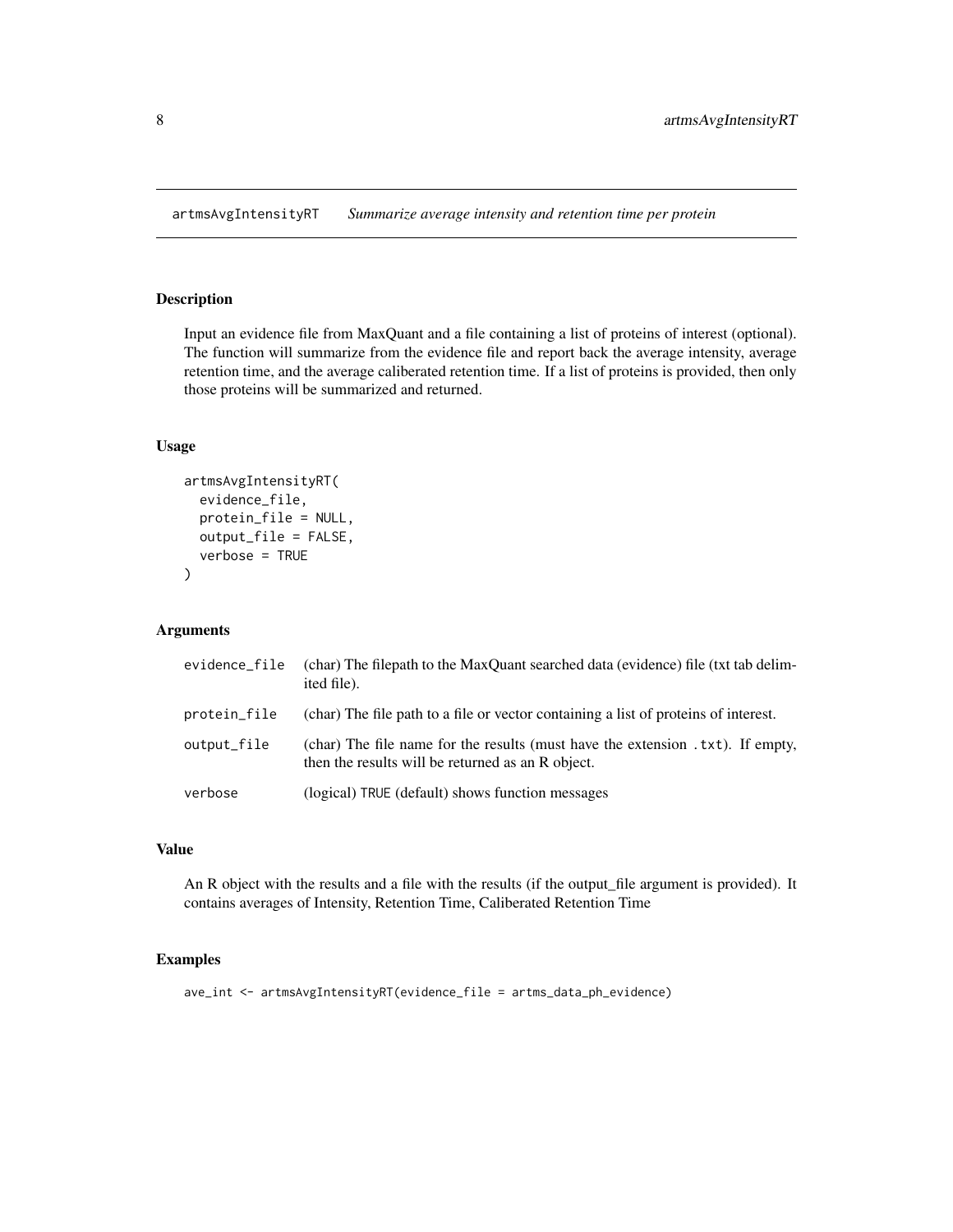<span id="page-8-0"></span>artmsChangeColumnName *Change a specific column name in a given data.frame*

#### Description

Making easier to change a column name in any data.frame

#### Usage

artmsChangeColumnName(dataset, oldname, newname)

#### Arguments

| dataset | (data.frame) with the column name you want to change |
|---------|------------------------------------------------------|
| oldname | (char) the old column name                           |
| newname | (char) the new name for that column                  |

#### Value

(data.frame) with the new specified column name

#### Examples

```
artms_data_ph_evidence <- artmsChangeColumnName(
                               dataset = artms_data_ph_evidence,
                               oldname = "Phospho..STY.",
                               newname = "PH_STY")
```
artmsConvertMetabolomics

*Convert Markview Metabolomics file (alignment table) into a artMS compatible format*

#### **Description**

artMS enables the relative quantification of untargeted polar metabolites using the alignment table generated by Markview. MarkerView is an ABSciex software that supports the files generated by Analyst software (.wiff) used to run our specific mass spectrometer (ABSciex Triple TOF 5600+). It also supports .t2d files generated by the Applied Biosystems 4700/4800 MALDI-TOF. MarkerView software is used to align mass spectrometry data from several samples for comparison. Using the import feature in the software, .wiff files (also .t2d MALDI-TOF files and tab-delimited .txt mass spectra data in mass-intensity format) are loaded for retention time alignment. Once the data files are selected, a series of windows will appear wherein peak finding, alignment, and filtering options can be entered and selected. These options include minimum spectral peak width, minimum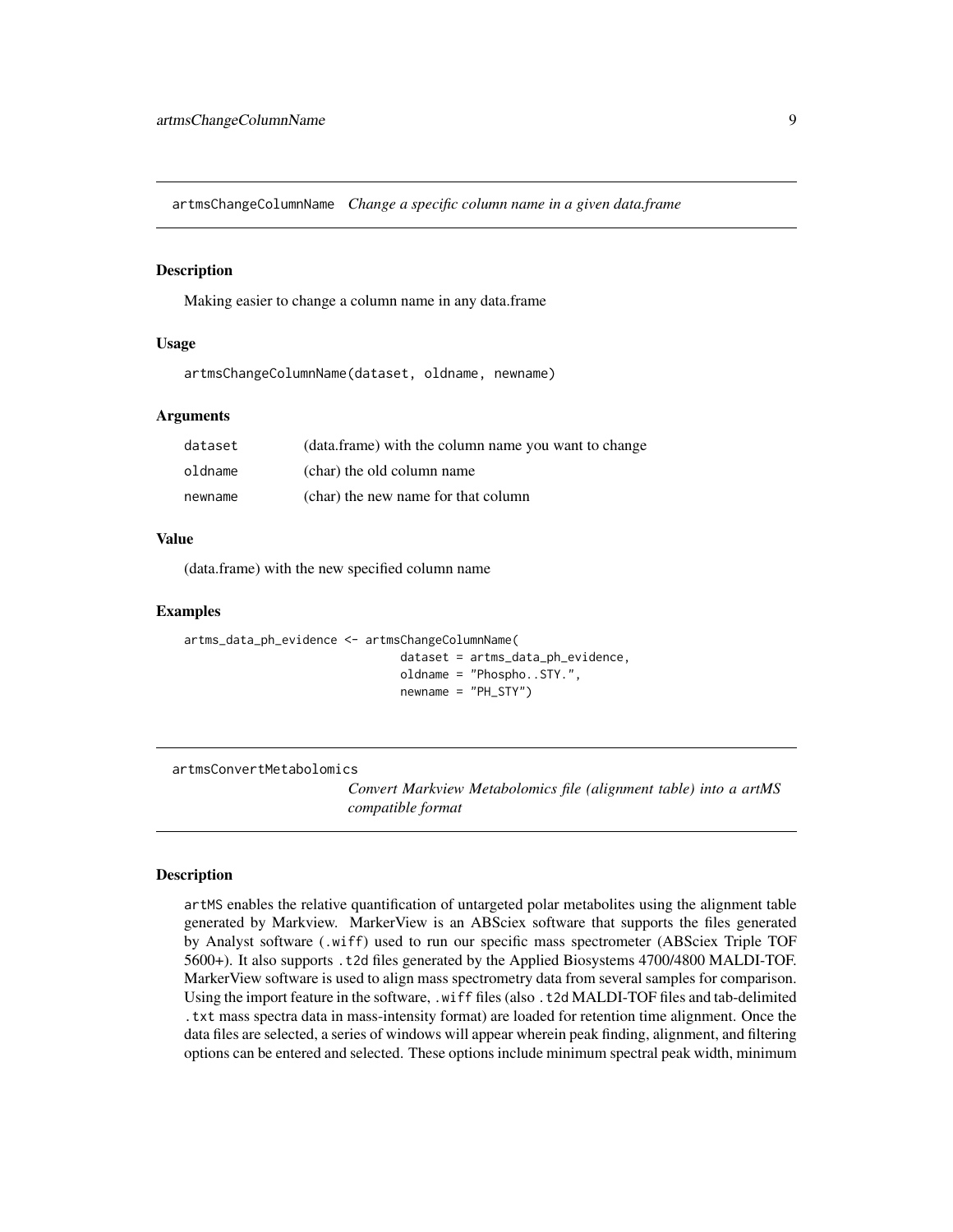<span id="page-9-0"></span>retention time peak width, retention time and mass tolerance, and the ability to filter out peaks that do not appear in more than a user selected number of samples.

'artmsConvertMetabolomics" processes the markview file to enable QC analysis and relative quantification using the artMS functions

#### Usage

```
artmsConvertMetabolomics(input_file, out_file, id_file = NULL, verbose = TRUE)
```
#### Arguments

| input_file | (char) Markview input file                       |
|------------|--------------------------------------------------|
| out file   | (char) Output file name                          |
| id file    | (char) KEGG database                             |
| verbose    | (logical) TRUE (default) shows function messages |

#### Value

(text file) Outputs the converted output name

#### Examples

```
# Testing that the arguments cannot be null
artmsConvertMetabolomics(input_file = NULL,
                        out_file = NULL)
```
#### Description

Protein abundance dot plots for each unique uniprot id. It can take a long time

#### Usage

```
artmsDataPlots(input_file, output_file, verbose = TRUE)
```
#### Arguments

| input_file  | (char) File path and name to the -normalized. txt output file from MSstats |
|-------------|----------------------------------------------------------------------------|
| output_file | (char) Output file (path) name (add the .pdf extension)                    |
| verbose     | (logical) TRUE (default) shows function messages                           |

#### Value

(pdf) file with each individual protein abundance plot for each conditions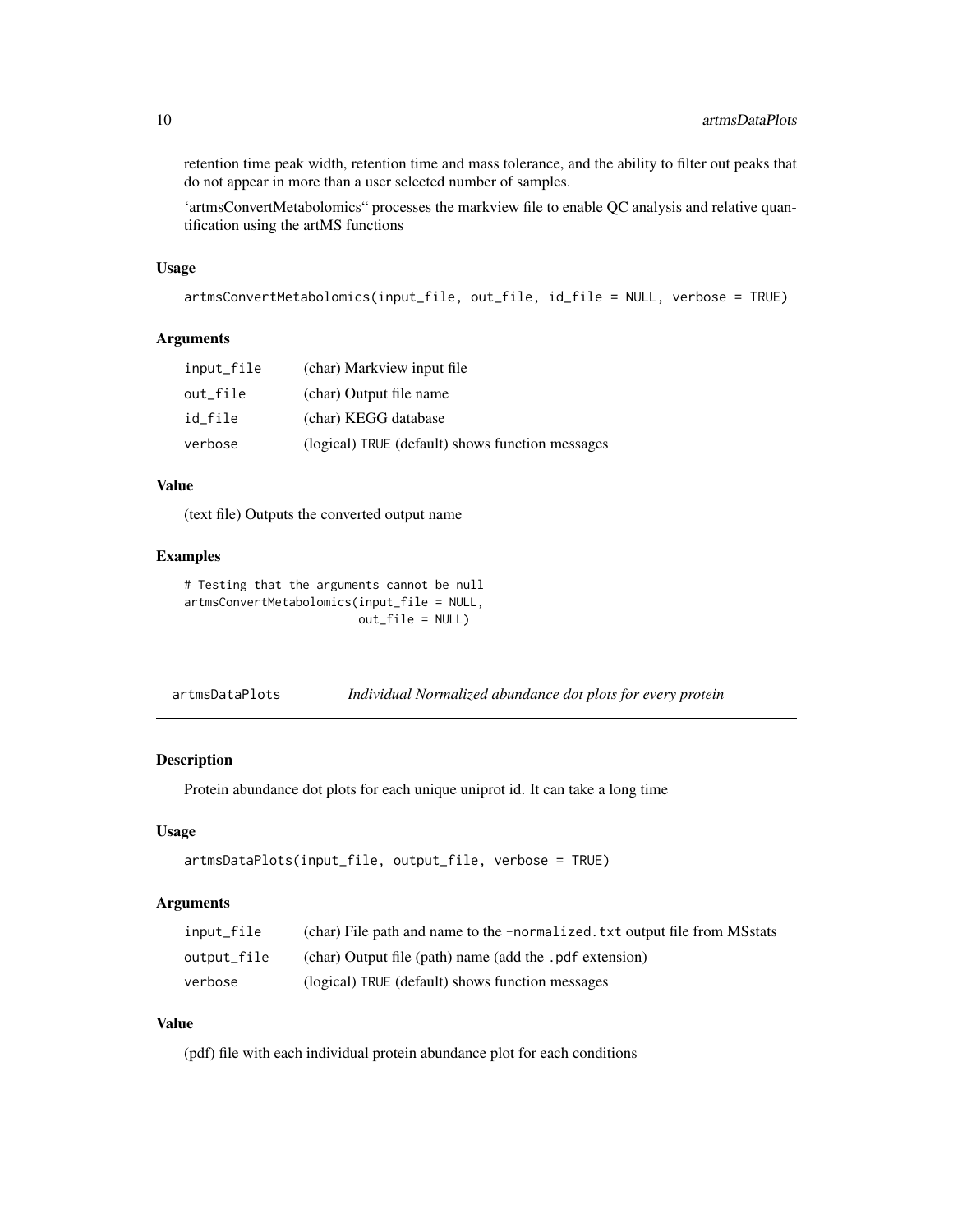#### <span id="page-10-0"></span>artmsEnrichLog2fc 11

#### Examples

```
## Not run:
artmsDataPlots(input_file = "results/ab-results-mss-normalized.txt",
               output_file = "results/ab-results-mss-normalized.pdf")
```
## End(Not run)

artmsEnrichLog2fc *Enrichment of changes in protein abundance or PTMs*

#### Description

Enrichment analysis of the selected proteins

#### Usage

```
artmsEnrichLog2fc(
  dataset,
  species,
 background,
  heatmaps = FALSE,
 output_name = "enrichment.txt",
  verbose = TRUE
)
```
#### Arguments

| dataset     | (data.frame) with a Gene and Comparison or Label (with the name of the<br>comparisons specified in the contrast file) columns                        |
|-------------|------------------------------------------------------------------------------------------------------------------------------------------------------|
| species     | (char) Specie, only supported "human" or "mouse"                                                                                                     |
| background  | (vector) Background genes for the enrichment analysis.                                                                                               |
| heatmaps    | (logical) if TRUE generates heatmaps (pdf), FALSE (default) otherwise.                                                                               |
| output_name | (char) Name of the annotation files, which will be used as well for the heatmaps<br>(if heatmaps is selected) Default output_name = "enrichment.txt" |
| verbose     | (logical) TRUE (default) shows function messages                                                                                                     |

#### Value

(data.frame) Results from the enrichment analysis using Gprofiler and heatmaps (if selected)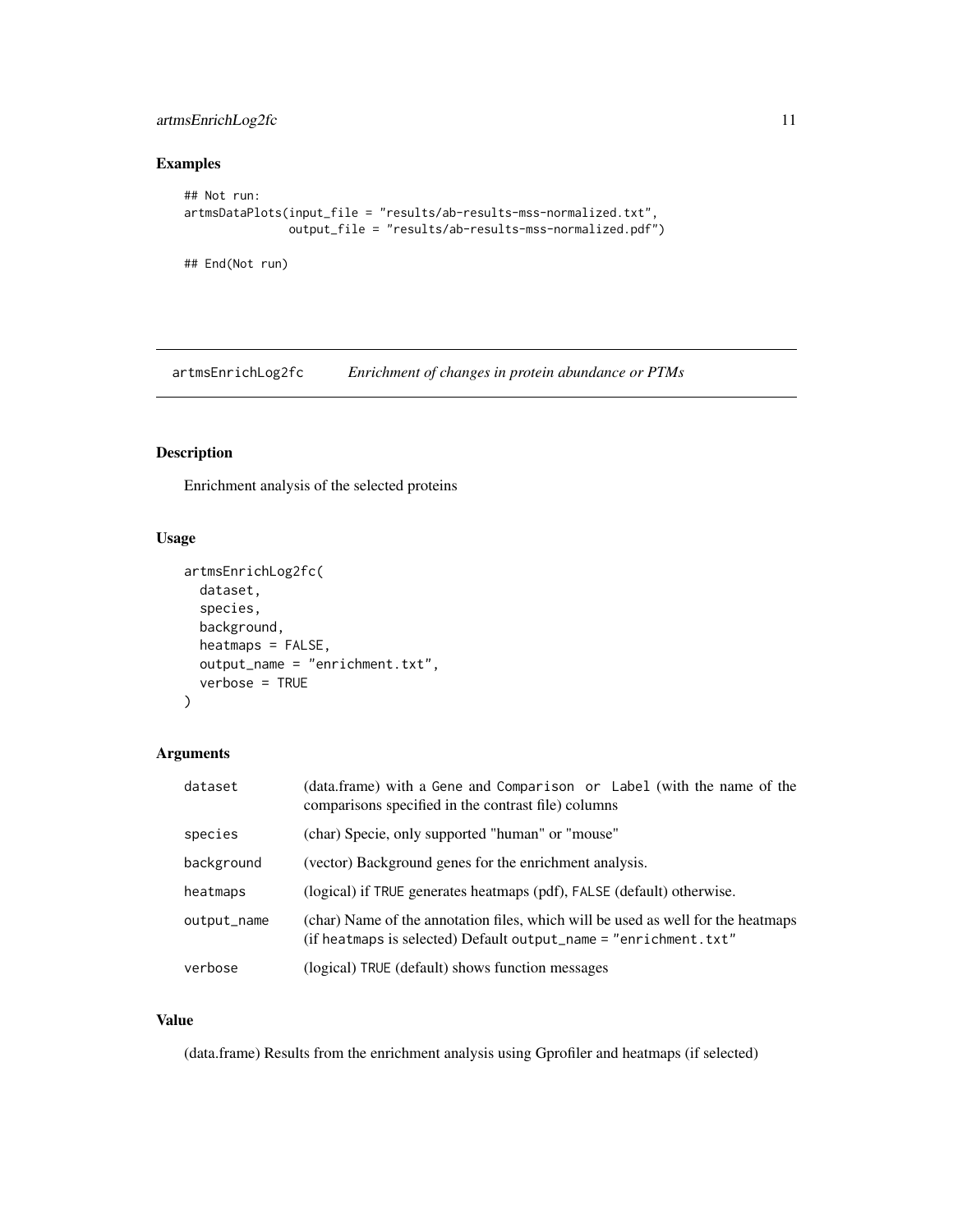#### Examples

```
## Not run:
# The data must be annotated (Protein and Gene columns)
data_annotated <- artmsAnnotationUniprot(
                     x = artms_data_ph_msstats_results,
                     columnid = "Protein",
                     species = "human")
# And then the enrichment
enrich_set <- artmsEnrichLog2fc(
                  dataset = data_annotated,
                   species = "human",
                  background = unique(data_annotated$Gene))
## End(Not run)
```
artmsEnrichProfiler *Enrichment analysis using GprofileR*

Description

#### This function simplifies the enrichment analysis performed by the excellent tool GprofileR.

#### Usage

```
artmsEnrichProfiler(
  x,
  categorySource = c("GO"),
  species,
 background = NA,
  verbose = TRUE
)
```
#### Arguments

| X | (list, data.frame) List of protein ids. It can be anything: either a list of ids, or<br>you could also send a data.frame and it will find the columns with the IDs. Is<br>not cool? Multiple list can be also sent simultaneously, as for example running:<br>tmp <- split(enrichment\$Gene, enrichment\$cl_number, drop= TRUE) |
|---|---------------------------------------------------------------------------------------------------------------------------------------------------------------------------------------------------------------------------------------------------------------------------------------------------------------------------------|
|   | categorySource (vector) Resources providing the terms on which the enrichment will be per-<br>formed. The supported resources by gprofiler are:                                                                                                                                                                                 |
|   | • GO (GO:BP, GO:MF, GO:CC): Gene Ontology (see more below)                                                                                                                                                                                                                                                                      |
|   | • KEGG: Biological pathways                                                                                                                                                                                                                                                                                                     |
|   | • REAC: Biological pathways (Reactome)                                                                                                                                                                                                                                                                                          |
|   | • TF: Regulatory motifs in DNA (TRANSFAC TFBS)                                                                                                                                                                                                                                                                                  |
|   | • MI: Regulatory motifs in DNA (miRBase microRNAs)                                                                                                                                                                                                                                                                              |
|   | • CORUM: protein complexes database                                                                                                                                                                                                                                                                                             |
|   |                                                                                                                                                                                                                                                                                                                                 |

<span id="page-11-0"></span>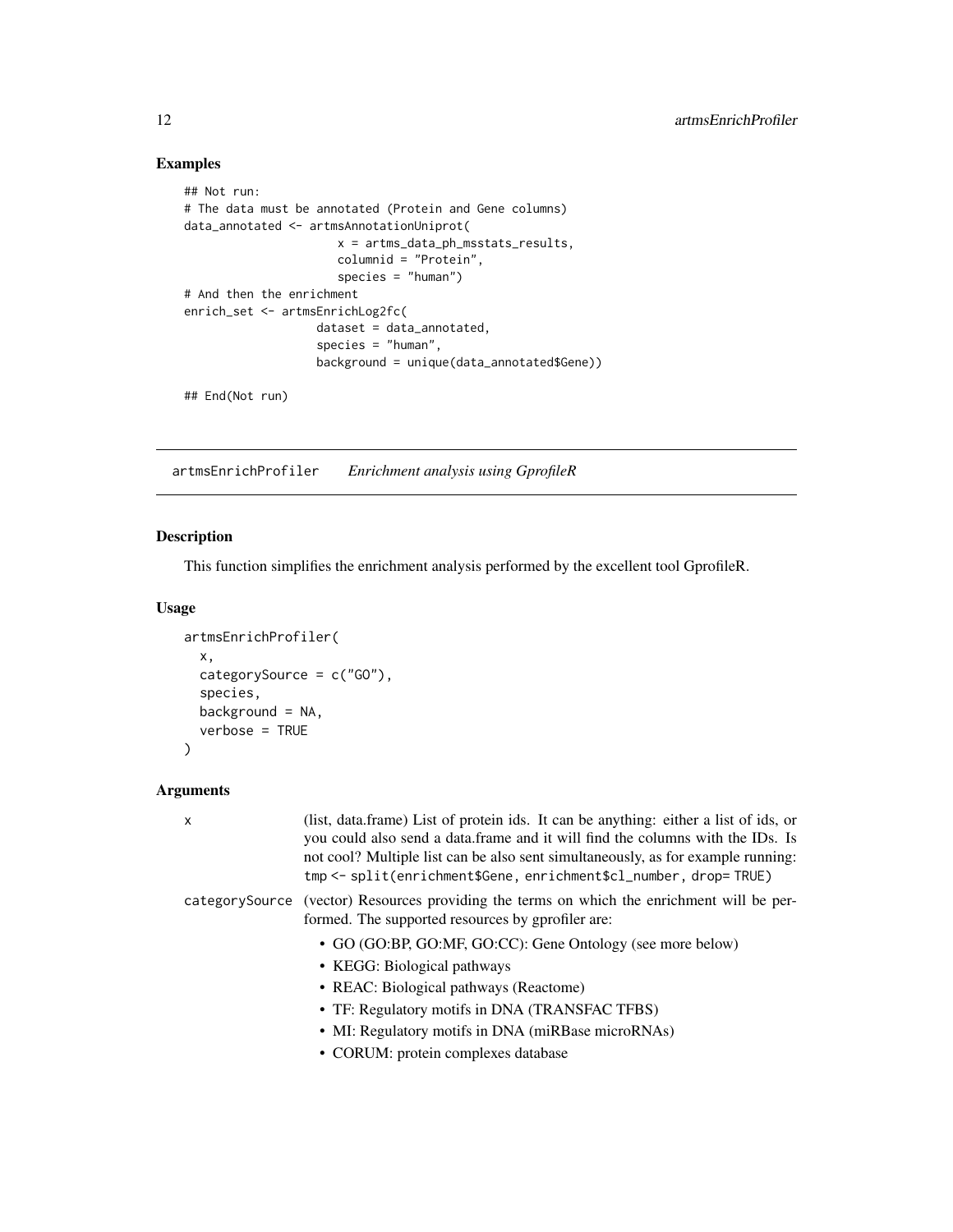|            | • HP: Human Phenotype Ontology                                                                                                                                                                                                          |
|------------|-----------------------------------------------------------------------------------------------------------------------------------------------------------------------------------------------------------------------------------------|
|            | • HPA: Protein databases (Human Protein Atlas)                                                                                                                                                                                          |
|            | • OMIM: Online Mendelian Inheritance in Man annotations:                                                                                                                                                                                |
|            | • BIOGRID: BioGRID protein-protein interactions The type of annotations<br>for Gene Ontology:                                                                                                                                           |
|            | • Inferred from experiment (IDA, IPI, IMP, IGI, IEP)                                                                                                                                                                                    |
|            | • Direct assay (IDA) / Mutant phenotype (IMP]                                                                                                                                                                                           |
|            | • Genetic interaction (IGI) / Physical interaction (IPI)                                                                                                                                                                                |
|            | • Traceable author (TAS) / Non-traceable author (NAS) / Inferred by curator<br>(IC)                                                                                                                                                     |
|            | • Expression pattern (IEP) / Sequence or structural similarity (ISS) / Genomic<br>context (IGC)                                                                                                                                         |
|            | • Biological aspect of ancestor (IBA) / Rapid divergence (IRD)                                                                                                                                                                          |
|            | • Reviewed computational analysis (RCA) / Electronic annotation (IEA)                                                                                                                                                                   |
|            | • No biological data (ND) / Not annotated or not in background (NA)                                                                                                                                                                     |
| species    | (char) Specie code: Organism names are constructed by concatenating the first<br>letter of the name and the family name. Example: human - 'hsapiens', mouse -<br>'mmusculus'. Check gProfileR to find out more about supported species. |
| background | (vector) gene list to use as background for the enrichment analysis. Default: NA                                                                                                                                                        |
| verbose    | (logical) TRUE (default) shows function messages                                                                                                                                                                                        |
|            |                                                                                                                                                                                                                                         |

#### Details

This function uses the following gprofiler arguments as default:

- ordered\_query = FALSE
- significant = TRUE
- exclude\_iea = TRUE
- underrep = FALSE
- evcodes = FALSE
- region\_query = FALSE
- $max_p_value = 0.05$
- min\_set\_size  $= 0$
- max\_set\_size  $= 0$
- min\_isect\_size =  $0$
- correction\_method = "analytical" #Options: "gSCS", "fdr", "bonferroni"
- hier\_filtering = "none"
- domain\_size = "known" # annotated or known
- numeric\_ns = ""
- $png_fn = NULL$
- include\_graph = TRUE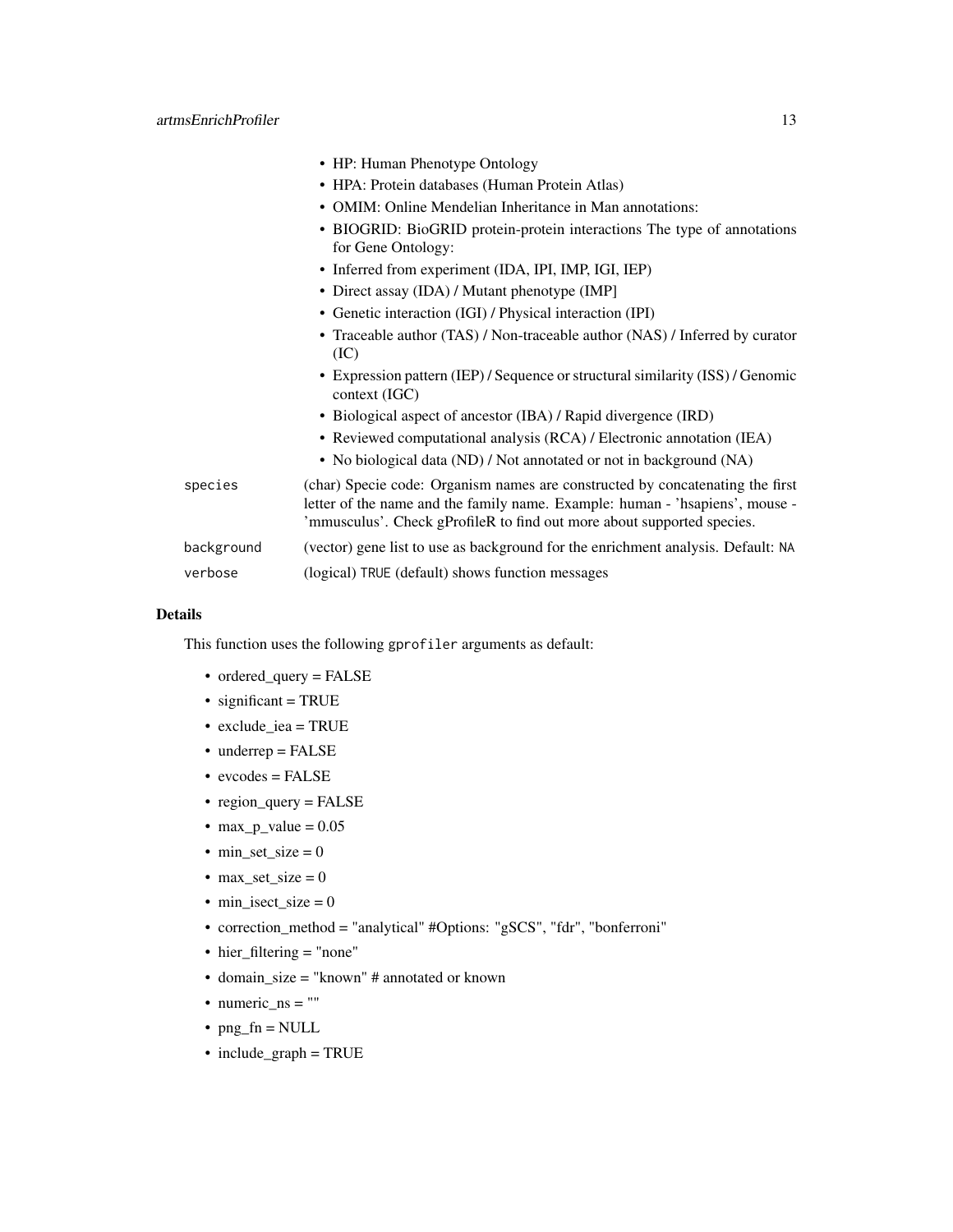#### <span id="page-13-0"></span>Value

The enrichment results as provided by gprofiler

#### Examples

```
## Not run:
# annotate the MSstats results to get the Gene name
data_annotated <- artmsAnnotationUniprot(
                                     x = artms_data_ph_msstats_results,
                                     columnid = "Protein",
                                     species = "human")
# Filter the list of genes with a log2fc > 2
filtered_data <-
unique(data_annotated$Gene[which(data_annotated$log2FC > 2)])
# And perform enrichment analysis
data_annotated_enrich <- artmsEnrichProfiler(
                                   x = filtered_data,
                                   categorySource = c('KEGG'),
                                   species = "hsapiens",
                                   background = unique(data_annotated$Gene))
```
## End(Not run)

artmsEvidenceToSaintExpress *MaxQuant evidence file to SAINTexpress format*

#### Description

Converts the MaxQuant evidence file to the 3 required files by SAINTexpress. One can choose to either use the spectral counts (use msspc) or the intensities (use msint) for the analysis.

#### Usage

```
artmsEvidenceToSaintExpress(
  evidence_file,
  keys_file,
  ref_proteome_file,
  quant_variable = c("msspc", "msint"),
 output_file,
  verbose = TRUE
)
```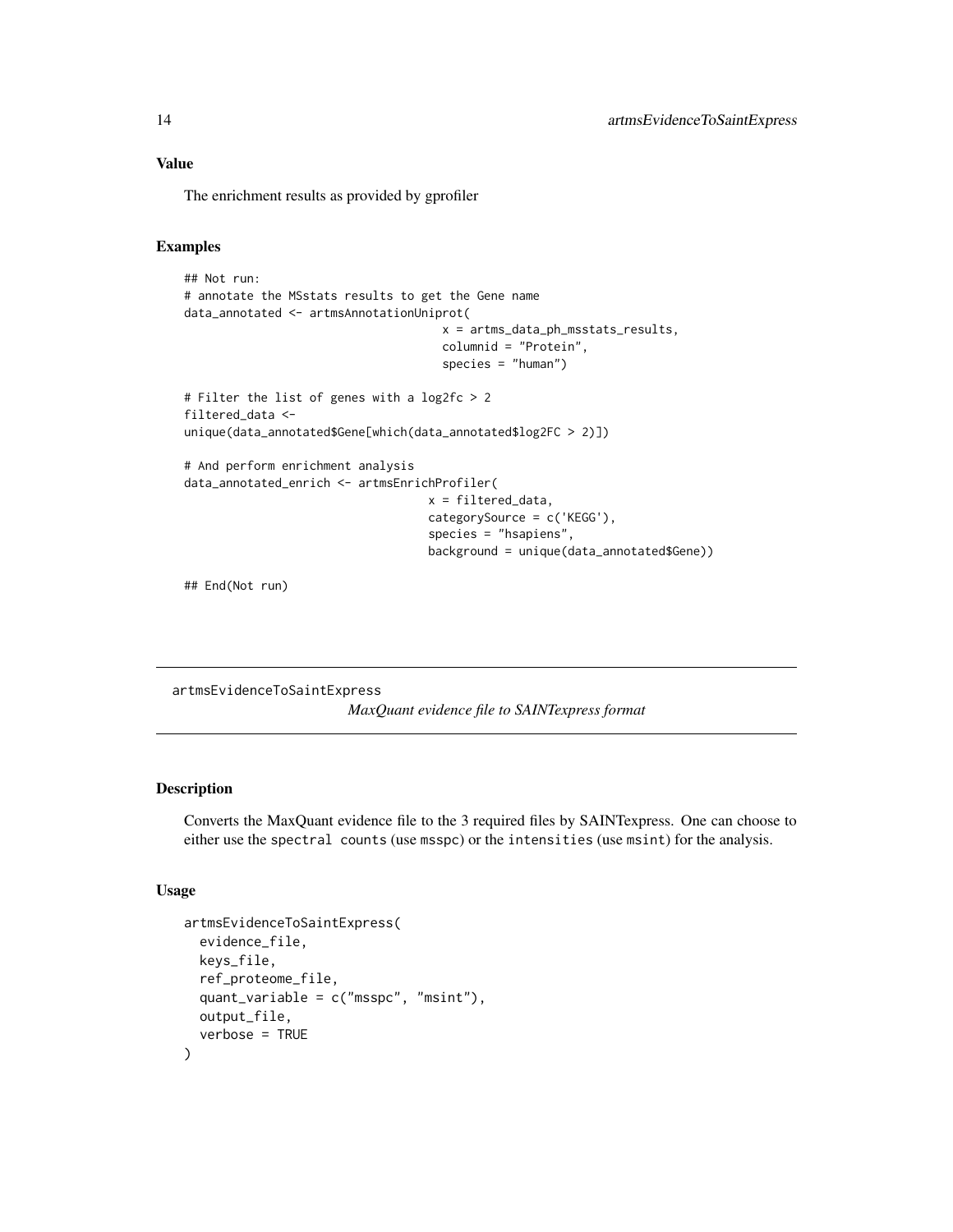#### <span id="page-14-0"></span>Arguments

| evidence_file     | (char) The evidence file path and name                                                   |  |
|-------------------|------------------------------------------------------------------------------------------|--|
| keys_file         | (char) Keys file with a SAINT column specifying test (T) and control (C) condi-<br>tions |  |
| ref_proteome_file |                                                                                          |  |
|                   | (char) Reference proteome path file name in fasta format                                 |  |
|                   | quant_variable (char) choose either                                                      |  |
|                   | • msspc (spectral counts, default) or                                                    |  |
|                   | $\bullet$ msint (MS Intensity)                                                           |  |
| output_file       | (char) Output file name (must have extension .txt)                                       |  |
| verbose           | (logical) TRUE (default) shows function messages                                         |  |

#### Value

The 3 required files by SAINTexpress:

- interactions.txt
- preys.txt
- baits.txt

#### Examples

```
# Testing that the files cannot be empty
artmsEvidenceToSaintExpress(evidence_file = NULL,
keys_file = NULL, ref_proteome_file = NULL)
```
artmsEvidenceToSAINTq *MaxQuant evidence file to SAINTq format*

#### Description

Converts the MaxQuant evidence file to the required files by SAINTq. The user can choose to use either peptides with spectral counts (use msspc) or the all the peptides (use all) for the analysis. The quantitative can be also chosen (either MS Intensity or Spectral Counts)

#### Usage

```
artmsEvidenceToSAINTq(
  evidence_file,
  keys_file,
  output_dir = "artms_saintq",
  sc\_option = c("all", "msspc"),fractions = FALSE,
  quant_variable = c("msint", "msspc"),
  verbose = TRUE
)
```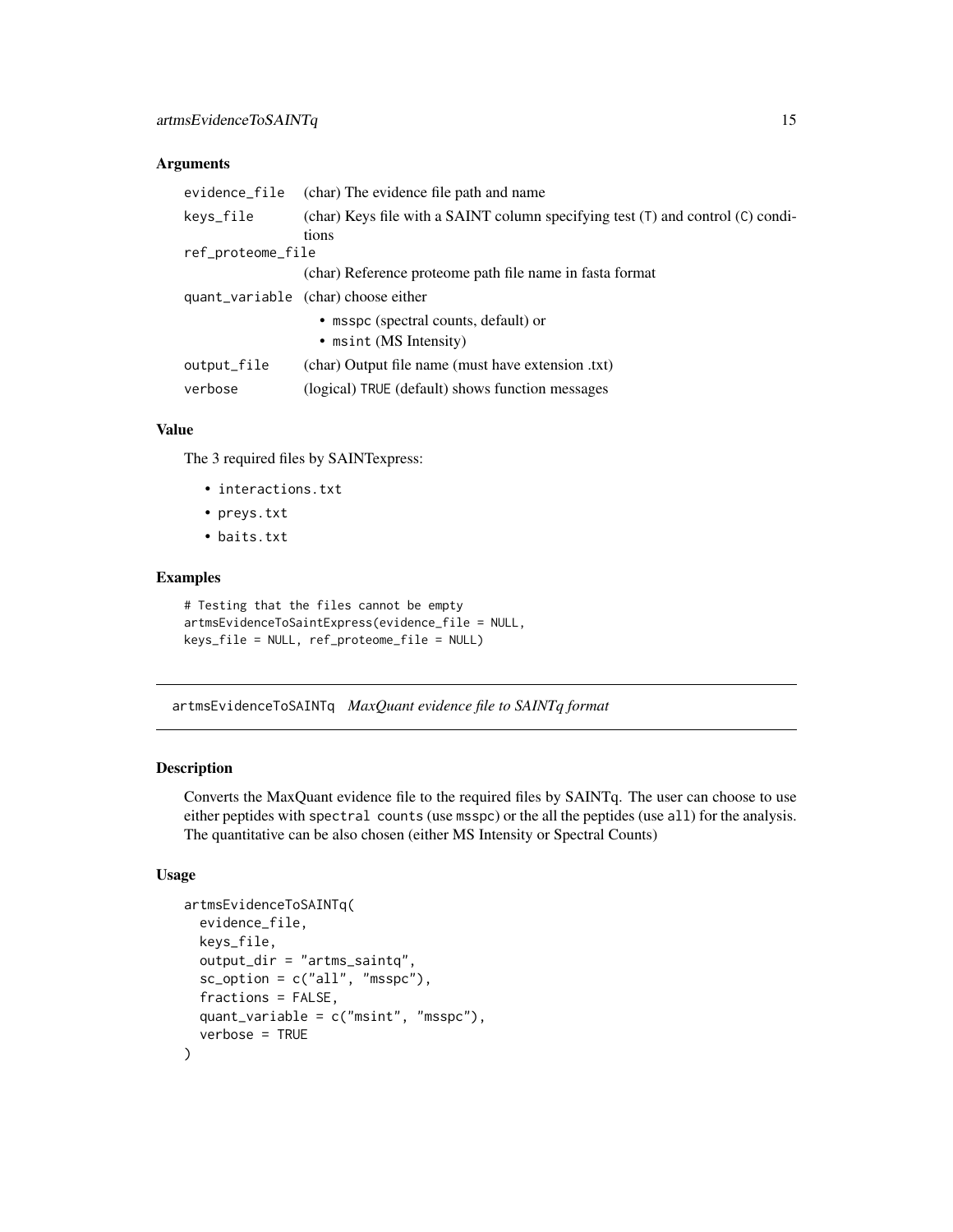#### Arguments

| evidence_file | (char or data.frame) The evidence file path and name, or data.frame                                                          |
|---------------|------------------------------------------------------------------------------------------------------------------------------|
| keys_file     | (char) Keys file with a SAINT column specifying test $(T)$ and control $(C)$ condi-<br>tions                                 |
| output_dir    | (char) New directory to create and save files. Default is current directory (rec-<br>ommended to provide a new folder name). |
| sc_option     | (char). Filter peptides with spectral counts only. Two options:                                                              |
|               | • msspc: use only peptides with spectral_counts                                                                              |
|               | • all (default): all peptides detected (including the one resulting from the<br>MaxQuant 'Match between run' algorithm)      |
| fractions     | (logical) TRUE for 2D proteomics (fractions). Default: FALSE                                                                 |
|               | quant_variable (char) Select the quantitative variable. Two options available:                                               |
|               | • msint: MS Intensity (default)                                                                                              |
|               | • msspc: MS.MS.count (Spectral Counts)                                                                                       |
| verbose       | (logical) TRUE (default) shows function messages                                                                             |

#### Details

After running the script, the new specified folder should contain the folling files:

- saintq-config-peptides
- saintq-config-proteins
- saintq\_input\_peptides.txt
- saintq\_input\_proteins.txt

Then cd into the new folder and run either of the following two options (assuming that saintq is installed in your linux/unix/mac os x system):

```
> saintq config-saintq-peptides
```
or > saintq config-saintq-proteins

#### Value

The input files requires to run SAINTq

#### Examples

```
# Testing that the files cannot be empty
artmsEvidenceToSAINTq (evidence_file = NULL,
                                  keys_file = NULL,
                                  output_dir = NULL)
```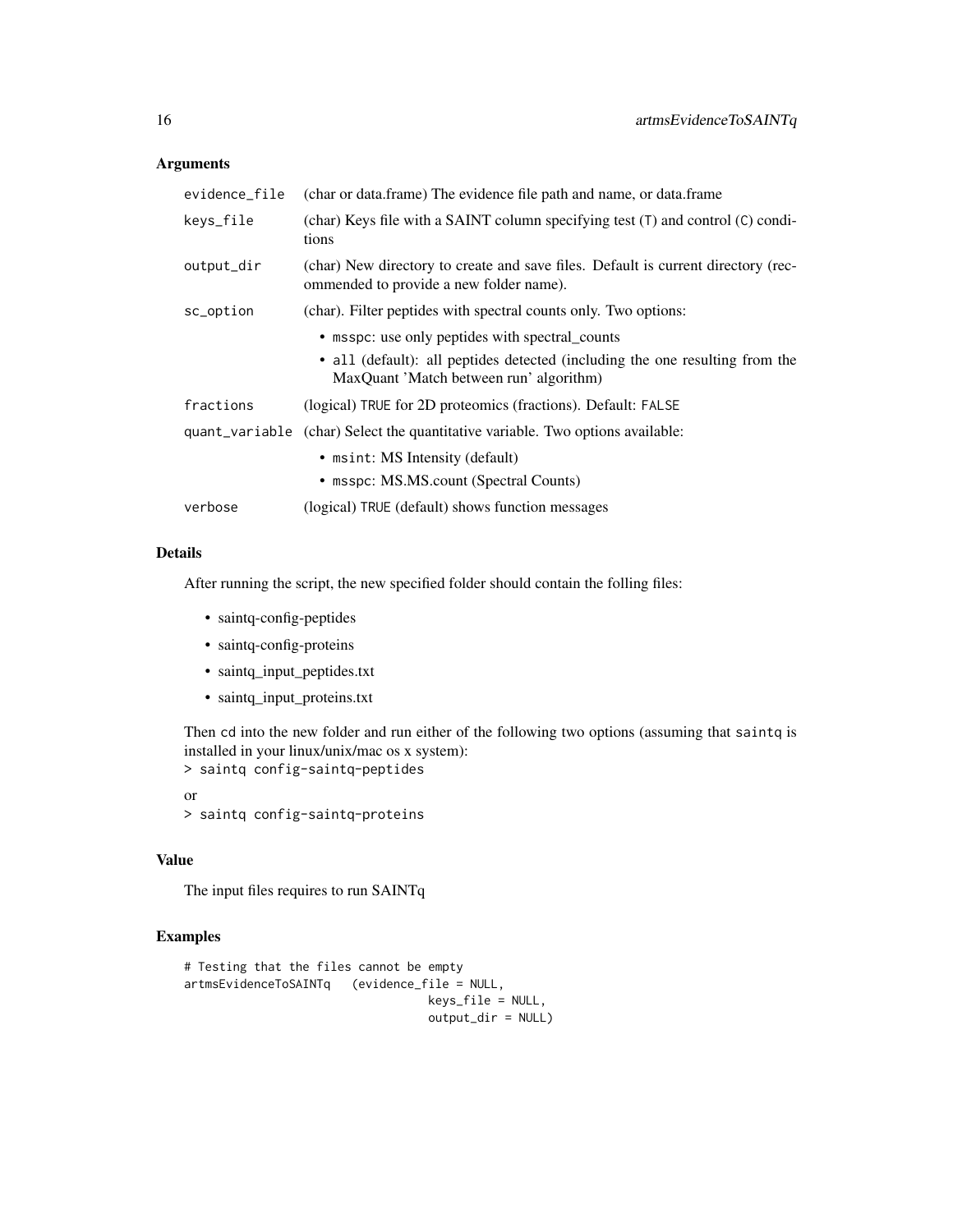<span id="page-16-0"></span>artmsFilterEvidenceContaminants

*Remove contaminants and empty proteins from the MaxQuant evidence file*

#### Description

Remove contaminants and erronously identified 'reverse' sequences by MaxQuant, in addition to empty protein ids

#### Usage

```
artmsFilterEvidenceContaminants(x, verbose = TRUE)
```
#### Arguments

|         | (data.frame) of the Evidence file                |
|---------|--------------------------------------------------|
| verbose | (logical) TRUE (default) shows function messages |

#### Value

(data.frame) without REV\_\_ and CON\_\_ Protein ids

#### Examples

ef <- artmsFilterEvidenceContaminants(x = artms\_data\_ph\_evidence)

artmsGeneratePhSiteExtended

*Generate ph-site specific detailed file*

#### Description

Generate extended detailed ph-site file, where every line is a ph site instead of a peptide. Therefore, if one peptide has multiple ph sites it will be breaking down in each of the sites. This file will help generate input files for tools as [Phosfate](http://phosfate.com/) or [PHOTON](https://github.com/jdrudolph/photon)

#### Usage

```
artmsGeneratePhSiteExtended(
  df,
 pathogen = "nopathogen",
  species,
 ptmType,
  output_name
)
```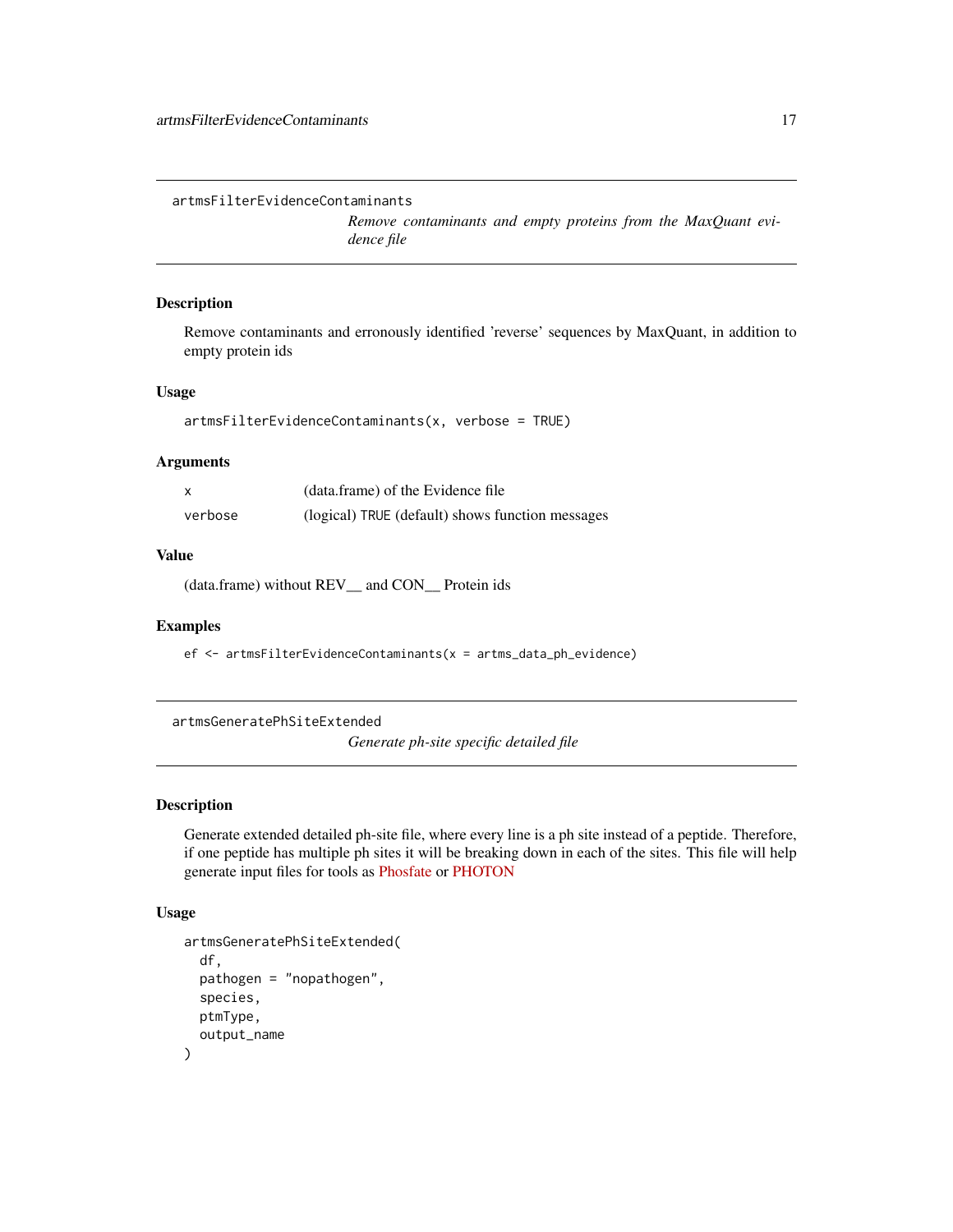#### <span id="page-17-0"></span>Arguments

| df          | (data.frame) of log2fc and imputed values                                                                                                                       |
|-------------|-----------------------------------------------------------------------------------------------------------------------------------------------------------------|
| pathogen    | (char) Is there a pathogen in the dataset as well? Available pathogens are tb<br>(Tuberculosis), 1pn (Legionella). If it is not, then use nopathogen (default). |
| species     | (char) Main organism (supported for now: human or mouse)                                                                                                        |
| ptmType     | (char) It must be a ptm-site quantification dataset. Either: yes: ptmsites (for<br>site specific analysis), or ptmph (Jeff's script output evidence file).      |
| output_name | (char) A output file name (extension . txt required)                                                                                                            |

#### Value

(data.frame) extended version of the ph-site

#### Examples

```
## Not run:
artmsGeneratePhSiteExtended(df = dfobject,
                             species = "mouse",
                             ptmType = "ptmsites",
                             output_name = log2fc_file)
```
## End(Not run)

```
artmsIsEvidenceNewVersion
```
*Check if a given evidencee file was generated by a new version of MaxQuant (v>1)*

#### Description

MaxQuant introduced changes in the column names and number of columns for the evidence file in version 1 (we think). This function check whether the evidence comes from the latest version of MaxQuant.

#### Usage

```
artmsIsEvidenceNewVersion(evidence_file)
```
#### Arguments

evidence\_file the evidence file name

#### Value

(logical) TRUE if it is a newer version of MaxQuant, FALSE otherwise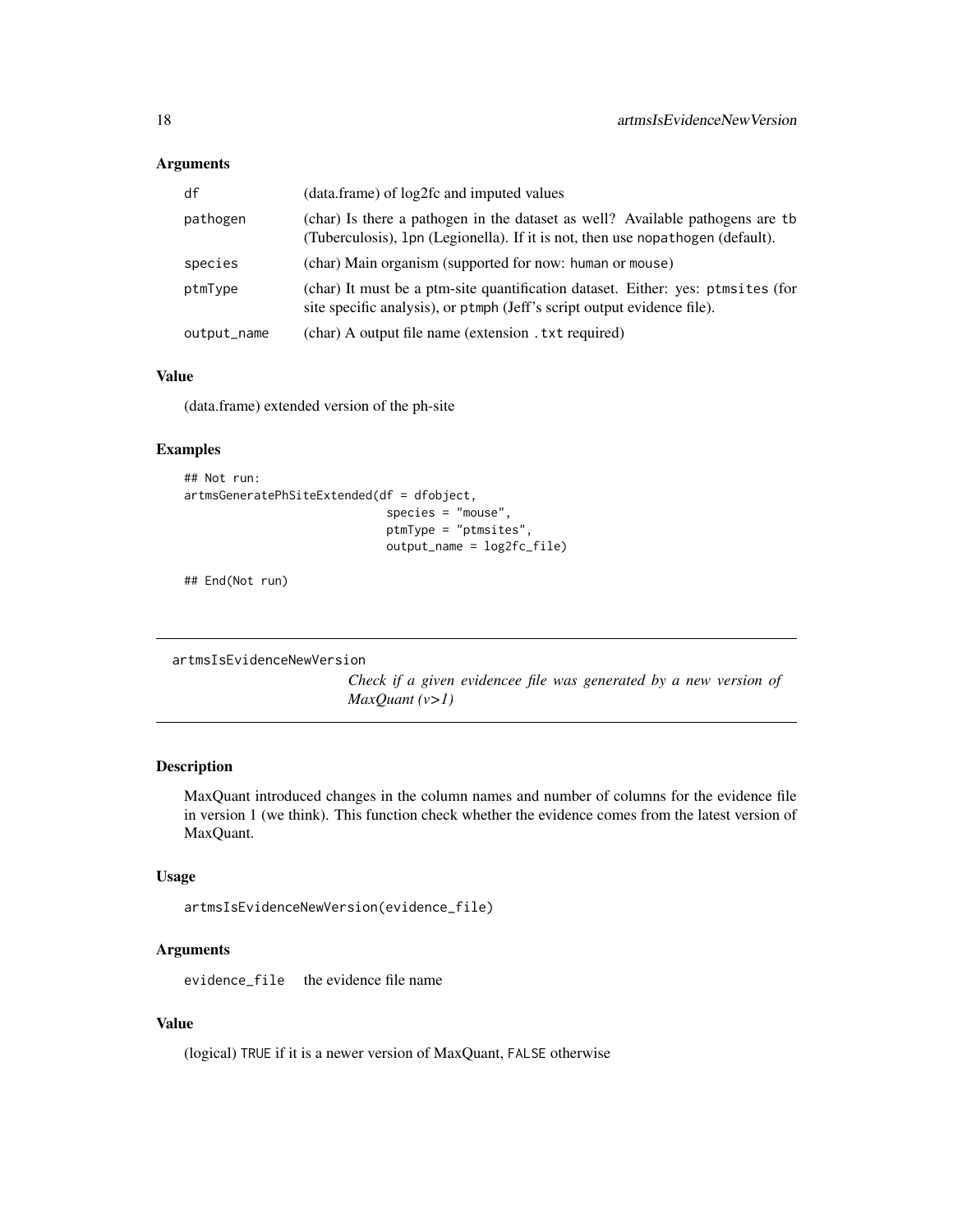#### <span id="page-18-0"></span>Examples

artmsIsEvidenceNewVersion(evidence\_file = artms\_data\_ph\_evidence)

artmsIsSpeciesSupported

*Check if a species is supported and available*

#### Description

Given a species name, it checkes whether is supported, and if supported, check whether the annotation package is installed.

#### Usage

```
artmsIsSpeciesSupported(species, verbose = TRUE)
```
#### Arguments

species (char) The species name. Species currently supported as part of artMS:

- HUMAN
- MOUSE

And the following species can be used as well, but the user needs to install the corresponding org.db package:

- ANOPHELES (install.packages(org.Ag.eg.db))
- BOVINE (install.packages(org.Bt.eg.db))
- WORM (install.packages(org.Ce.eg.db))
- CANINE (install.packages(org.Cf.eg.db))
- FLY (install.packages(org.Dm.eg.db))
- ZEBRAFISH (install.packages(org.Dr.eg.db))
- CHICKEN (install.packages(org.Gg.eg.db))
- RHESUS (install.packages(org.Mmu.eg.db))
- CHIMP (install.packages(org.Pt.eg.db))
- RAT (install.packages(org.Rn.eg.db))
- YEAST (install.packages(org.Sc.sgd.db))
- PIG (install.packages(org.Ss.eg.db))
- XENOPUS (install.packages(org.Xl.eg.db))

verbose (logical) TRUE (default) shows function messages

#### Value

(string) Name of the package for the given species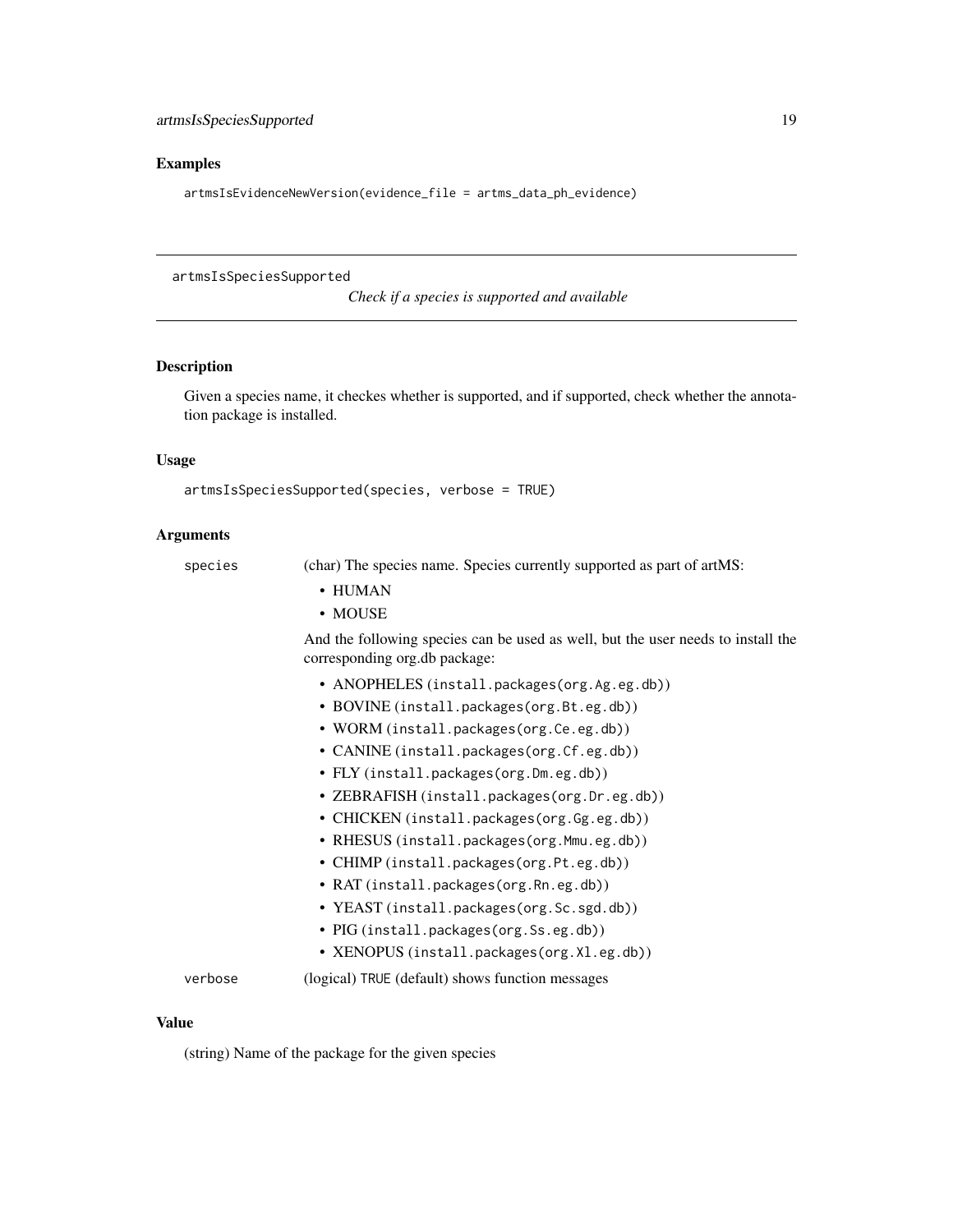#### Examples

```
# Should return TRUE
artmsIsSpeciesSupported(species = "HUMAN")
artmsIsSpeciesSupported(species = "CHIMP")
```
#### artmsLeaveOnlyUniprotEntryID

*Leave only the Entry ID from a typical full Uniprot IDs in a given column*

#### Description

Downloading a Reference Uniprot fasta database includes several Uniprot IDs for every protein. If the regular expression available in Maxquant is not activated, the full id will be used in the Proteins, Lead Protein, and Leading Razor Protein columns. This script leaves only the Entry ID.

For example, values in a Protein column like this: sp|P12345|Entry\_name;sp|P54321|Entry\_name2 will be replace by 'P12345;P54321"

#### Usage

artmsLeaveOnlyUniprotEntryID(x, columnid)

#### Arguments

| X        | (data.frame) that contains the columnid      |
|----------|----------------------------------------------|
| columnid | (char) Column name with the full uniprot ids |

#### Value

(data.frame) with only Entry IDs.

#### Examples

```
# Example of data frame with full uniprot ids and sequences
p <- c("sp|A6NIE6|RN3P2_HUMAN;sp|Q9NYV6|RRN3_HUMAN",
      "sp|A7E2V4|ZSWM8_HUMAN",
      "sp|A5A6H4|ROA1_PANTR;sp|P09651|ROA1_HUMAN;sp|Q32P51|RA1L2_HUMAN",
       "sp|A0FGR8|ESYT2_HUMAN")
s <- c("ALENDFFNSPPRK", "GWGSPGRPK", "SSGPYGGGGQYFAK", "VLVALASEELAK")
evidence <- data.frame(Proteins = p, Sequences = s, stringsAsFactors = FALSE)
# Replace the Proteins column with only Entry ids
```
evidence <- artmsLeaveOnlyUniprotEntryID(x = evidence, columnid = "Proteins")

<span id="page-19-0"></span>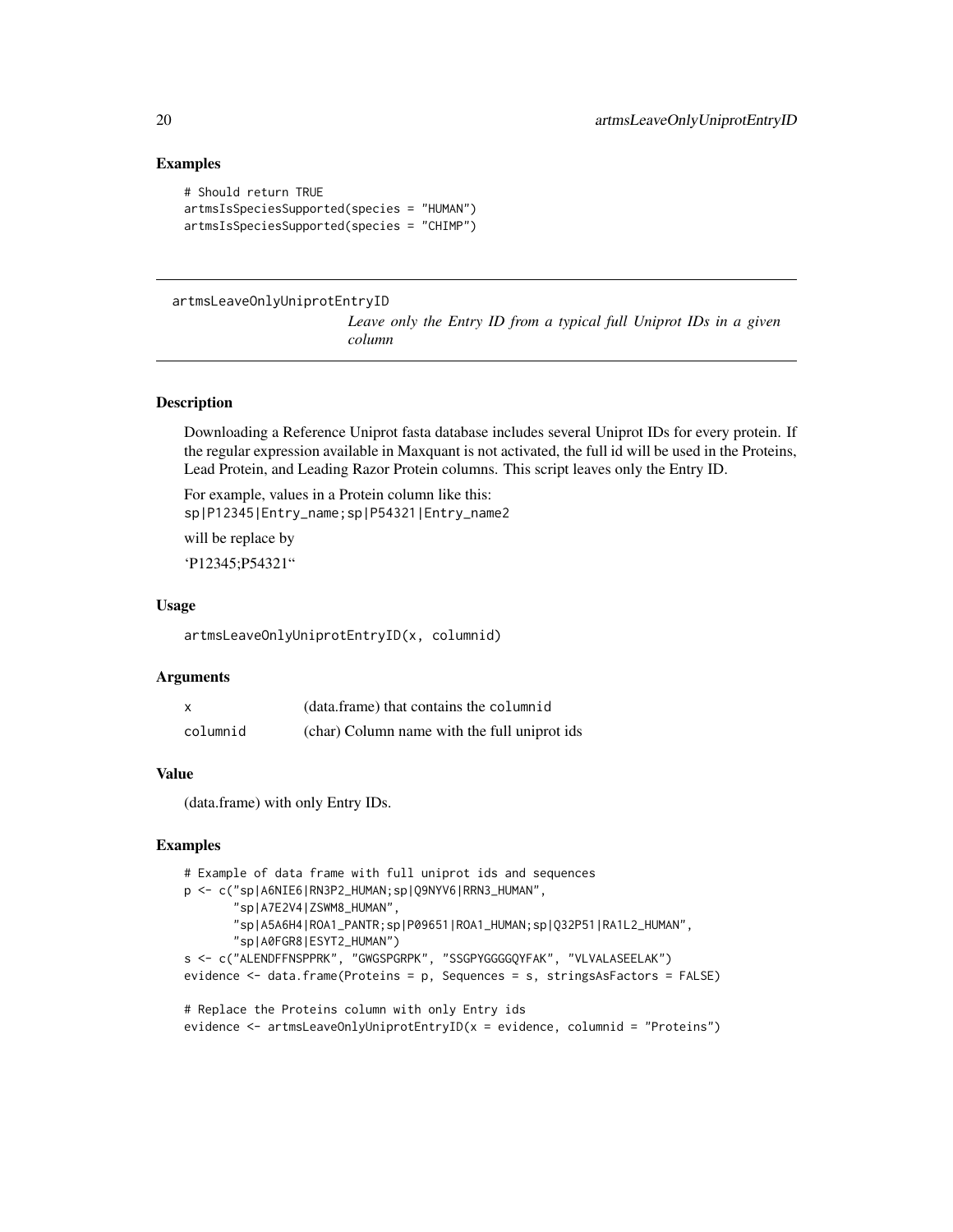<span id="page-20-0"></span>artmsMapUniprot2Entrez

*Map GENE SYMBOL, NAME, AND ENTREZID to a vector of Uniprot IDS*

#### Description

Map GENE SYMBOL, NAME, AND ENTREZID to a vector of Uniprot IDS

#### Usage

artmsMapUniprot2Entrez(uniprotkb, species)

#### Arguments

| uniprotkb | (vector) Vector of UniprotKB IDs                                             |
|-----------|------------------------------------------------------------------------------|
| species   | (char) The species name. Species currently supported as part of artMS: check |
|           | ?artmsIsSpeciesSupported() to find out the list of supported species'        |

#### Value

(data.frame) with ENTREZID and GENENAMES mapped on UniprotKB ids

#### Examples

```
# Load an example with human proteins
exampleID <- c("Q6P996", "B1N8M6")
artmsMapUniprot2Entrez(uniprotkb = exampleID,
                       species = "HUMAN")
```

```
artmsMergeEvidenceAndKeys
```
*Merge evidence.txt (or summary.txt) with keys.txt files*

#### Description

Merge the evidence and keys files on the given columns

#### Usage

```
artmsMergeEvidenceAndKeys(
  x,
 keys,
 by = c("RawFile"),
 isSummary = FALSE,
  verbose = TRUE
)
```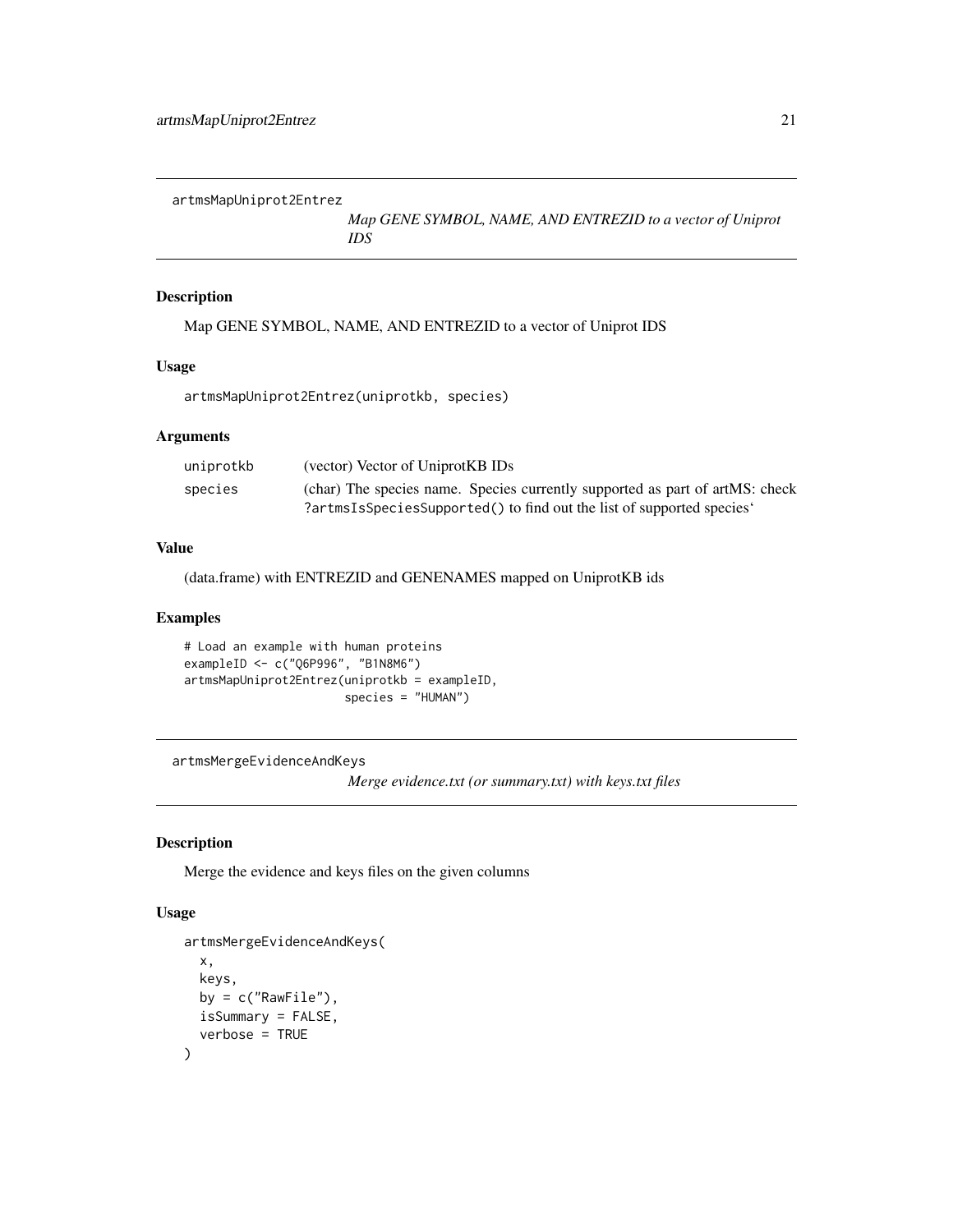#### <span id="page-21-0"></span>Arguments

| $\mathsf{x}$ | (data.frame or char) The evidence data, either as data.frame or the file name (and<br>path). It also works for the summary txt file |
|--------------|-------------------------------------------------------------------------------------------------------------------------------------|
| keys         | The keys data, either as a data.frame or file name (and path)                                                                       |
| by           | (vector) specifying the columns use to merge the evidence and keys. Default:<br>$by=c('RawFile')$                                   |
| isSummary    | (logical) TRUE or FALSE (default)                                                                                                   |
| verbose      | (logical) TRUE (default) shows function messages                                                                                    |

#### Value

(data.frame) with the evidence and keys merged

#### Examples

```
evidenceKeys <- artmsMergeEvidenceAndKeys(x = artms_data_ph_evidence,
                                           keys = artms_data_ph_keys)
```
artmsMsstatsSummary *Summarize the MSStats results and data quantification*

#### Description

Converts the MSStats results file to wide format (unique Protein ID and columns are the comparisons), as well as adds BioReplicate information about

- the Number of Unique Peptides,
- Spectral Counts
- Intensities for each protein. In cases where there are multiple values for a Protein-BioReplicate pair due to minute changes in sequence, the maximum value is taken for the pair. Any pairs without a value are assigned a value of NA.

#### Usage

```
artmsMsstatsSummary(
  evidence_file,
 prot_group_file,
 keys_file,
  results_file,
  return_df = FALSE,
  verbose = TRUE
)
```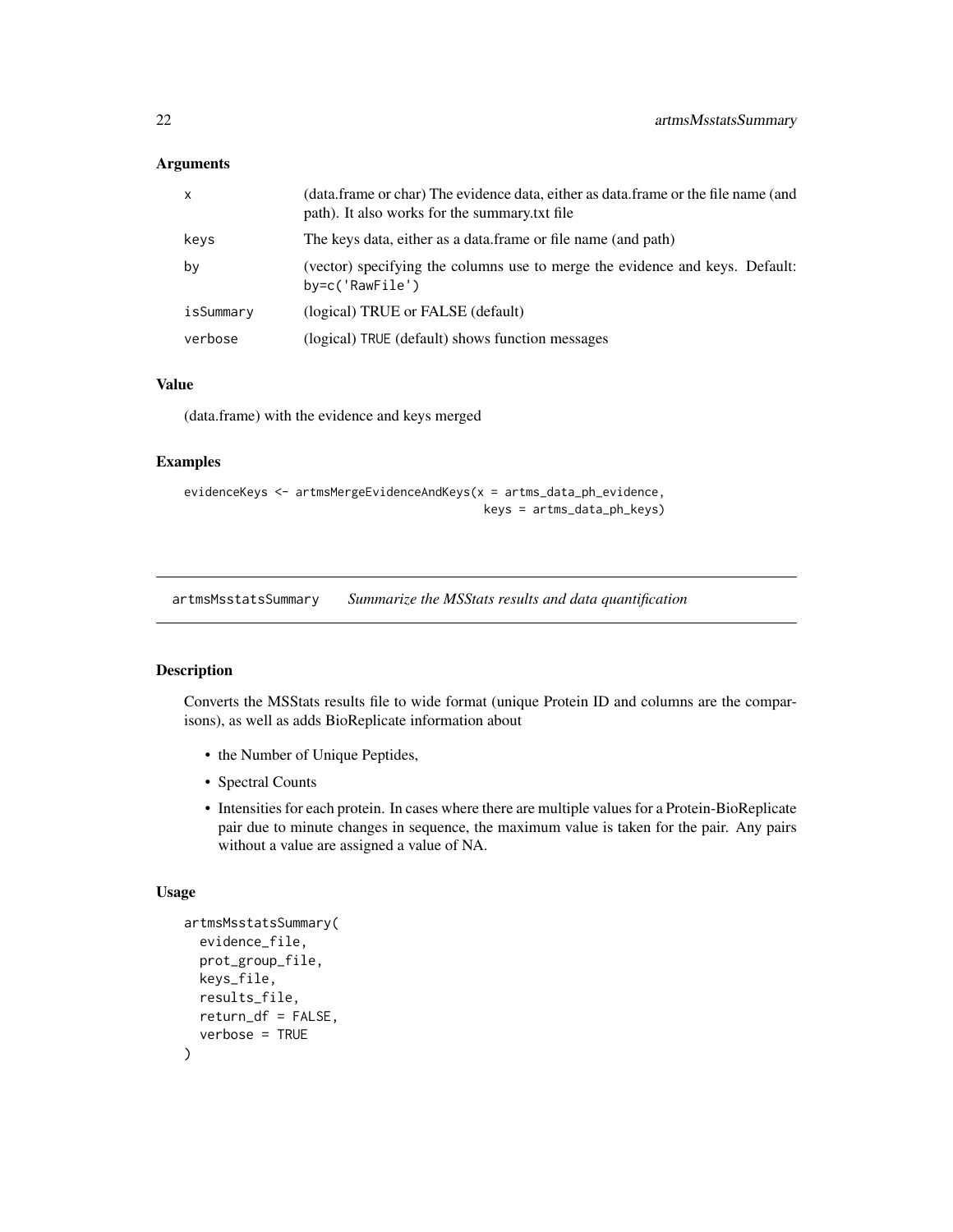#### <span id="page-22-0"></span>Arguments

| evidence_file   | (char or data.frame) The filepath to the MaxQuant searched data (evidence) file<br>(txt tab delimited file). Only works for the newer versions of the evidence file.                                                                                                                                                               |
|-----------------|------------------------------------------------------------------------------------------------------------------------------------------------------------------------------------------------------------------------------------------------------------------------------------------------------------------------------------|
| prot_group_file |                                                                                                                                                                                                                                                                                                                                    |
|                 | (char) The filepath to the MaxQuant proteinGroups. txt file (txt tab delimited<br>file) or data.frame                                                                                                                                                                                                                              |
| keys_file       | (char) The filepath to the keys file used with MSStats (txt tab delimited file).                                                                                                                                                                                                                                                   |
| results_file    | (char) The filepath to the MSStats results file in t he default long format (txt tab<br>delimited file or data.frame).                                                                                                                                                                                                             |
| return df       | (data.frame) Whether or not to return the results to the R environment upon com-<br>pletion. This is useful if this is being used in an R pipeline and you want to feed<br>the results directly into the next stage of analysis via an R environment/terminal.<br>Regardless, the results will be written to file. Default = FALSE |
| verbose         | (logical) TRUE (default) shows function messages                                                                                                                                                                                                                                                                                   |

#### Value

(data.frame or txt file) with the summary

#### Examples

```
# Testing warning if files are not submitted
test <- artmsMsstatsSummary(evidence_file = NULL,
                      prot_group_file = NULL,
                      keys_file = NULL,
                      results_file = NULL)
```
artmsPhosfateOutput *Generate Phosfate Input file*

#### Description

It takes as input the imputedL2fcExtended.txt results generated by the artmsAnalysisQuantifications() function and generates the [Phosfate](http://phosfate.com/) input file (or data.frame) Please, notice that the only species suported by Phosfate is humans.

#### Usage

```
artmsPhosfateOutput(inputFile, output_dir = ".", verbose = TRUE)
```
#### Arguments

| inputFile  | (char) the imputedL2fcExtended. txt file name and location                                                 |
|------------|------------------------------------------------------------------------------------------------------------|
| output_dir | (char) Name of the folder to output results (Default: current directory. Recom-<br>mended: phosfate_input) |
| verbose    | (logical) TRUE (default) to show function messages                                                         |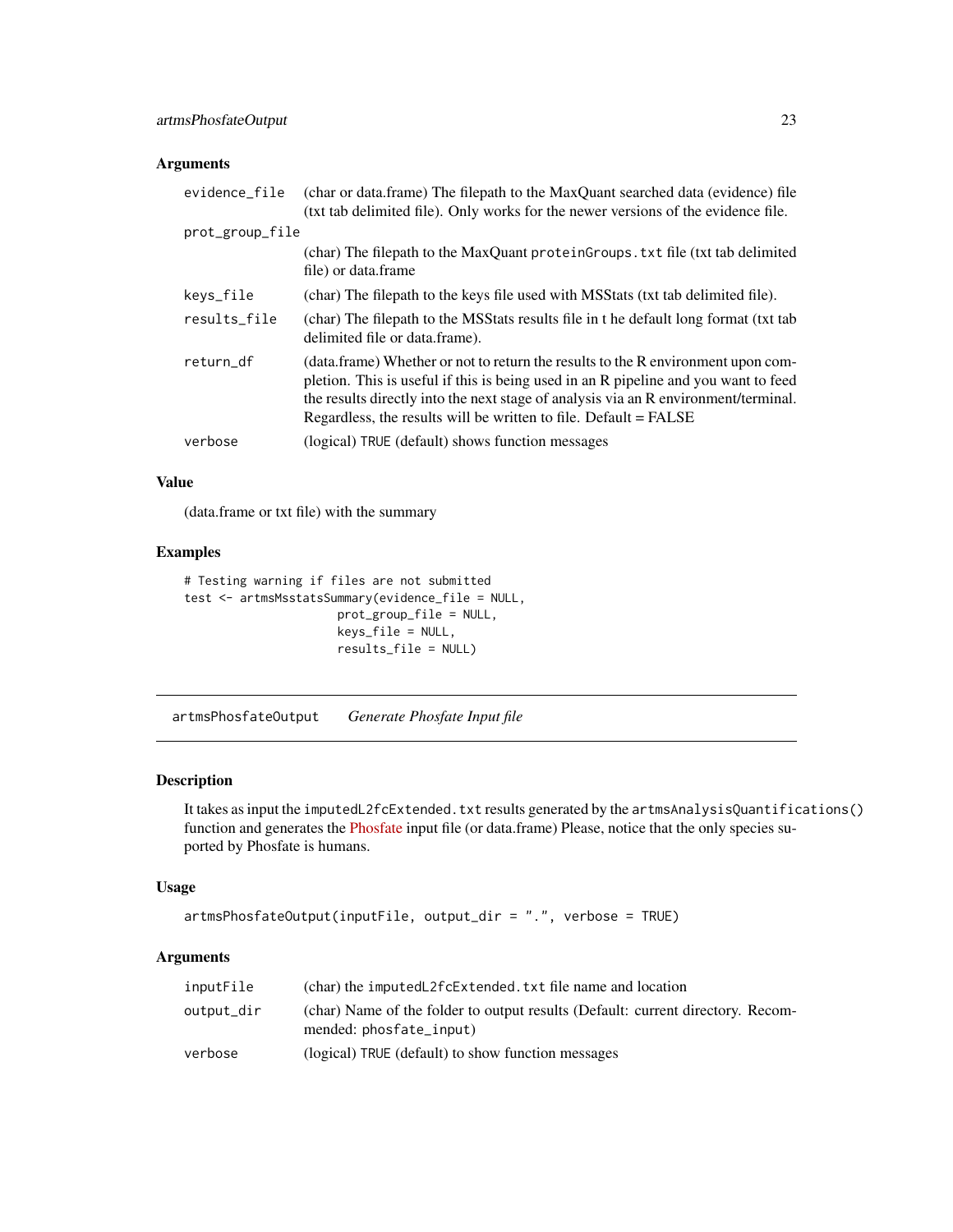#### <span id="page-23-0"></span>Value

Multiple output files (inputs of phosfate)

#### Examples

```
## Not run:
artmsPhosfateOutput(inputFile)
```
## End(Not run)

artmsPhotonOutput *Generate PHOTON Input file*

#### Description

It takes as input the imputedL2fcExtended.txt results generated by the artmsAnalysisQuantifications() function and generates the [PHOTON](https://github.com/jdrudolph/photon) input file. Please, notice that the only species suported by PHOTON is humans.

#### Usage

```
artmsPhotonOutput(inputFile, output_dir = ".", verbose = TRUE)
```
#### Arguments

| inputFile  | (char) the imputed L2fc Extended. txt file name and location                                                    |
|------------|-----------------------------------------------------------------------------------------------------------------|
| output dir | (char) Name of the folder to output results (Default: current. Recommended:<br>"photon input files" or similar) |
| verbose    | (logical) TRUE (default) to show function messages                                                              |

#### Value

Multiple output files (inputs of phosfate)

#### Examples

```
## Not run:
artmsPhotonOutput(inputFile)
```
## End(Not run)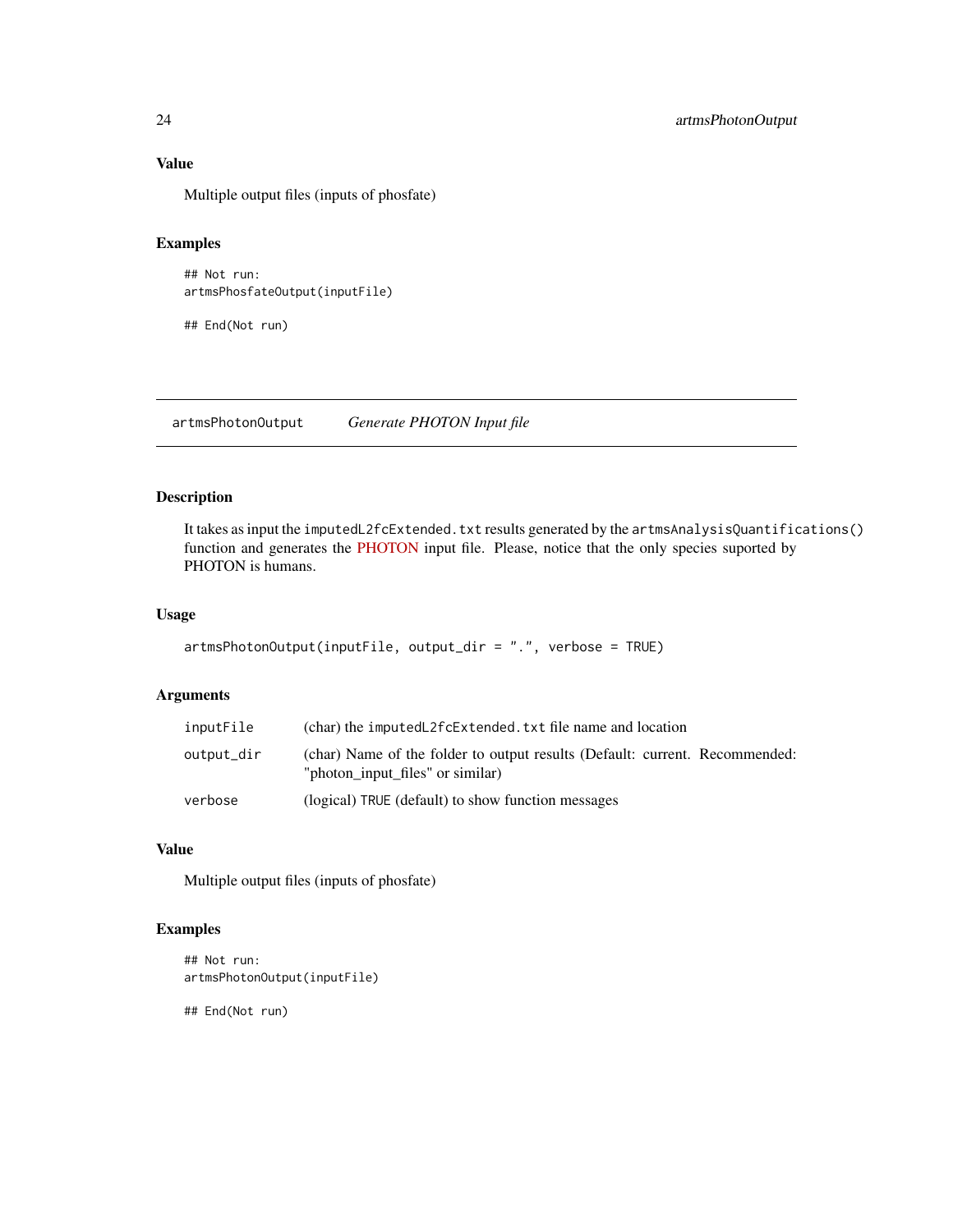<span id="page-24-0"></span>artmsPlotHeatmapQuant *Outputs a heatmap of the MSStats results created using the log2fold changes*

#### Description

Heatmap of the Relative Quantifications (MSStats results)

#### Usage

```
artmsPlotHeatmapQuant(
  input_file,
  output_file = "quantifications_heatmap.pdf",
  species,
  labels = "*",cluster_cols = FALSE,
  display = "log2FC",
  1fc\_lower = -2,
 lfc\_upper = 2,
 whatPvalue = "adj.pvalue",
 FDR = 0.05,
  verbose = TRUE
)
```
#### Arguments

| input_file   | (char) MSstats results. txt file and location (or data.frame of resuts)                                                           |
|--------------|-----------------------------------------------------------------------------------------------------------------------------------|
| output_file  | (char) Output file name (pdf format) and location. Default: "quantifications_heatmap.pdf"                                         |
| species      | (char). Specie name to be able to add the Gene name. To find out more about<br>the supported species check?artmsMapUniprot2Entrez |
| labels       | (vector) of uniprot ids if only specific labes would like to be plotted. Default:<br>all labels                                   |
| cluster_cols | (boolean) True or False to cluster columns. Default: FALSE                                                                        |
| display      | Metric to be displayed. Options:                                                                                                  |
|              | • $log2fc$ (default)                                                                                                              |
|              | • adj.pvalue                                                                                                                      |
|              | • pvalue                                                                                                                          |
| lfc_lower    | (int) Lower limit for the $log2fc$ . Default: $-2$                                                                                |
| lfc_upper    | (int) Upper limit for the $log2fc$ . Default: $+2$                                                                                |
| whatPvalue   | (char) pvalue or adj. pvalue (default)                                                                                            |
| <b>FDR</b>   | (int) Upper limit false discovery rate (or pvalue). Default: 0.05                                                                 |
| verbose      | (logical) TRUE (default) shows function messages                                                                                  |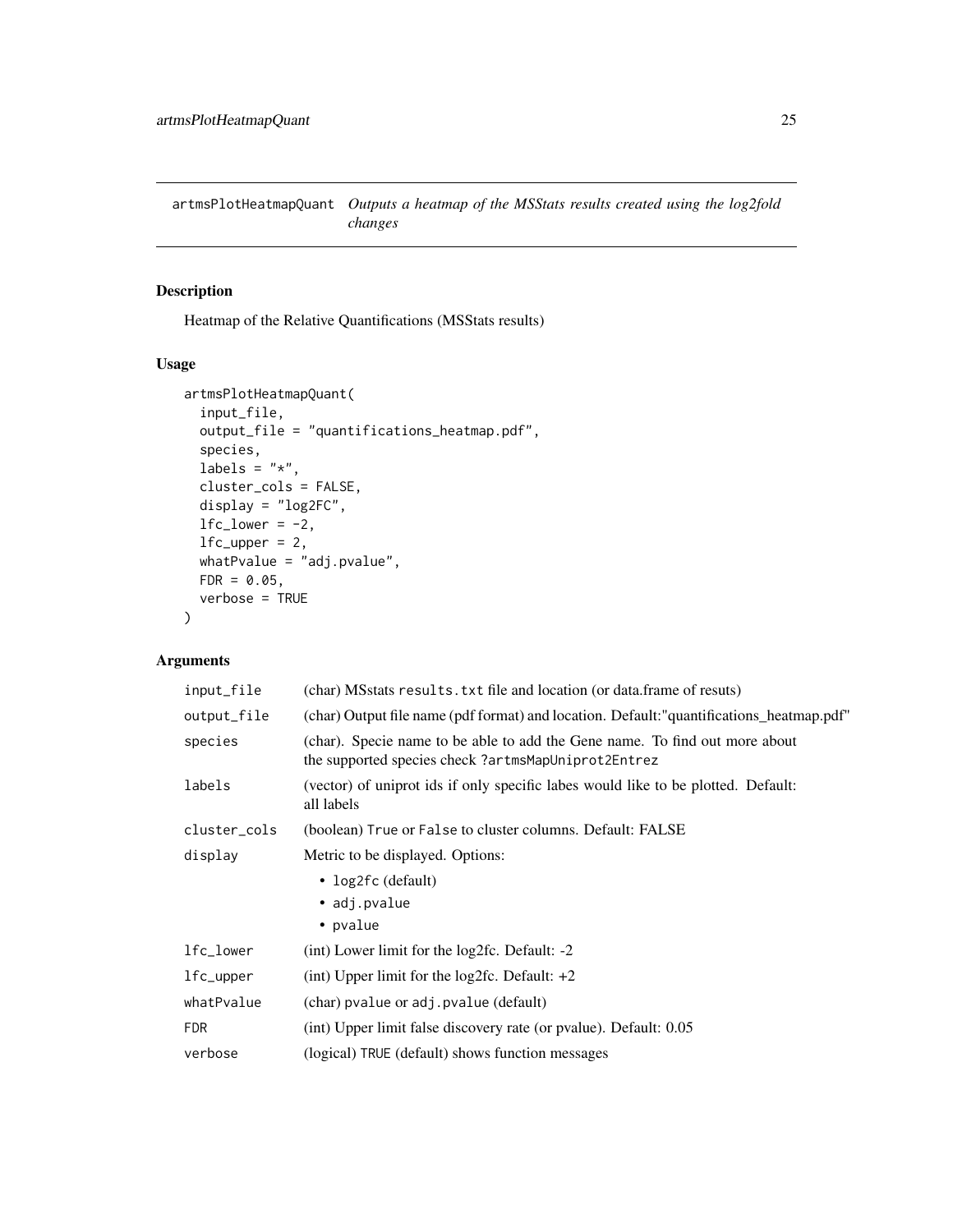(pdf or ggplot2 object) heatmap of the MSStats results using the selected metric

#### Examples

```
# Unfortunately, the example does not contain any significant hits
# Use for illustration purposes
artmsPlotHeatmapQuant(input_file = artms_data_ph_msstats_results,
                       species = "human",
                       output_file = NULL,
                       whatPvalue = "pvalue",
                       1fc\_lower = -1,lfc\_upper = 1)
```
artmsProtein2SiteConversion

*Converts the Protein ID column of the evidence file selected by the user to mod-site-specific notation:* ProteinID *to* ProteinID\_AAnumber *notation*

#### **Description**

It enables the modified-peptide specific quantification by converting the Protein column of the evidence file selected by the user to an ProteinID\_AAnumbernotation. In this way, each of the modified peptides can be quantified independently across conditions.

!!!!!!!!!!!!!!!!!!!!!!!!!!!!!!!!!!!!!!!!!!!!!!!!!!!!!!!!!!!!!!!!!!!!!!!!!

WARNING: we have detected a version of MaxQuant (>1.6.3.0) outputs a' "Modified sequence" column of the evidence file that has two important changes for the annotation of phosphorylation:

- Uses p instead of (ph)
- The modified residue (i.e. STY) is the residue on the right of the p, instead of the residue to the left of (ph), as usual. We have introduced a modification to detect and address this issue, but we advice the user to double check both the new evidence file with the introduce new notation and the -mapping.txt file and check that there are no NA values for the notation of phophopeptides.

!!!!!!!!!!!!!!!!!!!!!!!!!!!!!!!!!!!!!!!!!!!!!!!!!!!!!!!!!!!!!!!!!!!!!!!!!

#### Usage

```
artmsProtein2SiteConversion(
  evidence_file,
  ref_proteome_file,
  column_name = c("Leading razor protein", "Leading proteins", "Proteins"),
  output_file,
 mod_type,
 overwrite_evidence = FALSE,
  verbose = TRUE
)
```
<span id="page-25-0"></span>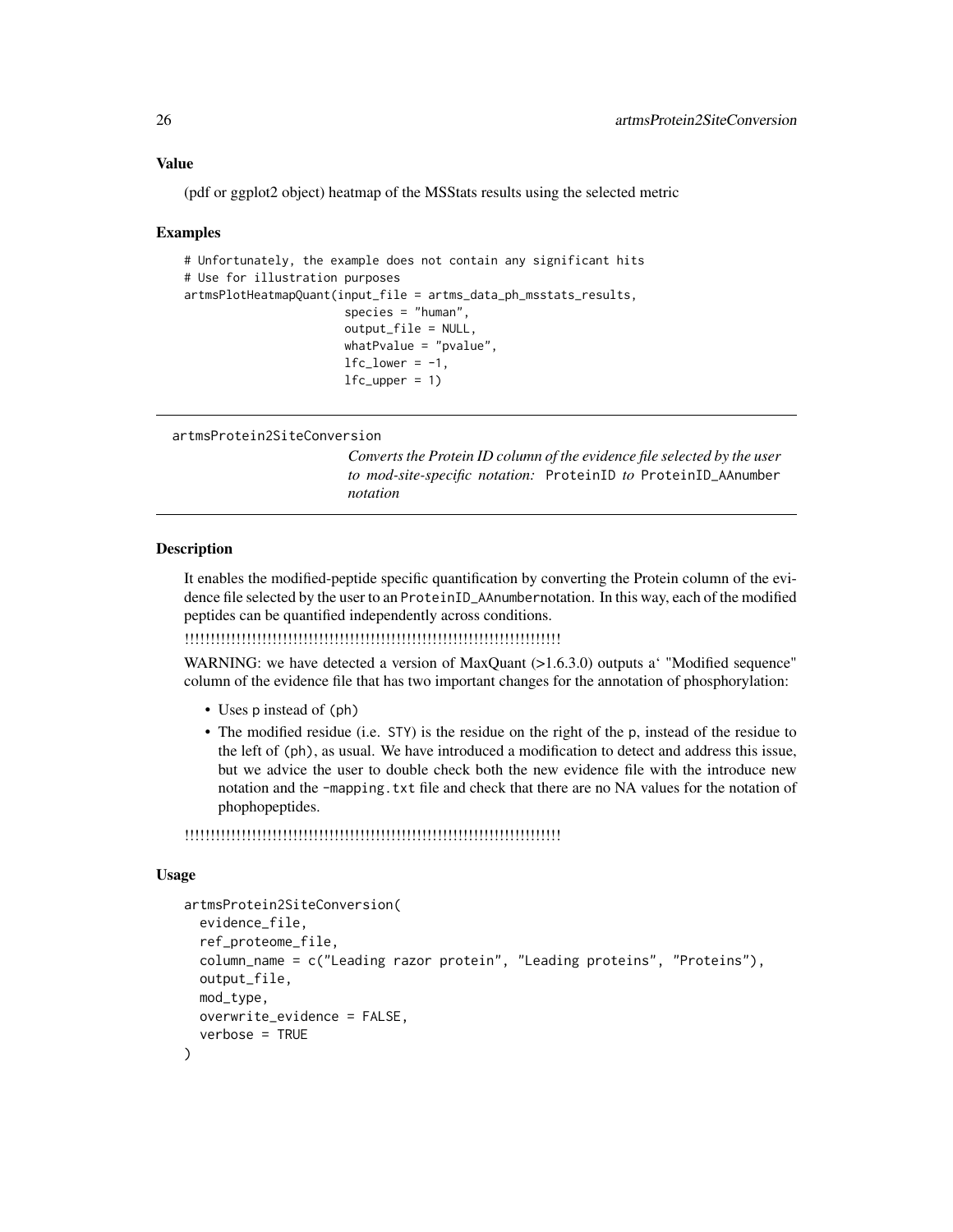#### Arguments

| evidence_file      | (char) The evidence file name and location                                                                                                                                                                                                                                                                                                                                                                         |  |
|--------------------|--------------------------------------------------------------------------------------------------------------------------------------------------------------------------------------------------------------------------------------------------------------------------------------------------------------------------------------------------------------------------------------------------------------------|--|
| ref_proteome_file  |                                                                                                                                                                                                                                                                                                                                                                                                                    |  |
|                    | (char) The reference proteome used as database to search the evidence. txt<br>file with MaxQuant. It will be used to map the modified peptide to the protein<br>sequence and find the site location. Therefore, it does not use the MaxQuant's<br>Phospho (STY)Sites.txt                                                                                                                                           |  |
| column_name        | (char) The Protein Column Name to map. Options:                                                                                                                                                                                                                                                                                                                                                                    |  |
|                    | • Leadind razor protein (default)                                                                                                                                                                                                                                                                                                                                                                                  |  |
|                    | • Leading protein                                                                                                                                                                                                                                                                                                                                                                                                  |  |
|                    | • Proteins It only supports Uniprot Entry IDs and RefSeq, but it might work<br>for other database IDs                                                                                                                                                                                                                                                                                                              |  |
| output_file        | (char) Output file name (ptmsites-evidence.txt recommended)                                                                                                                                                                                                                                                                                                                                                        |  |
| mod_type           | (char) The posttranslational modification. Options:                                                                                                                                                                                                                                                                                                                                                                |  |
|                    | • UB: Protein Ubiquitination                                                                                                                                                                                                                                                                                                                                                                                       |  |
|                    | • PH: Protein Phosphorylation                                                                                                                                                                                                                                                                                                                                                                                      |  |
|                    | • AC: Protein Acetylation                                                                                                                                                                                                                                                                                                                                                                                          |  |
|                    | • PTM: XXX: yy : User defined PTM. Replace XXX with 1 or more 1-letter<br>amino acid codes on which to find modifications (all uppercase). Replace<br>yy with modification name used within the evidence file (require lowercase<br>characters). Example: PTM: STY: ph will find modifications on aa S,T,Y with<br>this format _AAGGAPS(ph)PPPPVR_. This would be equivalent to mod_type<br>$= PH$                 |  |
| overwrite_evidence |                                                                                                                                                                                                                                                                                                                                                                                                                    |  |
|                    | (logical) if <output_file> is the same as <evidence_file>, overwrite_evidence<br/>= FALSE (default) doesn't allow to overwrite the evidence file. Otherwise, overwrite_evidence<br/>= TRUE allows to overwrite the evidence_file (this option might be activated if<br/>the user allows to use the same ptm-sites-evidence. txt file to re-annotate all<br/>the Protein IDs columns)</evidence_file></output_file> |  |
| verbose            | (logical) TRUE (default) shows function messages                                                                                                                                                                                                                                                                                                                                                                   |  |
|                    |                                                                                                                                                                                                                                                                                                                                                                                                                    |  |

#### Value

(file) Return a new evidence file with the specified Protein id column modified by adding the sequence site location(s) + postranslational modification(s) to the uniprot entry  $\ell$  refseq id.

Output ID examples: A34890\_ph3; Q64890\_ph24\_ph456; Q64890\_ub34\_ub129\_ub234; Q64890\_ac35.

#### Examples

```
# Testing warning if files are not submitted.
artmsProtein2SiteConversion(evidence_file = NULL, ref_proteome_file = NULL,
output_file = NULL)
```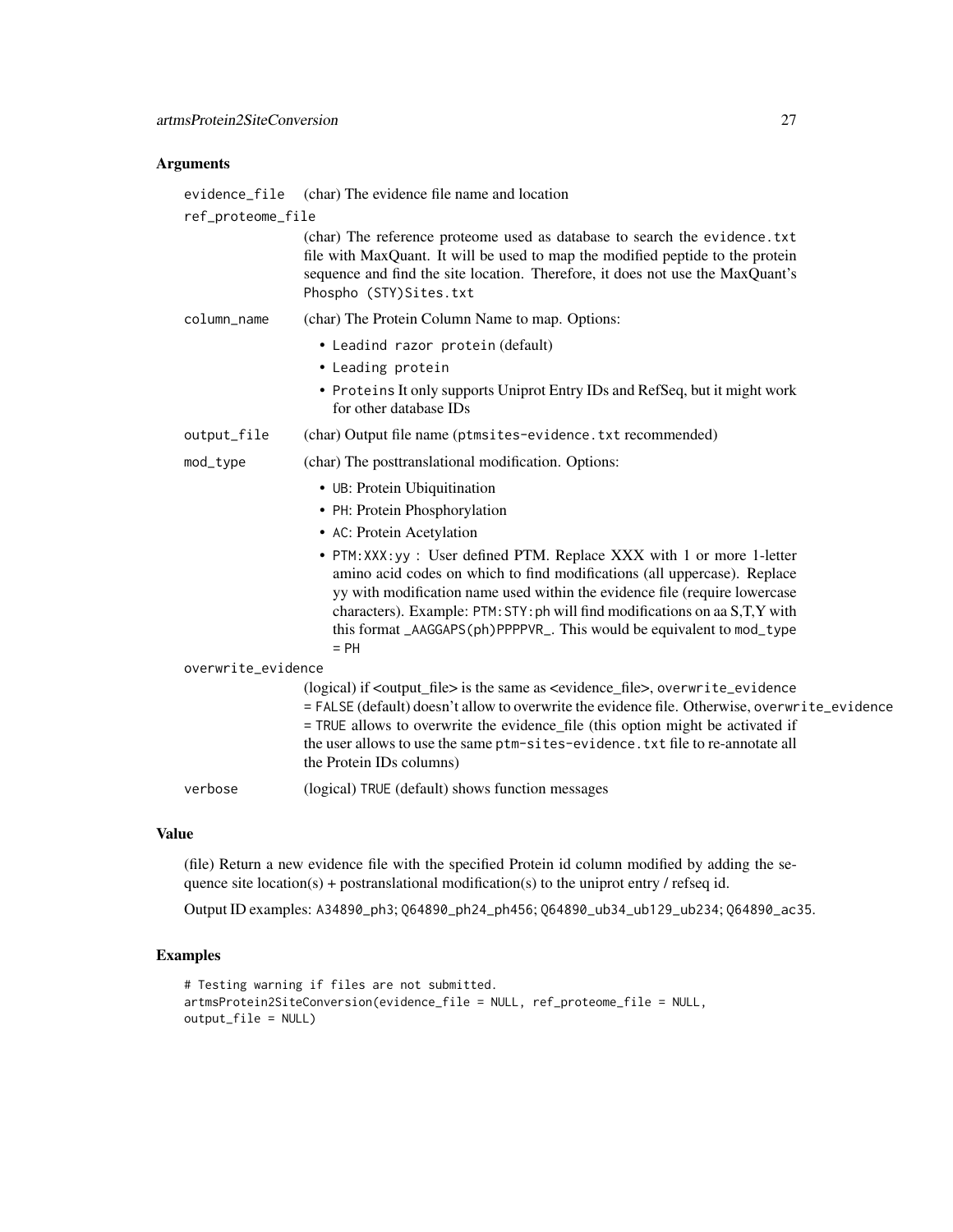<span id="page-27-0"></span>artmsQualityControlEvidenceBasic

*Quality Control analysis of the MaxQuant evidence file*

#### Description

Quality Control analysis of the MaxQuant evidence file

#### Usage

```
artmsQualityControlEvidenceBasic(
  evidence_file,
 keys_file,
 prot_exp = c("AB", "PH", "UB", "AC", "APMS", "PTM:XXX:yy"),
 output_dir = "qc_basic",
  output_name = "qcBasic_evidence",
  isSILAC = FALSE,
 plotINTDIST = FALSE,
 plotREPRO = FALSE,
 plotCORMAT = TRUE,
 plotINTMISC = TRUE,
 plotPTMSTATS = TRUE,
 printPDF = TRUE,
  verbose = TRUE
\lambda
```
#### Arguments

| evidence_file | (char or data.frame) The evidence file path and name, or data.frame                                                                                                                                                                                                                                                                                                                                                                                              |
|---------------|------------------------------------------------------------------------------------------------------------------------------------------------------------------------------------------------------------------------------------------------------------------------------------------------------------------------------------------------------------------------------------------------------------------------------------------------------------------|
| keys_file     | (char or data.frame) The keys file path and name or data.frame                                                                                                                                                                                                                                                                                                                                                                                                   |
| prot_exp      | (char) Proteomics experiment. 6 options available:                                                                                                                                                                                                                                                                                                                                                                                                               |
|               | • APMS: affinity purification mass spectrometry                                                                                                                                                                                                                                                                                                                                                                                                                  |
|               | • AB: protein abundance                                                                                                                                                                                                                                                                                                                                                                                                                                          |
|               | • PH: protein phosphorylation                                                                                                                                                                                                                                                                                                                                                                                                                                    |
|               | • UB: protein ubiquitination (aka ubiquitylation)                                                                                                                                                                                                                                                                                                                                                                                                                |
|               | • AC: protein acetylation                                                                                                                                                                                                                                                                                                                                                                                                                                        |
|               | • PTM: XXX: yy : User defined PTM. Replace XXX with 1 or more 1-letter<br>amino acid codes on which to find modifications (all uppercase). Replace<br>yy with modification name used within the evidence file (require lowercase<br>characters). Example for phosphorylation: PTM: STY: ph will find modifica-<br>tions on aa S,T,Y with this example format _AAGGAPS(ph)PPPPVR_. This<br>means that the user could select phosphorylation as PH or PTM: STY: ph |
| output_dir    | (char) Name for the folder to output the results plots. Default is "qc_basic".                                                                                                                                                                                                                                                                                                                                                                                   |
| output_name   | (char) prefix output name (no extension). Default: "qcBasic_evidence"                                                                                                                                                                                                                                                                                                                                                                                            |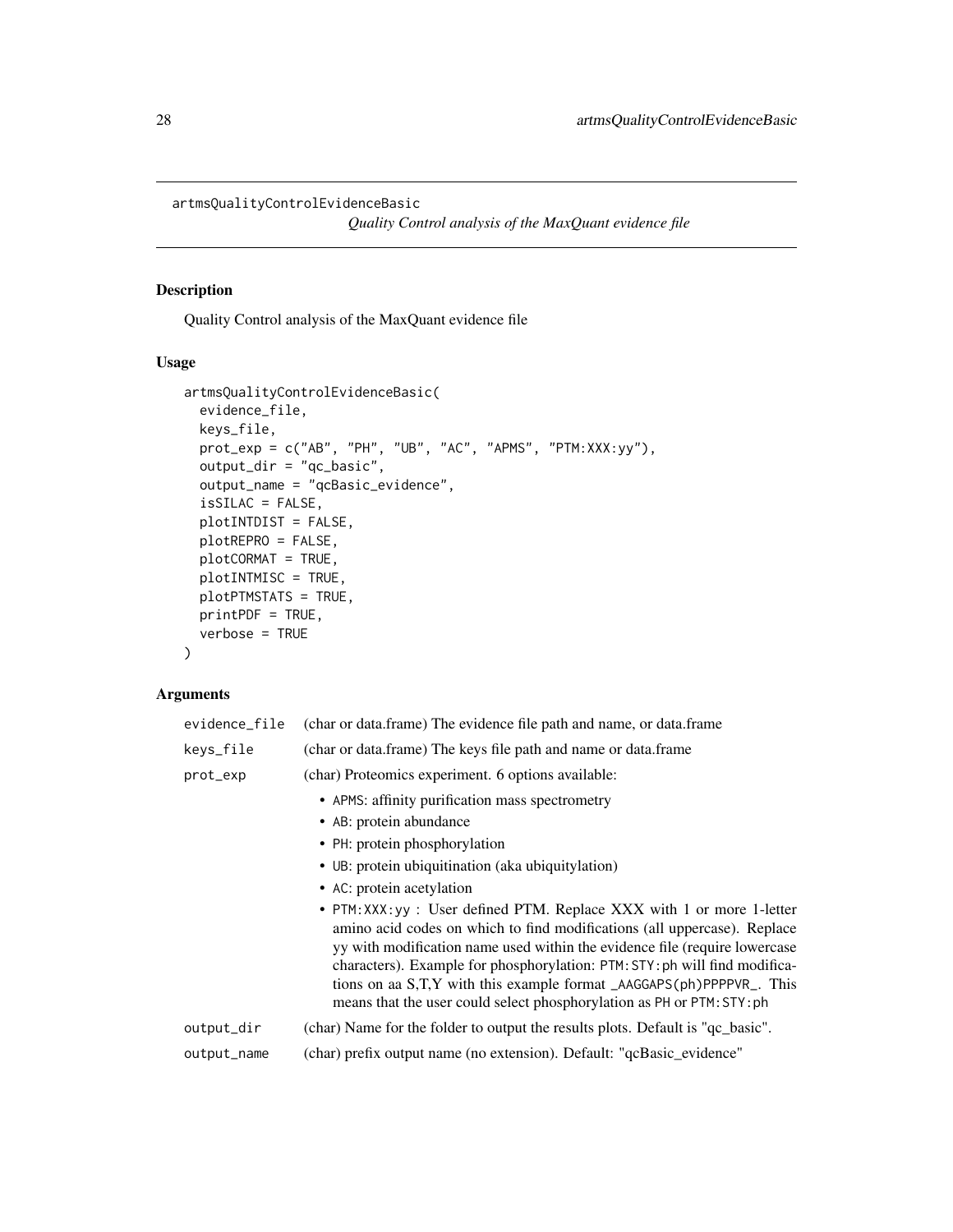| isSILAC      | if TRUE processes SILAC input files. Default is FALSE                                                                                                                                                                                                                                                                                                                                                                                                                                                                                                                                                                  |
|--------------|------------------------------------------------------------------------------------------------------------------------------------------------------------------------------------------------------------------------------------------------------------------------------------------------------------------------------------------------------------------------------------------------------------------------------------------------------------------------------------------------------------------------------------------------------------------------------------------------------------------------|
| plotINTDIST  | if TRUE plots both <i>Box-dot plot</i> and <i>Jitter plot</i> of biological replicates based on<br>MS (raw) intensity values, otherwise FALSE (default)                                                                                                                                                                                                                                                                                                                                                                                                                                                                |
| plotREPRO    | if TRUE plots a correlation dotplot for all the combinations of biological repli-<br>cates of conditions, based on MS Intensity values using features (peptide+charge).<br>Otherwise FALSE (default)                                                                                                                                                                                                                                                                                                                                                                                                                   |
| plotCORMAT   | if TRUE (default) plots a                                                                                                                                                                                                                                                                                                                                                                                                                                                                                                                                                                                              |
|              | • Correlation matrix for all the biological replicates using MS Intensity val-<br>ues,                                                                                                                                                                                                                                                                                                                                                                                                                                                                                                                                 |
|              | • Clustering matrix of the MS Intensities                                                                                                                                                                                                                                                                                                                                                                                                                                                                                                                                                                              |
| plotINTMISC  | if TRUE (default) plots several pages, including bar plots of Total Sum of In-<br>tensities in BioReplicates, Total Sum of Intensities in Conditions, Total Pep-<br>tide Counts in BioReplicates, Total Peptide Counts in conditions separated by<br>categories: CON: contaminants, PROT peptides, REV reversed sequences used by<br>MaxQuant to estimate the FDR; Box plots of MS Intensity values per biological<br>replicates and conditions; bar plots of total intensity (excluding contaminants)<br>by bioreplicates and conditions; Barplots of <i>total feature counts</i> by bioreplicates<br>and conditions. |
| plotPTMSTATS | IF TRUE (default) plots stats related to the selected modification, including: bar<br>plot of peptide counts and intensities, broken by PTM/other categories; bar plots<br>of total sum-up of MS intensity values by other/PTM categories.                                                                                                                                                                                                                                                                                                                                                                             |
| printPDF     | If TRUE (default) prints out the pdfs. Warning: plot objects are not returned due<br>to the large number of them.                                                                                                                                                                                                                                                                                                                                                                                                                                                                                                      |
| verbose      | (logical) TRUE (default) shows function messages                                                                                                                                                                                                                                                                                                                                                                                                                                                                                                                                                                       |

#### Value

Quality control files and plots

#### Examples

```
artmsQualityControlEvidenceBasic(evidence_file = artms_data_ph_evidence,
```
keys\_file = artms\_data\_ph\_keys, prot\_exp = "PH", isSILAC = FALSE, plotINTDIST = FALSE, plotREPRO = TRUE, plotCORMAT = FALSE, plotINTMISC = FALSE, plotPTMSTATS = FALSE, printPDF = FALSE, verbose = FALSE)

# But we recommend the following test:

# 1. Go to a working directory:

- # setwd("/path/to/your/working/directory/")
- # 2. Run the following command to print out all the pdf files
- # artmsQualityControlEvidenceBasic(evidence\_file = artms\_data\_ph\_evidence,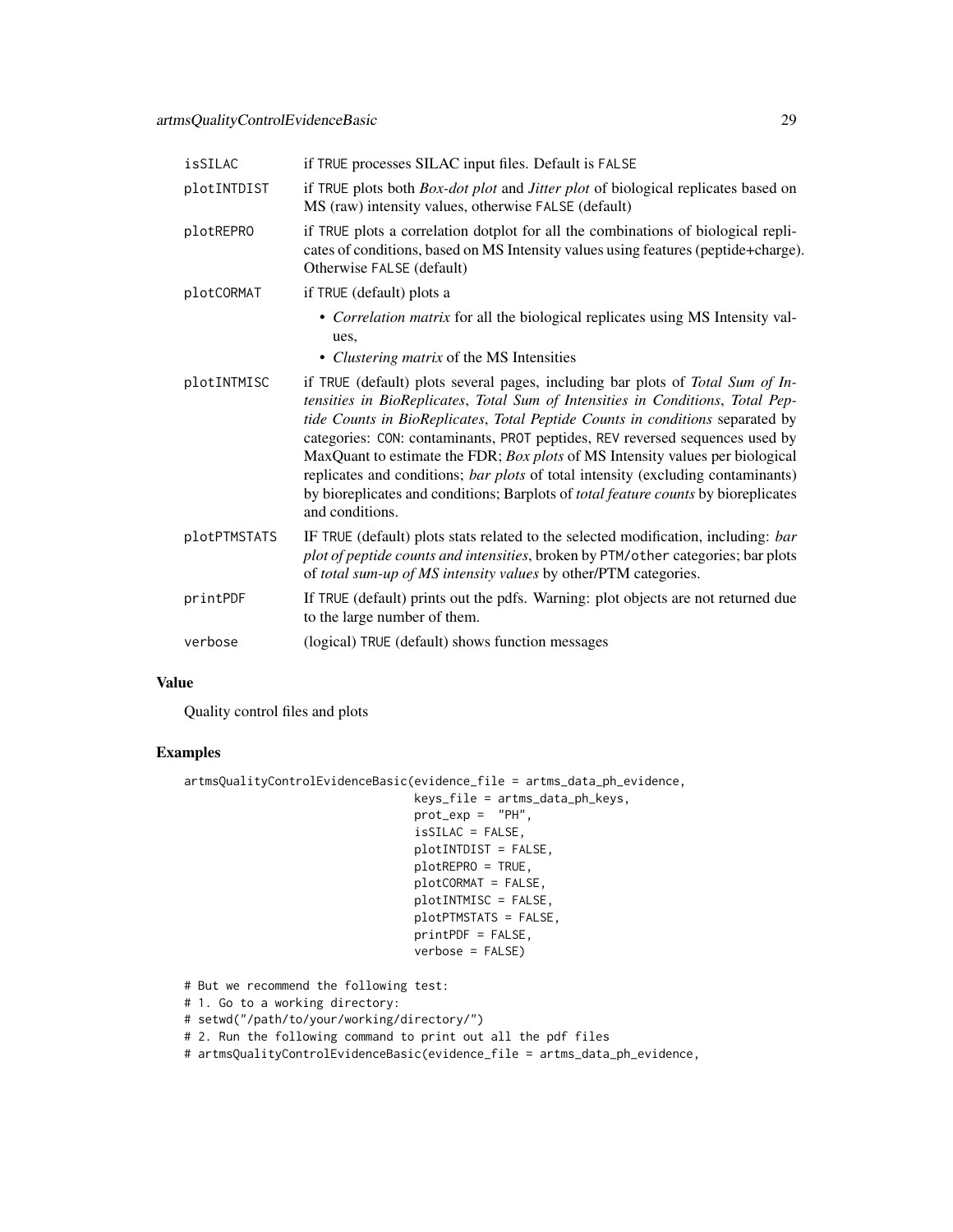```
# keys_file = artms_data_ph_keys,
# prot_exp = "PH")
# 3. Check your working directory and you should find pdf files with
# all the QC plots
```
#### artmsQualityControlEvidenceExtended

*Extended Quality Control of the MaxQuant evidence.txt file*

#### Description

Performs quality control based on the information available in the MaxQuant evidence. txt file.

#### Usage

```
artmsQualityControlEvidenceExtended(
  evidence_file,
  keys_file,
  output_dir = "qc_extended",
  output_name = "qcExtended_evidence",
  isSILAC = FALSE,
  plotPSM = TRUE,
 plotIONS = TRUE,
 plotTYPE = TRUE,
 plotPEPTIDES = TRUE,
 plotPEPTOVERLAP = TRUE,
 plotPROTEINS = TRUE,
 plotPROTOVERLAP = TRUE,
 plotPIO = TRUE,
 plotCS = TRUE,
 plotME = TRUE,
  plotMOCD = TRUE,
 plotPEPICV = TRUE,
 plotPEPDETECT = TRUE,
 plotPROTICV = TRUE,
 plotPROTDETECT = TRUE,
 plotIDoverlap = TRUE,
 plotPCA = TRUE,
 plotSP = TRUE,
 printPDF = TRUE,
  verbose = TRUE
```

```
)
```
#### Arguments

|           | evidence_file (char or data.frame) The evidence file path and name, or data.frame |
|-----------|-----------------------------------------------------------------------------------|
| keys_file | (char or data.frame) The keys file path and name or data.frame                    |

<span id="page-29-0"></span>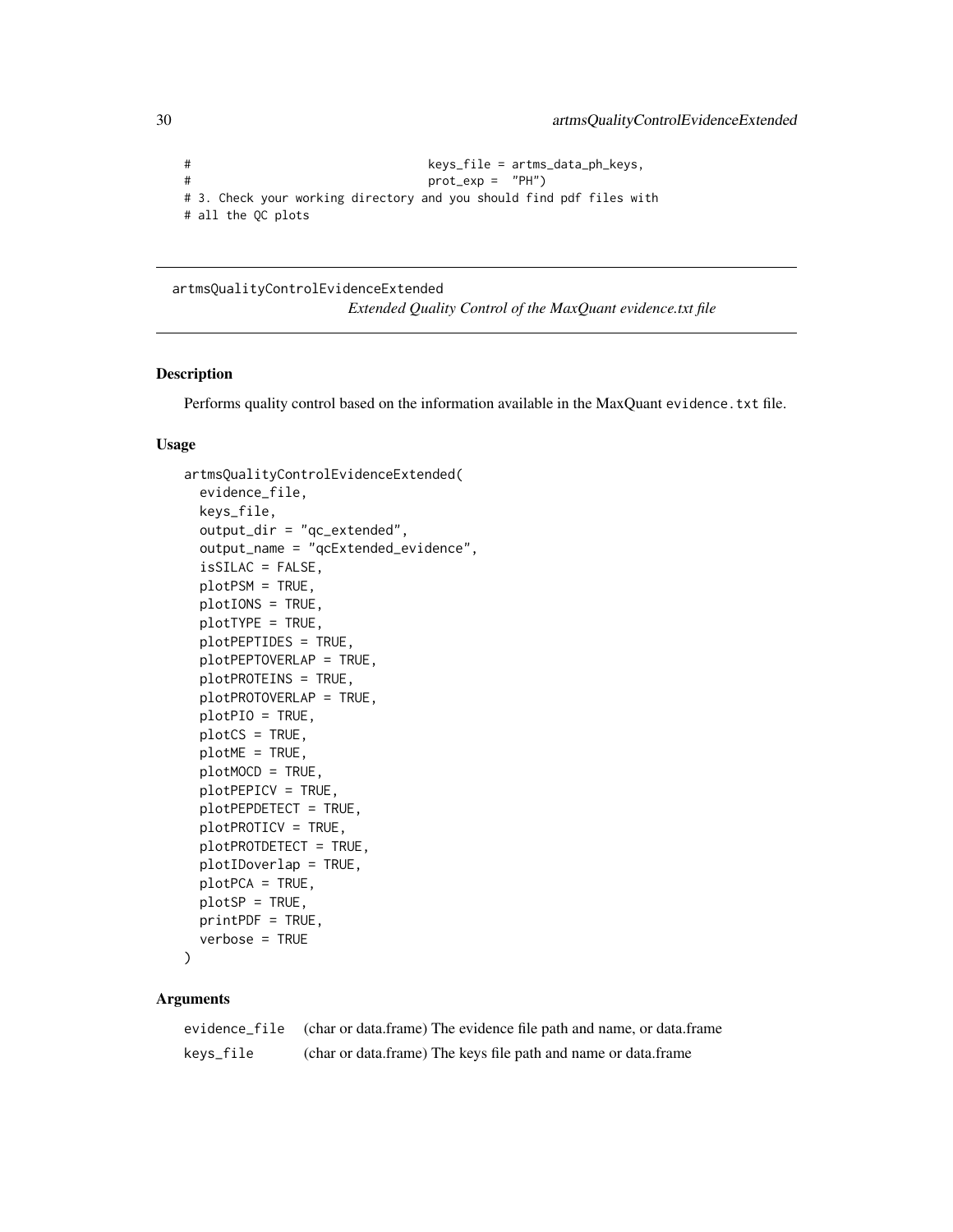| output_dir      | (char) Name for the folder to output the results plots. Default is "qc_extended".                                                                                                                                                                                                                                                                                                                                                                                                                                                                                                                                                                                       |
|-----------------|-------------------------------------------------------------------------------------------------------------------------------------------------------------------------------------------------------------------------------------------------------------------------------------------------------------------------------------------------------------------------------------------------------------------------------------------------------------------------------------------------------------------------------------------------------------------------------------------------------------------------------------------------------------------------|
| output_name     | (char) prefix output name (no extension). Default: "qcExtended_evidence"                                                                                                                                                                                                                                                                                                                                                                                                                                                                                                                                                                                                |
| isSILAC         | if TRUE processes SILAC input files. Default is FALSE                                                                                                                                                                                                                                                                                                                                                                                                                                                                                                                                                                                                                   |
| plotPSM         | (logical) TRUE generates peptide-spectrum-matches (PSMs) statistics plot: Page<br>1 shows the number of PSMs confidently identified in each BioReplicate. If<br>replicates are present, Page 2 shows the mean number of PSMs per condition<br>with error bar showing the standard error of the mean. Note that potential con-<br>taminant proteins are plotted separately.                                                                                                                                                                                                                                                                                              |
| plotIONS        | (logical) TRUE generates peptide ion statistics plot: A peptide ion is defined in<br>the context of m/z, in other words, an unique peptide sequence may give rise to<br>multiple ions with different charge state and/or amino acid modification. Page 1<br>shows the number of ions confidently identified in each BioReplicate. If repli-<br>cates are present, Page 2 shows the mean number of peptide ions per condition<br>with error bar showing the standard error of the mean. Note that potential con-<br>taminant proteins are plotted separately.                                                                                                            |
| plotTYPE        | (logical) TRUE generates identification type statistics plot: MaxQuant classi-<br>fies each peptide identification into different categories (e.g., MSMS, MULTI-<br>MSMS, MULTI-SECPEP). Page 1 shows the distribution of identification type<br>in each BioReplicate                                                                                                                                                                                                                                                                                                                                                                                                   |
| plotPEPTIDES    | (logical) TRUE generates peptide statistics plot: Page 1 shows the number of<br>unique peptide sequences (disregard the charge state or amino acid modifica-<br>tions) confidently identified in each BioReplicate. If replicates are present, Page<br>2 shows the mean number of peptides per condition with error bar showing the<br>standard error of the mean. Note that potential contaminant proteins are plot-<br>ted separately. Pages 3 and 4 show peptide identification intersection between<br>BioReplicates (the bars are ordered by degree or frequency, respectively), and<br>Page 4 shows the intersections across conditions instead of BioReplicates. |
| plotPEPTOVERLAP |                                                                                                                                                                                                                                                                                                                                                                                                                                                                                                                                                                                                                                                                         |
|                 | (logical) TRUE Show peptide identification intersection between BioReplicates<br>and Conditions                                                                                                                                                                                                                                                                                                                                                                                                                                                                                                                                                                         |
| plotPROTEINS    | (logical) TRUE generates protein statistics plot: Page 1 shows the number of pro-<br>tein groups confidently identified in each BioReplicate. If replicates are present,<br>Page 2 shows the mean number of protein groups per condition with error bar<br>showing the standard error of the mean. Note that potential contaminant proteins<br>are plotted separately. Pages 3 and 4 show peptide identification intersection be-                                                                                                                                                                                                                                       |

plotPROTOVERLAP

(logical) TRUE Show protein identification intersection between BioReplicates and Conditions

tween BioReplicates (the bars are ordered by degree or frequency, respectively), and Page 4 shows the intersections across conditions instead of BioReplicates.

plotPIO (logical) TRUE generates oversampling statistics plot: Page 1 shows the proportion of all peptide ions (including peptides matched across runs) fragmented once, twice and thrice or more. Page 2 shows the proportion of peptide ions (with intensity detected) fragmented once, twice and thrice or more. Page 3 shows the proportion of peptide ions (with intensity detected and MS/MS identification) fragmented once, twice and thrice or more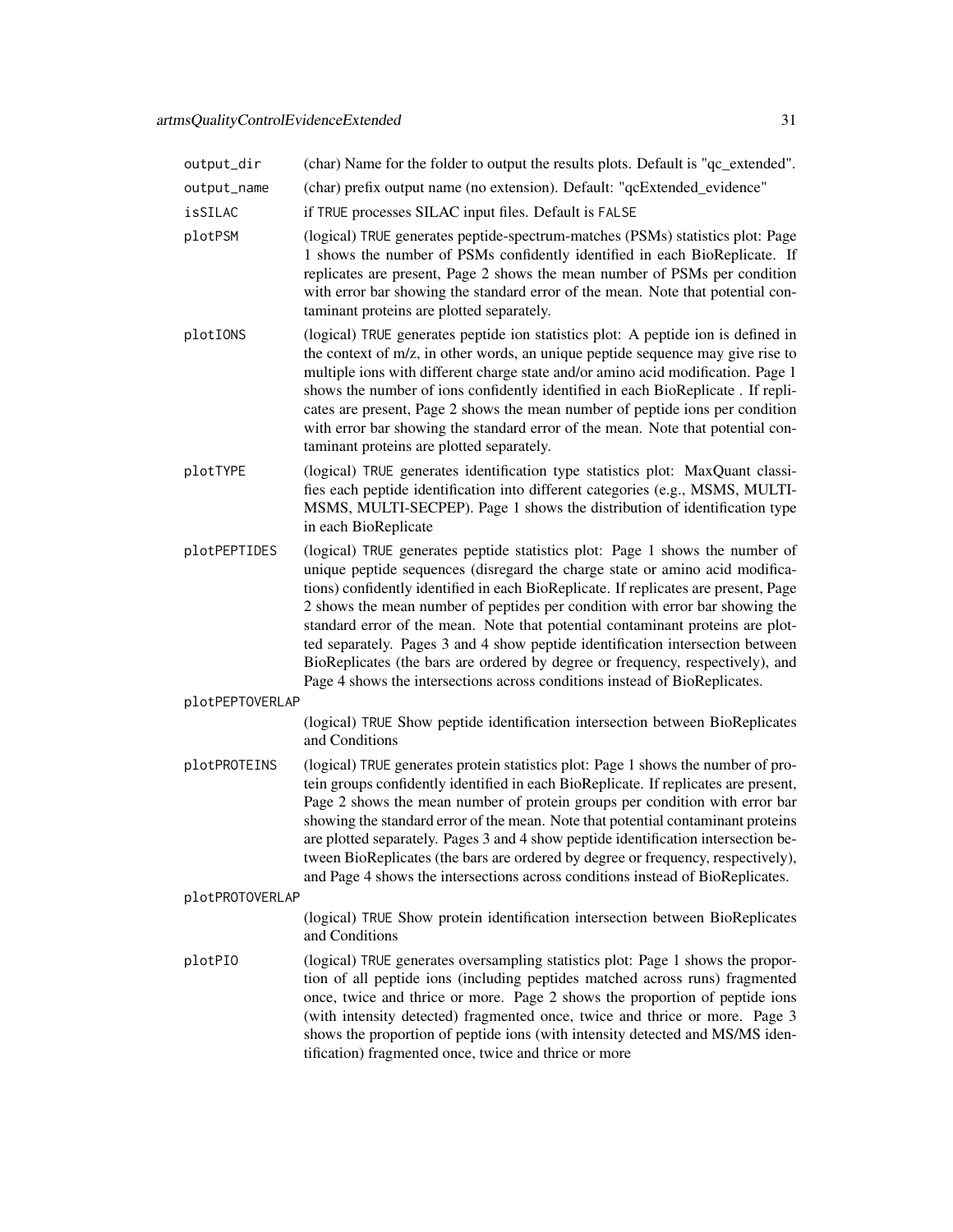| plotCS         | (logical) TRUE generates charge state plot: Page 1 shows the charge state distri-<br>bution of PSMs confidently identified in each BioReplicate.                                                                                                                                                                                                                                                                                                                                                                                                                                     |
|----------------|--------------------------------------------------------------------------------------------------------------------------------------------------------------------------------------------------------------------------------------------------------------------------------------------------------------------------------------------------------------------------------------------------------------------------------------------------------------------------------------------------------------------------------------------------------------------------------------|
| plotME         | (logical) TRUE generates precursor mass error plot: Page 1 shows the distribution<br>of precursor error for all PSMs confidently identified in each BioReplicate.                                                                                                                                                                                                                                                                                                                                                                                                                    |
| plotMOCD       | (logical) TRUE generates precursor mass-over-charge plot: Page 1 shows the dis-<br>tribution of precursor mass-over-charge for all PSMs confidently identified in<br>each BioReplicate.                                                                                                                                                                                                                                                                                                                                                                                              |
| plotPEPICV     | (logical) TRUE generates peptide intensity coefficient of variance (CV) plot: The<br>CV is calculated for each feature (peptide ion) identified in more than one repli-<br>cate. Page 1 shows the distribution of CV's for each condition, while Page 2<br>shows the distribution of CV's within 4 bins of intensity (i.e., 4 quantiles of<br>average intensity).                                                                                                                                                                                                                    |
| plotPEPDETECT  | (logical) TRUE generates peptide detection frequency plot: Page 1 summarizes<br>the frequency that each peptide is detected across BioReplicates of each condi-<br>tion, showing the percentage of peptides detected once, twice, thrice, and so on<br>(for whatever number of replicates each condition has).                                                                                                                                                                                                                                                                       |
| plotPROTICV    | (logical) TRUE generates protein intensity coefficient of variance (CV) plot: The<br>CV is calculated for each protein (after summing the peptide intensities) identi-<br>fied in more than one replicate. Page 1 shows the distribution of CV's for each<br>condition, while Page 2 shows the distribution of CV's within 4 bins of intensity<br>(i.e., 4 quantiles of average intensity).                                                                                                                                                                                          |
| plotPROTDETECT | (logical) TRUE generates protein detection frequency plot: Page 1 summarizes<br>the frequency that each protein group is detected across BioReplicates of each<br>condition, showing the percentage of proteins detected once, twice, thrice, and<br>so on (for whatever number of replicates each condition has). Page 2 shows the<br>feature (peptide ion) intensity distribution within each BioReplicate (potential<br>contaminant proteins are plot separately). Page 3 shows the density of feature<br>intensity for different feature types (i.e., MULTI-MSMS, MULTI-SECPEP). |
| plotIDoverlap  | (logical) TRUE generates pairwise identification heatmap overlap: Pages 1 and<br>2 show pairwise peptide and protein overlap between any 2 BioReplicates, re-<br>spectively.                                                                                                                                                                                                                                                                                                                                                                                                         |
| plotPCA        | (logical) TRUE generates PCA and pairwise intensity correlation: Page 1 and 3<br>show pairwise peptide and protein intensity correlation and scatter plot between<br>any 2 BioReplicates, respectively. Page 2 and 4 show Principal Component<br>Analysis at the intensity level for both peptide and proteins, respectively.                                                                                                                                                                                                                                                        |
| plotSP         | (logical) TRUE generates sample quality metrics: Page 1 shows missing cleavage<br>distribution of all peptides confidently identified in each BioReplicate. Page 2<br>shows the fraction of peptides with at least one methionine oxidized in each<br>BioReplicate.                                                                                                                                                                                                                                                                                                                  |
| printPDF       | If TRUE (default) prints out the pdfs. Warning: plot objects are not returned due<br>to the large number of them.                                                                                                                                                                                                                                                                                                                                                                                                                                                                    |
| verbose        | (logical) TRUE (default) shows function messages                                                                                                                                                                                                                                                                                                                                                                                                                                                                                                                                     |

#### Details

all the plots are generated by default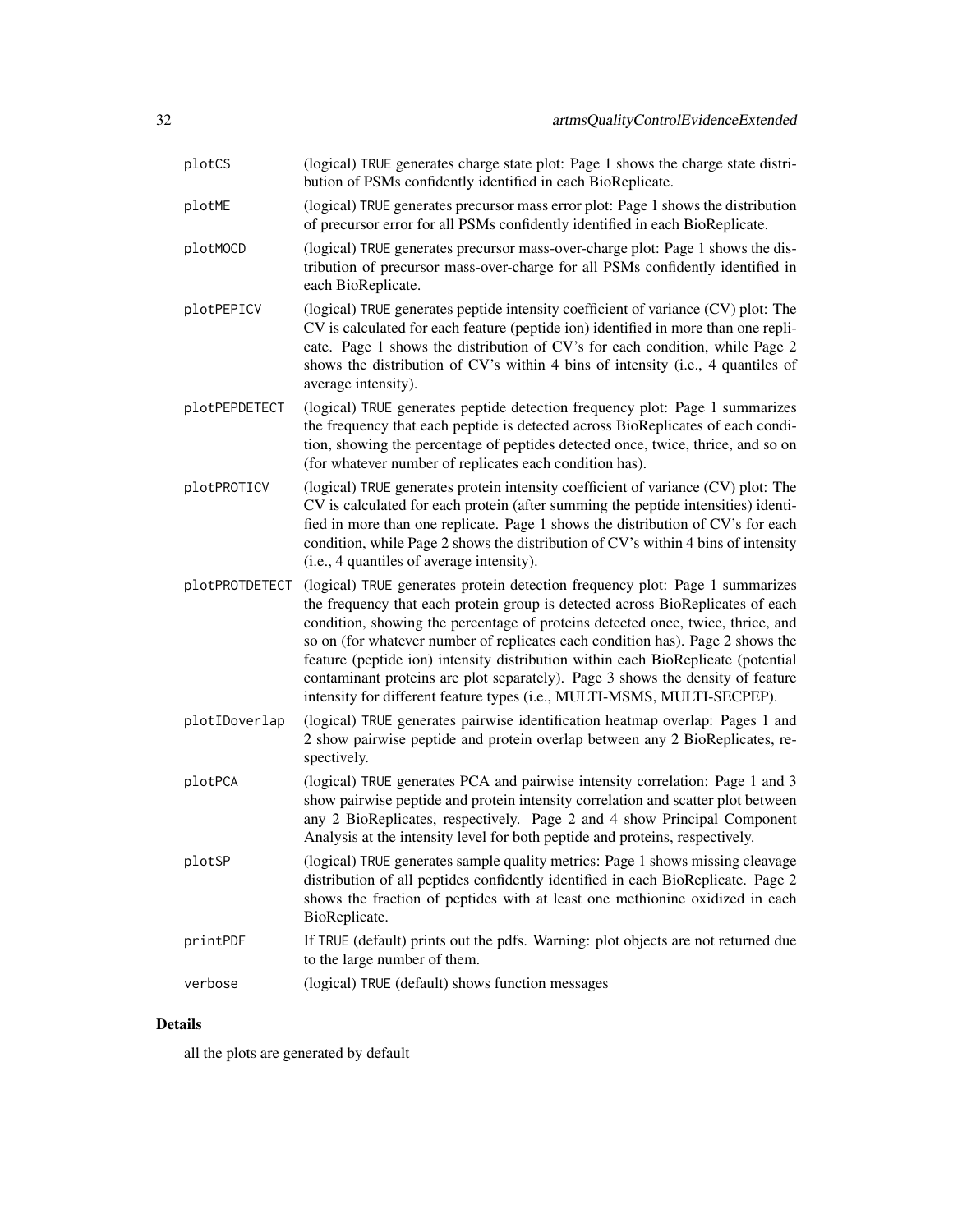#### <span id="page-32-0"></span>Value

A number of QC plots based on the evidence file

#### Examples

```
# Testing warning if files are not submitted
test <- artmsQualityControlEvidenceExtended(evidence_file = NULL,
keys_file = NULL)
```
artmsQualityControlMetabolomics

*Quality Control analysis of the evidence-like metabolomics dataset*

#### Description

Quality Control analysis of the evidence-like metabolomics dataset

#### Usage

```
artmsQualityControlMetabolomics(
  evidence_file,
 keys_file,
 met\_exp = c("MV"),
 output_name = "qcPlots_metab",
 plotINTDIST = FALSE,
 plotCORMAT = TRUE,
 plotINTMISC = TRUE,
 printPDF = TRUE,
 verbose = TRUE
\lambda
```
#### Arguments

| evidence_file | (char or data.frame) The evidence file path and name, or data.frame                                                                       |
|---------------|-------------------------------------------------------------------------------------------------------------------------------------------|
| keys_file     | (char or data.frame) The keys file path and name or data.frame                                                                            |
| $met$ _ $exp$ | (char) Metabolomics experiment. Only one option available (so far):                                                                       |
|               | • MV: Markview output                                                                                                                     |
| output_name   | (char) prefix output name (no extension). Default: "qcPlots_metab"                                                                        |
| plotINTDIST   | if TRUE (default) plots both <i>Box-dot plot</i> and <i>Jitter plot</i> of biological replicates<br>based on MS (raw) intensity values.   |
| plotCORMAT    | if TRUE (default) generates up to 3 pdf files for technical replicates, biological<br>replicates, and conditions. Each pdf file contains: |
|               | • <i>Correlation matrix</i> for all the biological replicates using MS Intensity val-<br>ues.                                             |
|               |                                                                                                                                           |

• *Clustering matrix* of the MS Intensities and correlation distribution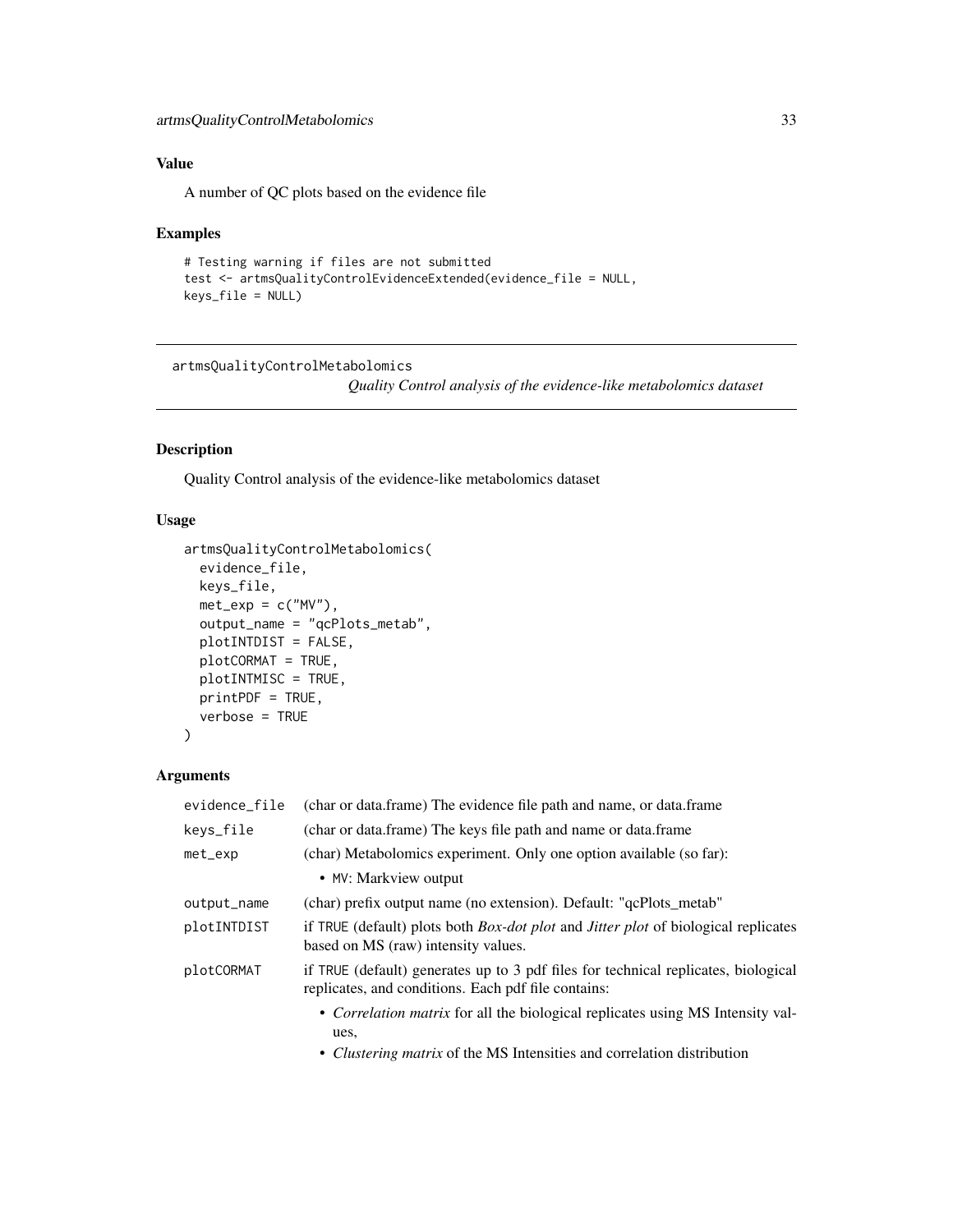- *histogram* of the distribution of correlations
- <span id="page-33-0"></span>plotINTMISC if TRUE (default) plots several pages, including bar plots of *Total Sum of Intensities in BioReplicates*, *Total Sum of Intensities in Conditions*, *Total Feature Counts in BioReplicates*, *Total Feature Counts in conditions* separated by categories (INT: has a intensity value NOINT: no intensity value ) *Box plots* of MS Intensity values per biological replicates and conditions; *bar plots* of total intensity by bioreplicates and conditions; Barplots of *total feature counts* by bioreplicates and conditions. printPDF If TRUE (default) prints out the pdfs. Warning: plot objects are not returned due to the large number of them. verbose (logical) TRUE (default) shows function messages

#### Value

Quality control files and plots for metabolomics

#### Examples

```
# Testing that input arguments cannot be null
artmsQualityControlMetabolomics(evidence_file = NULL,
                 keys_file = NULL,
                 met\_exp = "MV")
```
artmsQualityControlSummaryExtended *Quality Control of the MaxQuant summary.txt file*

#### Description

Performs quality control based on the information available in the MaxQuant summary.txt file.

#### Usage

```
artmsQualityControlSummaryExtended(
  summary_file,
  keys_file,
  output_dir = "qc_summary",
  output_name = "qcExtended_summary",
  isFractions = FALSE,
 plotMS1SCANS = TRUE,
 plotMS2 = TRUE,
 plotMSMS = TRUE,
 plotISOTOPE = TRUE,
 printPDF = TRUE,
  verbose = TRUE
)
```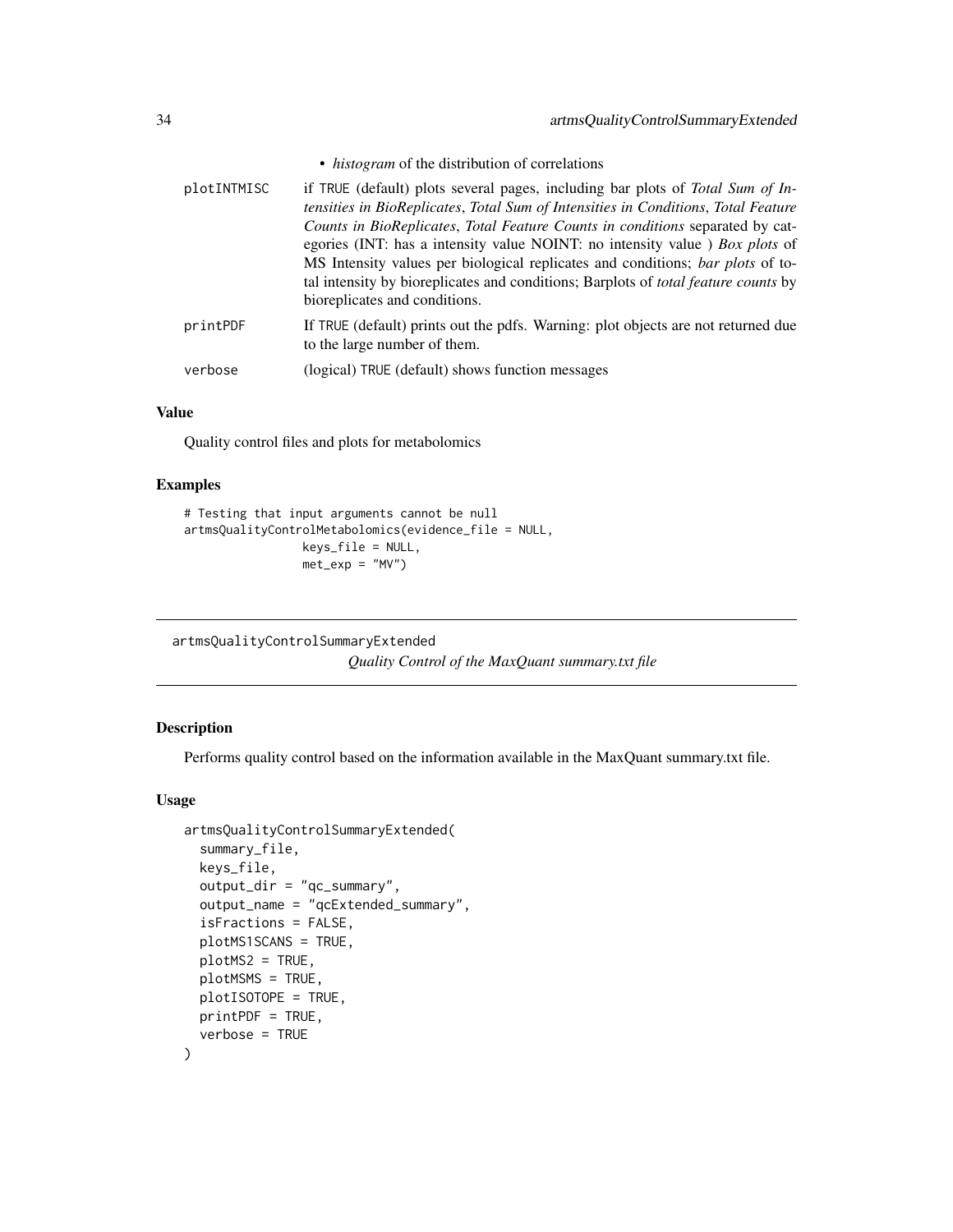#### Arguments

| summary_file | (char or data.frame) The evidence file path and name, or data.frame                                                                                                                                                                                                                                                                                                                                                     |
|--------------|-------------------------------------------------------------------------------------------------------------------------------------------------------------------------------------------------------------------------------------------------------------------------------------------------------------------------------------------------------------------------------------------------------------------------|
| keys_file    | (char or data.frame) The keys file path and name or data.frame                                                                                                                                                                                                                                                                                                                                                          |
| output_dir   | (char) Name for the folder to output the results plots. Default is "qc_summary".                                                                                                                                                                                                                                                                                                                                        |
| output_name  | (char) prefix output name (no extension). Default: "qcExtended_summary"                                                                                                                                                                                                                                                                                                                                                 |
| isFractions  | (logical) TRUE if it is a 2D experiment (fractions). Default: FALSE                                                                                                                                                                                                                                                                                                                                                     |
| plotMS1SCANS | (logical) TRUE generates MS1 scan counts plot: Page 1 shows the number of<br>MS1 scans in each BioReplicate. If replicates are present, Page 2 shows the<br>mean number of MS1 scans per condition with error bar showing the standard<br>error of the mean. If is Fractions TRUE, each fraction is a stack on the individual<br>bar graphs.                                                                            |
| plotMS2      | (logical) TRUE generates MS2 scan counts plot: Page 1 shows the number of<br>MSs scans in each BioReplicate. If replicates are present, Page 2 shows the<br>mean number of MS1 scans per condition with error bar showing the standard<br>error of the mean. If isFractions TRUE, each fraction is a stack on the individual<br>bar graphs.                                                                             |
| plotMSMS     | (logical) TRUE generates MS2 identification rate $(\%)$ plot: Page 1 shows the<br>fraction of MS2 scans confidently identified in each BioReplicate. If replicates<br>are present, Page 2 shows the mean rate of MS2 scans confidently identified per<br>condition with error bar showing the standard error of the mean. If isFractions<br>TRUE, each fraction is a stack on the individual bar graphs.                |
| plotISOTOPE  | (logical) TRUE generates Isotope Pattern counts plot: Page 1 shows the number<br>of Isotope Patterns with charge greater than 1 in each BioReplicate. If replicates<br>are present, Page 2 shows the mean number of Isotope Patterns with charge<br>greater than 1 per condition with error bar showing the standard error of the<br>mean. If is Fractions TRUE, each fraction is a stack on the individual bar graphs. |
| printPDF     | If TRUE (default) prints out the pdfs. Warning: plot objects are not returned due<br>to the large number of them.                                                                                                                                                                                                                                                                                                       |
| verbose      | (logical) TRUE (default) shows function messages                                                                                                                                                                                                                                                                                                                                                                        |
|              |                                                                                                                                                                                                                                                                                                                                                                                                                         |

### Value

A number of plots from the summary file

#### Examples

```
# Testing warning if files are not submitted
test <- artmsQualityControlSummaryExtended(summary_file = NULL,
keys_file = NULL)
```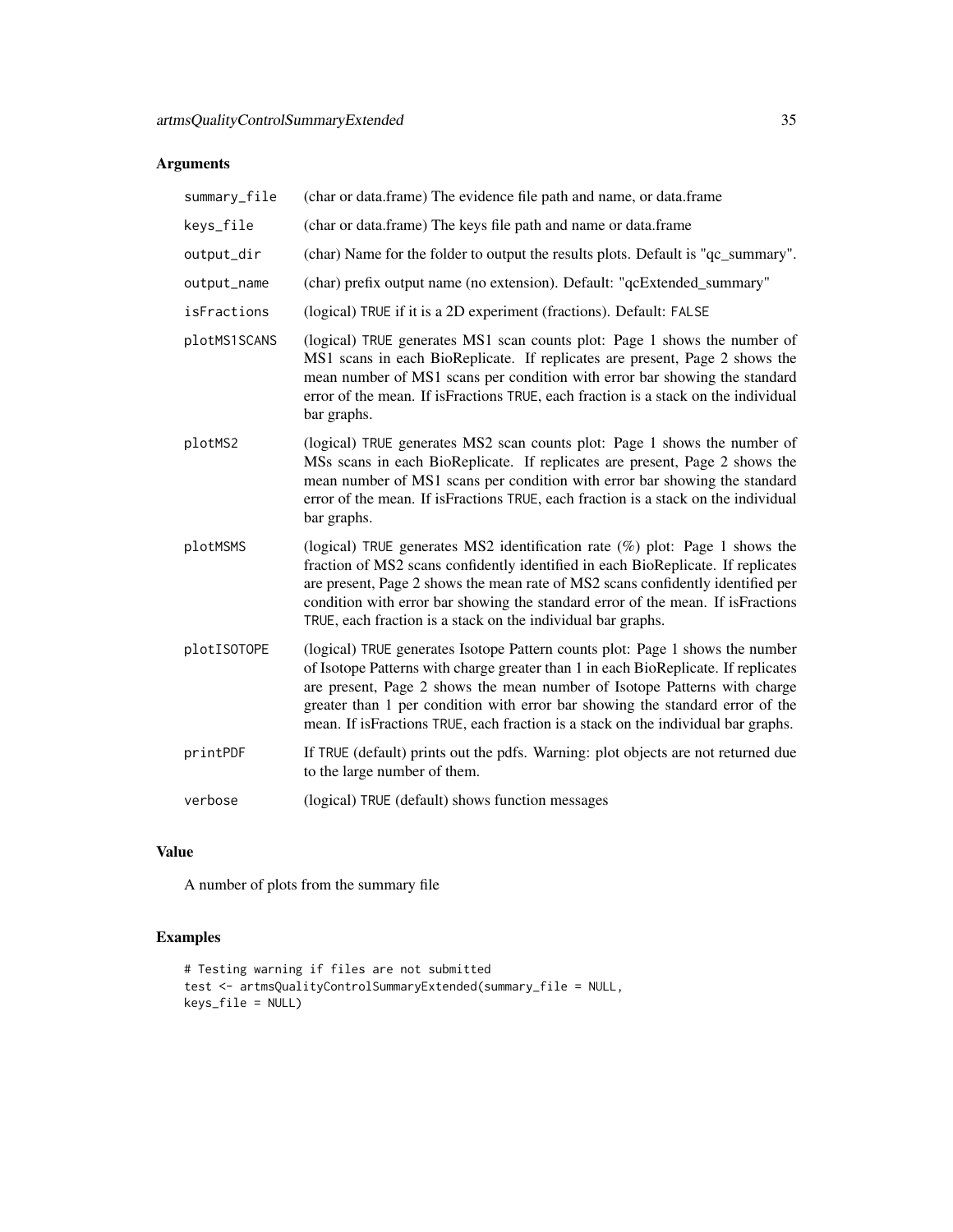<span id="page-35-0"></span>artmsQuantification *Relative quantification using MSstats*

#### Description

Relative quantification using MSstats including:

- plots
- quantifications (log2fc, pvalues, etc)
- normalized abundance values

#### Usage

```
artmsQuantification(
  yaml_config_file,
  data_object = FALSE,
 printPDF = TRUE,
 printTables = TRUE,
  display_msstats = FALSE,
  return_results_object = FALSE,
  verbose = TRUE
)
```
#### Arguments

```
yaml_config_file
                  (char, required) The yaml file name and location
data_object (logical) flag to indicate whether the configuration file is a string to a file that
                  should be opened or config object (yaml). Default is FALSE. Choose TRUE if
                  yaml_config_file is a yaml object
printPDF (logical) if TRUE (default), prints out pdf
printTables (logical) TRUE (default) print results tables
display_msstats
                  (logical) if TRUE, prints MSstats outputs (default is FALSE)
return_results_object
                  (logical) Default is FALSE. If TRUE, it returns a list of data frames with MSstats
                  results, including:
                    • comparisonResult: comparison results
                    • ModelOC
                    • FittedModel: fit model details
                    • power: power calculations
                    • sample_size: sample size estimations
verbose (logical) TRUE (default) shows function messages
```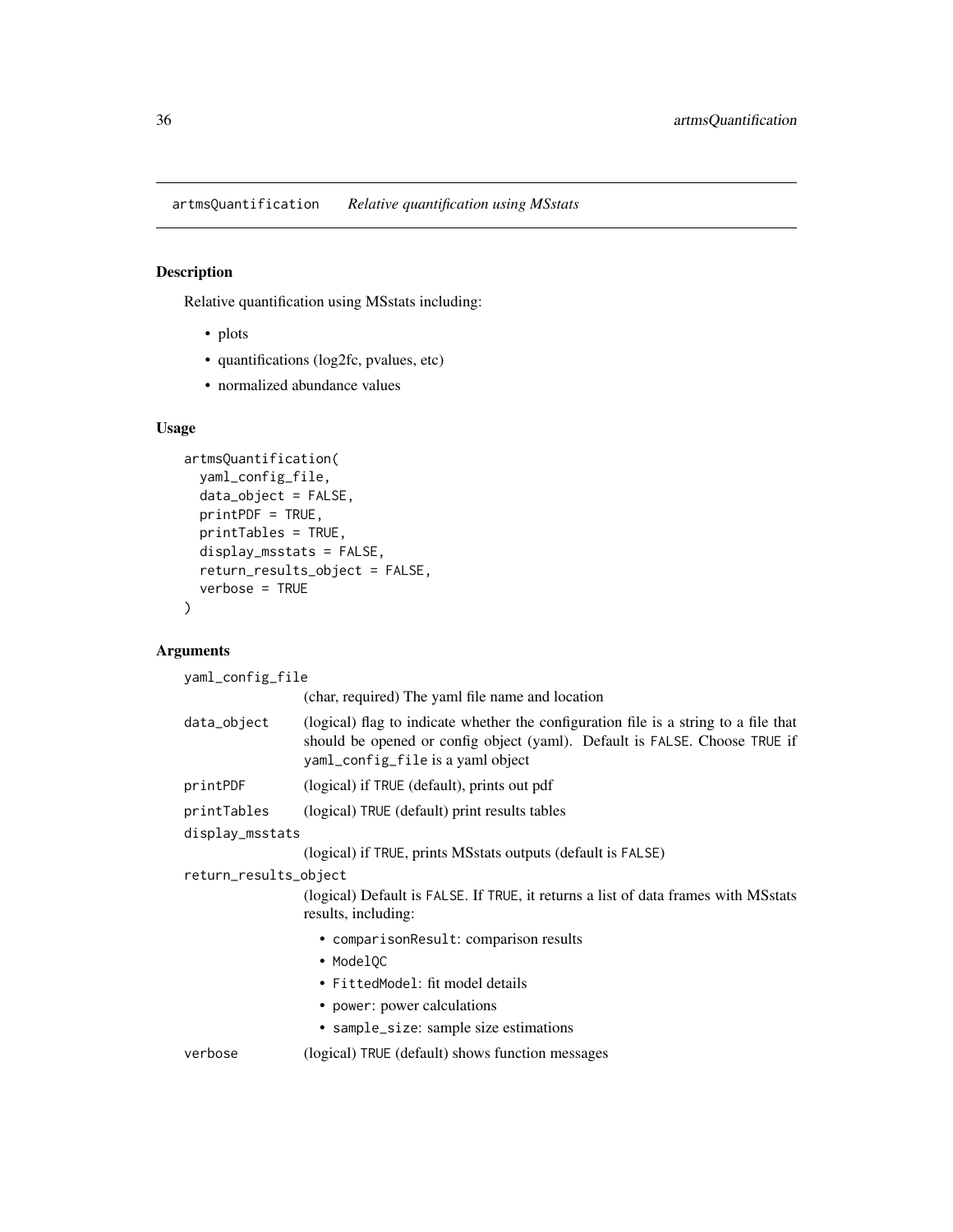#### <span id="page-36-0"></span>artmsResultsWide 37

#### Value

The relative quantification of the conditions and comparisons specified in the keys/contrast file resulting from running MSstats, in addition to quality control plots (if selected)

#### Examples

```
# Recommended
# artmsQuantification(yaml_config_file = "your-config-file.yaml")
# Example to test this function using the example dataset available in artMS
# Step 1: Add evidence, keys, and contrast to configuration object
artms_data_ph_config$files$evidence <- artms_data_ph_evidence
artms_data_ph_config$files$keys <- artms_data_ph_keys
artms_data_ph_config$files$contrasts <- artms_data_ph_contrast
# Step 2: Run the quantification step
quant_results <- artmsQuantification(yaml_config_file = artms_data_ph_config,
                                     data\_object = TRUE,display_msstats = FALSE,
                                     printPDF = FALSE,
                                     printTables = FALSE)
# Check the list of data frames "quant_results". Nothing should be printed out.
```
artmsResultsWide *Reshape the MSstats results file from long to wide format*

#### Description

Converts the normal MSStats results.txt file into "wide" format where each row represents a unique protein's results, and each column represents the comparison made by MSStats. The fold change and p-value of each comparison will be its own column.

#### Usage

```
artmsResultsWide(
  results_msstats,
  output_file = NULL,
  select_pvalues = c("adjpvalue", "pvalue"),
  species,
  verbose = TRUE
)
```
#### Arguments

```
results_msstats
```
(char) Input file name and location (MSstats results.txt file) output\_file (char) Output file name and location (e.g. results-wide.txt). If NULL (default) returns an R object (data.frame)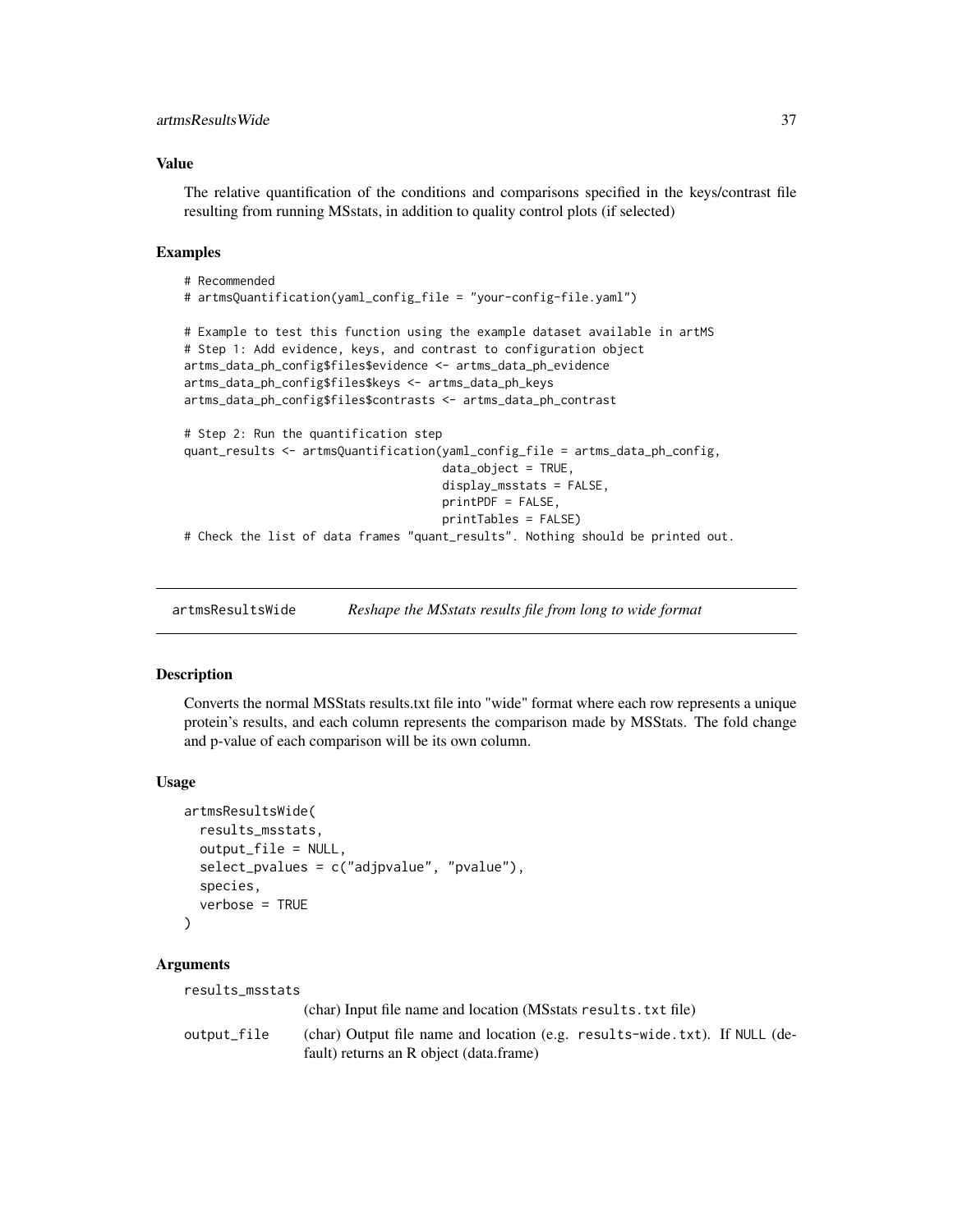<span id="page-37-0"></span>

| select_pvalues (char) Either |                                                                                                                                                    |
|------------------------------|----------------------------------------------------------------------------------------------------------------------------------------------------|
|                              | • pvalue or                                                                                                                                        |
|                              | • adjpvalue (default)                                                                                                                              |
| species                      | (char) Specie name for annotation purposes. Check?artmsMapUniprot2Entrez<br>to find out more about the supported species (e.g species $=$ "human") |
| verbose                      | (logical) TRUE (default) shows function messages                                                                                                   |

#### Value

(output file tab delimited) reshaped file with unique protein ids and as many columns log2fc and adj.pvalues as comparisons available

#### Examples

```
ph_results_wide <- artmsResultsWide(
                        results_msstats = artms_data_ph_msstats_results,
                         output_file = NULL,
                         species = "human")
```
artmsSILACtoLong *Convert the SILAC evidence file to MSstats format*

#### Description

Converting the evidence file from a SILAC search to a format compatible with MSstats. It basically modifies the Raw.files adding the Heavy and Light label

#### Usage

```
artmsSILACtoLong(evidence_file, output = NULL, verbose = TRUE)
```
#### Arguments

|         | evidence file (char) Text filepath to the evidence file                       |
|---------|-------------------------------------------------------------------------------|
| output  | (char) Text filepath of the output name. If NULL it does not write the output |
| verbose | (logical) TRUE (default) shows function messages                              |

#### Value

(data.frame) with SILAC data processed for MSstats (and output file)

#### Examples

```
## Not run:
evidence2silac <- artmsSILACtoLong(evidence_file = "silac.evicence.txt",
                                   output = "silac-evidence.txt")
```
## End(Not run)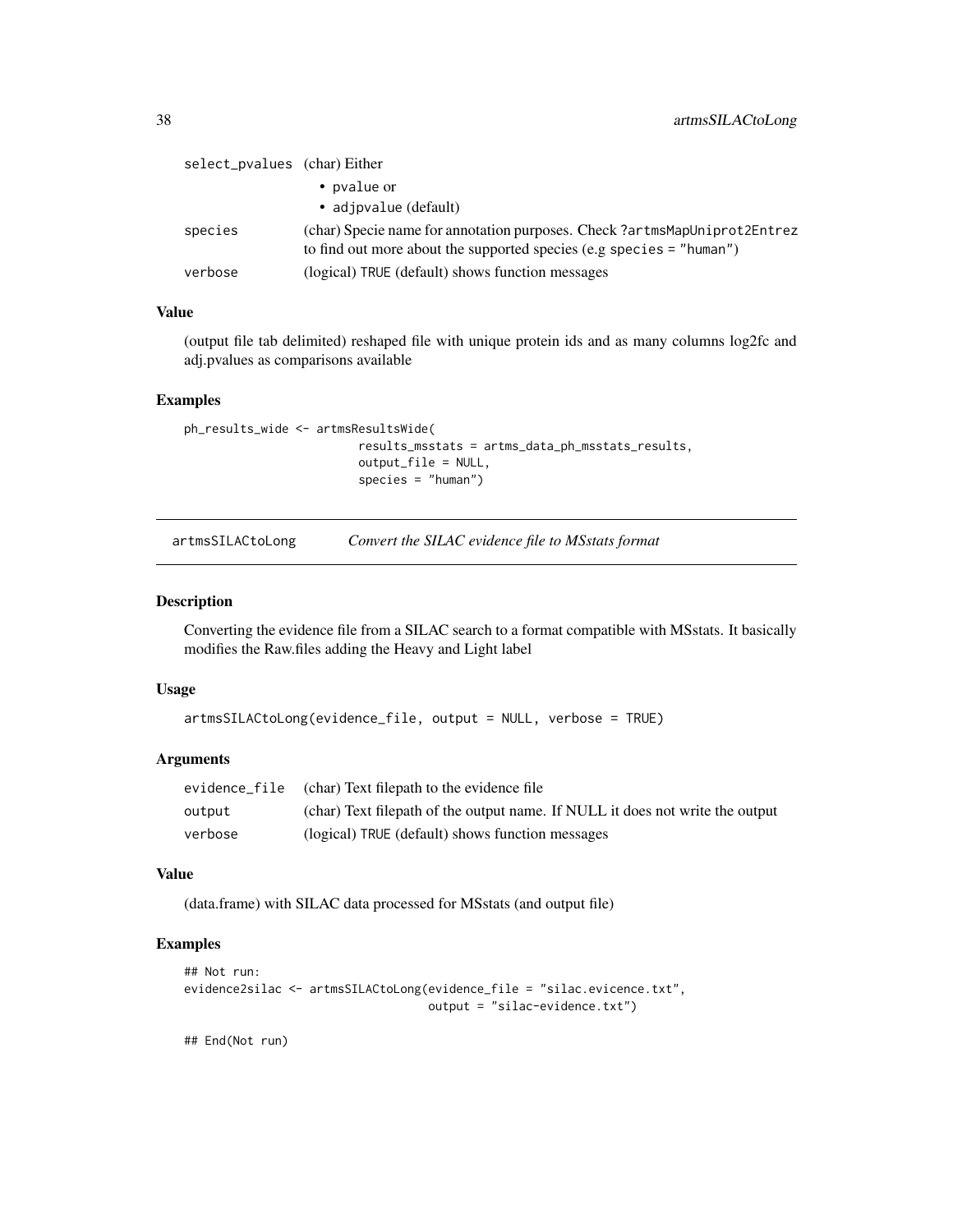<span id="page-38-0"></span>artmsSpectralCounts *Outputs the spectral counts from the MaxQuant evidence file.*

#### Description

Outputs the spectral counts from the MaxQuant evidence file.

#### Usage

```
artmsSpectralCounts(
  evidence_file,
 keys_file,
 output_file = NULL,
  verbose = TRUE
)
```
#### Arguments

| evidence_file | (char) Maxquant evidence file or data object                                                      |
|---------------|---------------------------------------------------------------------------------------------------|
| kevs_file     | (char) Keys file with the experimental design or data object                                      |
| output_file   | (char) Output file name (add .txt extension). If NULL (default) it returns a<br>data.frame object |
| verbose       | (logical) TRUE (default) shows function messages                                                  |

#### Value

A txt file with biological replicates, protein id, and spectral count columns

#### Examples

```
summary_spectral_counts <- artmsSpectralCounts(
                                 evidence_file = artms_data_ph_evidence,
                                 keys_file = artms_data_ph_keys)
```
artmsVolcanoPlot *Volcano plot (log2fc / pvalues)*

#### Description

It generates a scatter-plot used to quickly identify changes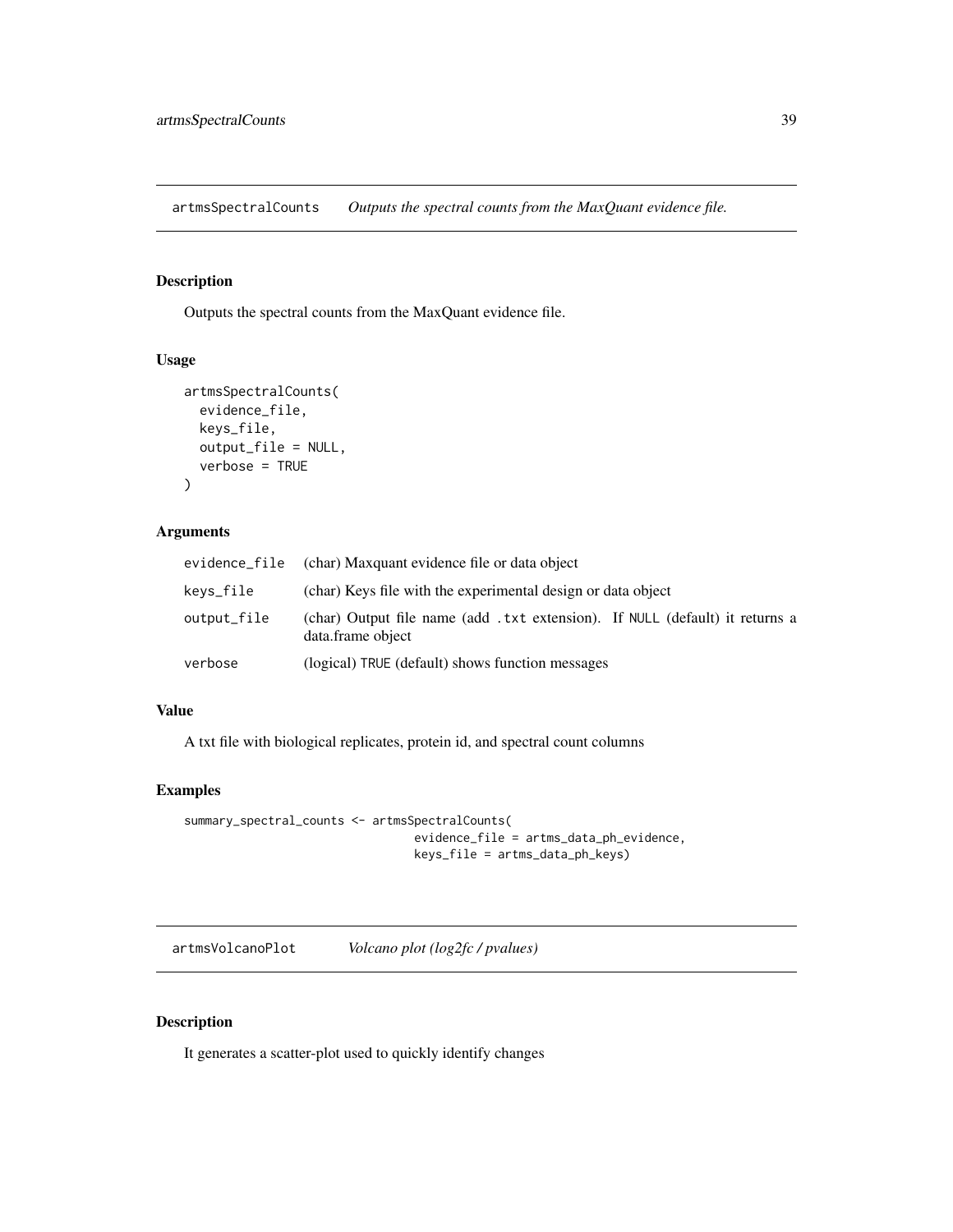#### Usage

```
artmsVolcanoPlot(
 mss_results,
  output_name = "volcano_plot.pdf",
  lfc\_upper = 1,
  1fc\_lower = -1,whatPvalue = "adj.pvalue",
  FDR = 0.05,
 PDF = TRUE,decimal_threshold = 16,
  verbose = TRUE
)
```
#### Arguments

| mss_results       | (data.frame or file) Selected MSstats results                     |
|-------------------|-------------------------------------------------------------------|
| output_name       | (char) Name for the output file (don't forget the .pdf extension) |
| lfc_upper         | (numeric) log2fc upper threshold (positive value)                 |
| lfc_lower         | (numeric) log2fc lower threshold (negative value)                 |
| whatPvalue        | (char) pvalue or adj. pvalue (default)                            |
| <b>FDR</b>        | (numeric) False Discovery Rate threshold                          |
| <b>PDF</b>        | (logical) Option to generate pdf format. Default: T               |
| decimal_threshold |                                                                   |
|                   | (numeric) Decimal threshold for the pvalue. Default: 16 (10^-16)  |
| verbose           | (logical) TRUE (default) shows function messages                  |

#### Value

(pdf) of a volcano plot

#### Examples

```
artmsVolcanoPlot(mss_results = artms_data_ph_msstats_results,
                 whatPvalue = "pvalue",
                 PDF = FALSE)
```
artmsWriteConfigYamlFile

*Write out a template file of the artMS configuration file (yaml)*

#### Description

Creates a template file of the artMS configuration file, which is required to run artmsQuantification. Check ?artms\_config and the vignettes to find out more about the details of the structure of the file and how to fill it up

<span id="page-39-0"></span>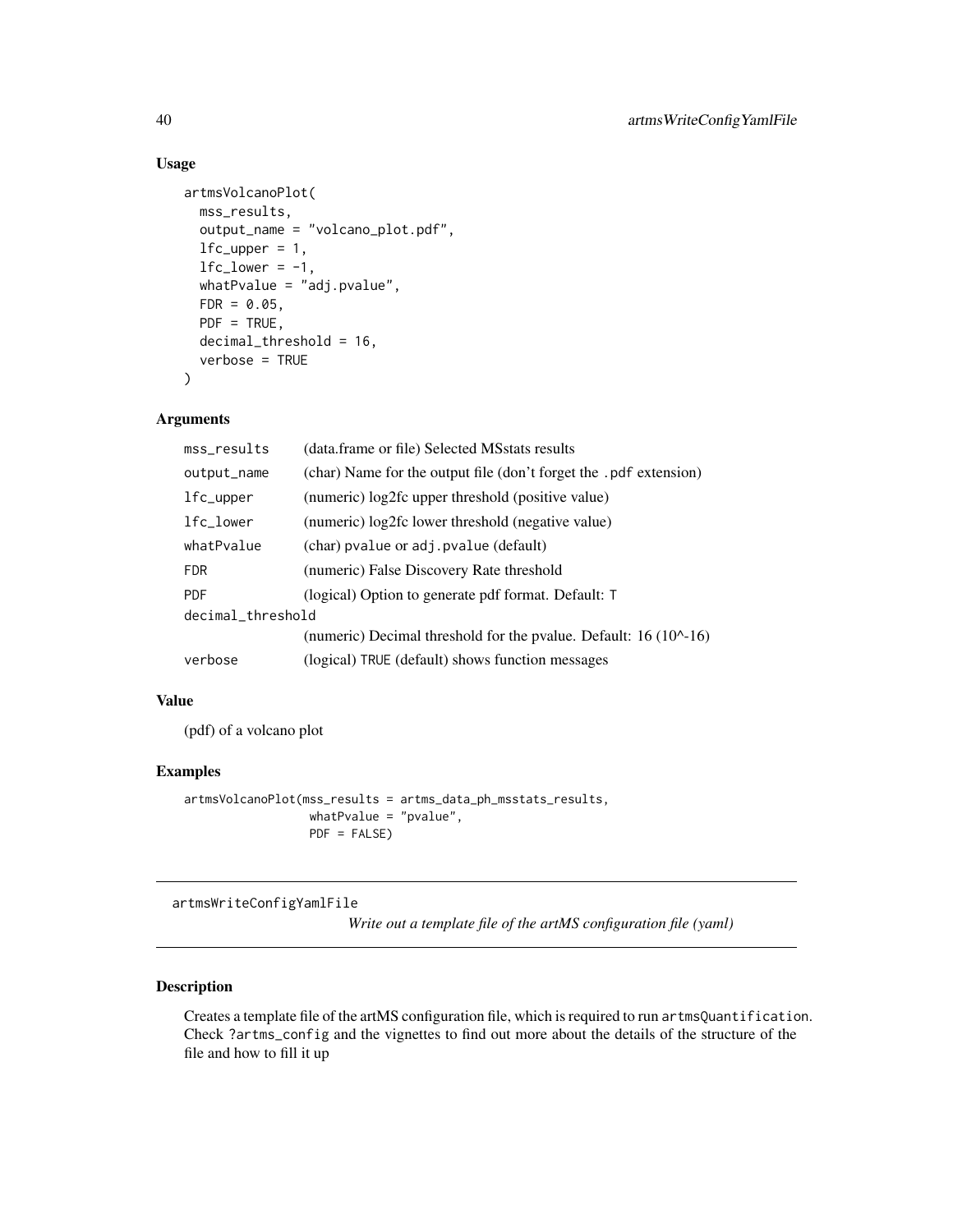<span id="page-40-0"></span>artms\_config 41

#### Usage

```
artmsWriteConfigYamlFile(
  config_file_name = "artms_config_file.yaml",
  overwrite = FALSE,
  verbose = TRUE
\lambda
```
### Arguments

| config_file_name |                                                                                                                               |  |
|------------------|-------------------------------------------------------------------------------------------------------------------------------|--|
|                  | (char) The name for the configuration file. It must have a yaml extension. If<br>NULL, it returns the config as a yaml object |  |
| overwrite        | (logical) Default FALSE                                                                                                       |  |
| verbose          | (logical) TRUE (default) shows function messages                                                                              |  |

#### Value

A file (or yaml data object) of the artMS configuration file

#### Examples

```
config_empty <- artmsWriteConfigYamlFile(config_file_name = NULL)
```
artms\_config *artMS configuration template*

#### Description

The configuration file in yaml format contains the configuration details required to run artmsQuantification(), which includes quality control functions

#### Usage

artms\_config

#### Format

The configuration (yaml) file contains the following sections:

- files evidence : /path/to/the/evidence.txt
	- keys : /path/to/the/keys.txt
	- contrasts : /path/to/the/contrast.txt
	- summary : /path/to/the/summary.txt
	- output : /path/to/the/output/results/results.txt
- qc basic:  $1 \# 1 = yes$ ;  $0 = no$ 
	- extended:  $1 \# 1 = yes$ ;  $0 = no$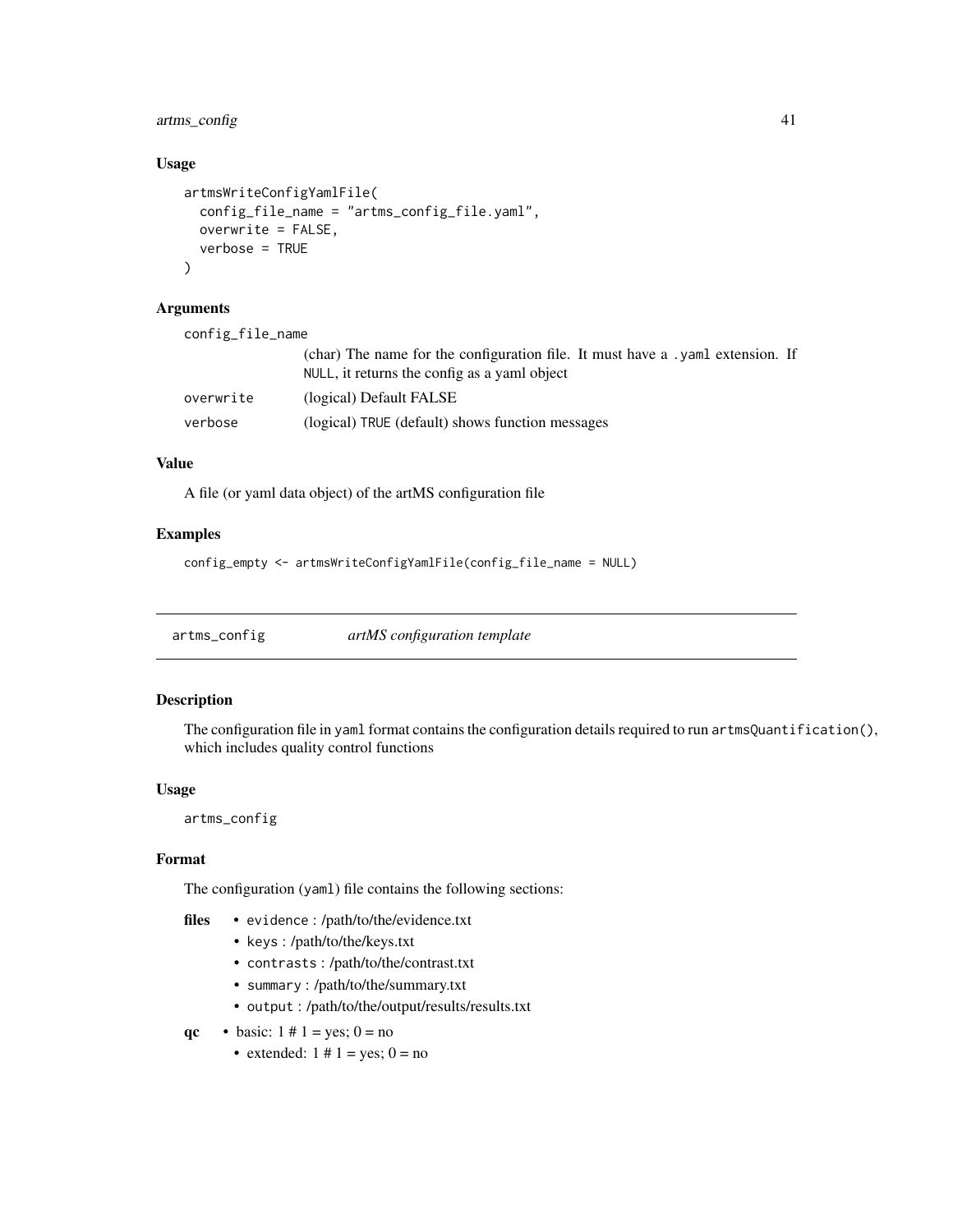• extended Summary:  $0 \# 1 = yes$ ;  $0 = no$ 

**data** • enabled :  $1 \# 1 = yes$ ;  $0 = no$ 

- silac:
	- enabled : 0 # 1 for SILAC experiments
- filters:
	- enabled : 1
- contaminants : 1
- protein groups : remove #remove, keep
- modifications : ab # PH, UB, AB, APMS
- sample plots :  $1$  # correlation plots

#### msstats • enabled : 1

- msstats\_input : # blank if not previous msstats input file is available
- profilePlots : none # before, after, before-after, none
- normalization\_method : equalizeMedians # globalStandards (include a reference protein(s) ), equalizeMedians, quantile, 0
- normalization reference : #should be a value in the Protein column
- summaryMethod : TMP # "TMP"(default) means Tukey's median polish, which is robust estimation method. "linear" uses linear mixed model. "logOfSum" conducts log2 (sum of intensities) per run.
- censoredInt : NA # Missing values are censored or at random. 'NA' (default) assumes that all 'NA's in 'Intensity' column are censored. '0' uses zero intensities as censored intensity. In this case, NA intensities are missing at random. The output from Skyline should use '0'. Null assumes that all NA intensites are randomly missing.
- MBimpute : 1 # only for summaryMethod="TMP" and censoredInt='NA' or '0'. TRUE (default) imputes 'NA' or '0' (depending on censoredInt option) by Accelated failure model. FALSE uses the values assigned by cutoffCensored
- For all othe features, please check documentation for MSstats' dataProcess function

#### output\_extras • output\_extras :

- enabled :  $1 \#$  if 0, it wont do anything in this section
- annotate :
	- enabled: 1 # 1|0 whether to annotate the proteins in the results or not
- species : HUMAN # Supported species: HUMAN, MOUSE, ANOPHELES, ARA-BIDOPSIS, BOVINE, WORM, CANINE, FLY, ZEBRAFISH, ECOLI\_STRAIN\_K12, ECOLI\_STRAIN\_SAKAI, CHICKEN, RHESUS, MALARIA, CHIMP, RAT, YEAST, PIG, XENOPUS
- plots:
	- volcano: 1
	- heatmap: 1
	- LFC : -1.5 1.5 # Range of minimal log2fc
	- FDR : 0.05
	- heatmap\_cluster\_cols : 0
	- heatmap\_display : log2FC # log2FC or pvalue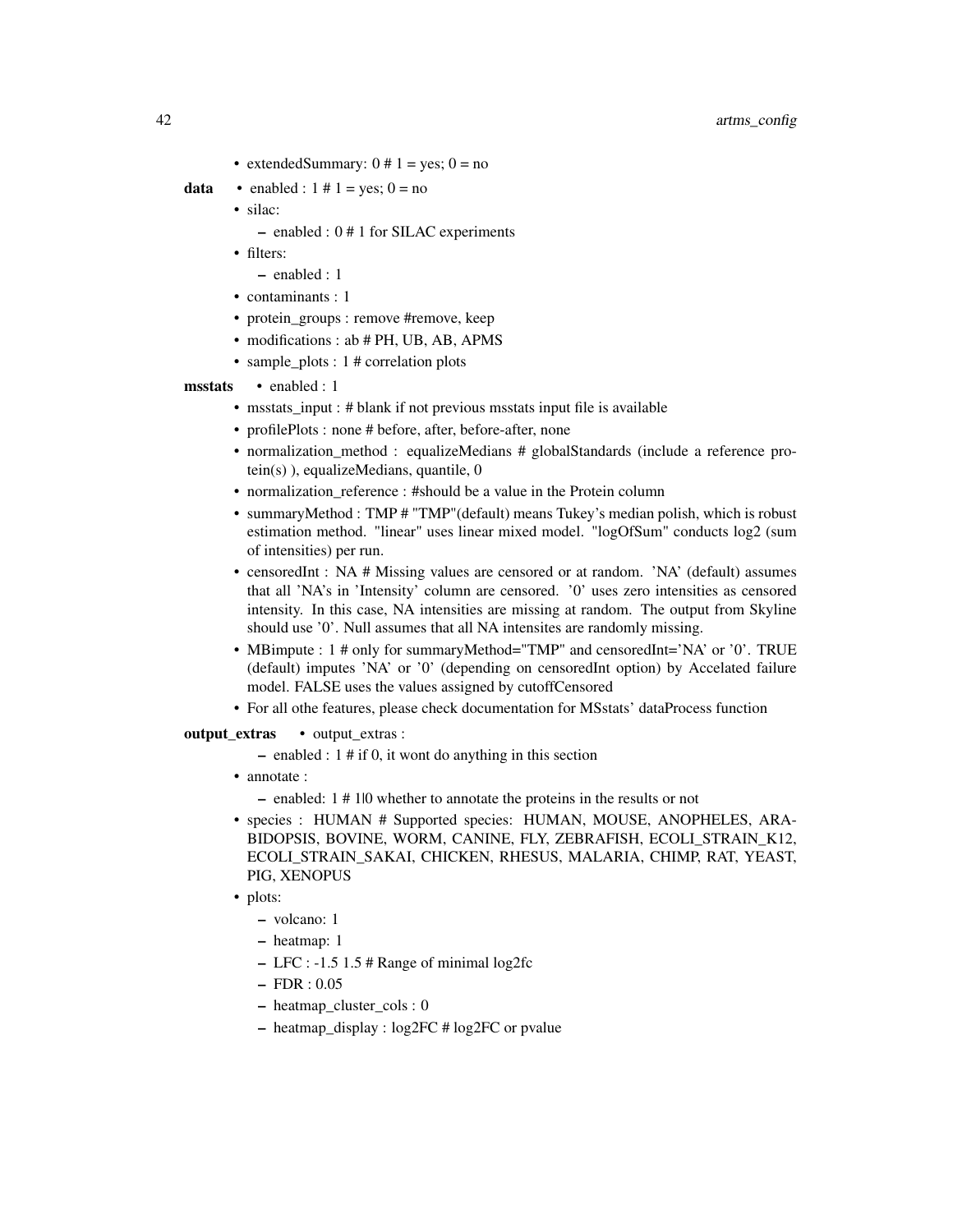<span id="page-42-0"></span>artms\_data\_corum\_mito\_database

*CORUM Protein Complexes database use for complex enrichment analysis*

#### Description

The list of protein complexes has been enriched with mitochondria proteins from mouse, as described in this paper:

2018 - Ruchi Masand, Esther Paulo, Dongmei Wu , Yangmeng Wang, Danielle L. Swaney, David Jimenez-Morales, Nevan J. Krogan, and Biao Wang Proteome Imbalance of Mitochondrial Electron Transport Chain in Brown Adipocytes Leads to Metabolic Benefits. Cell Metab. 2018 Mar 06; 27(3):616-629.e4

#### Usage

artms\_data\_corum\_mito\_database

#### Format

Tab delimited file.

To find out more about the format and columns available at CORUM, please visit this [link](http://mips.helmholtz-muenchen.de/corum/)

#### Details

LAST CORUM DOWNLOAD DATE: 2017-08-01

artms\_data\_pathogen\_LPN

*LPN PATHOGEN: Legionella pneumophila subsp. pneumophila (strain Philadelphia 1 / ATCC 33152 / DSM 7513) UNIPROT IDS*

#### Description

LPN PATHOGEN: Legionella pneumophila subsp. pneumophila (strain Philadelphia 1 / ATCC 33152 / DSM 7513) UNIPROT IDS

#### Usage

artms\_data\_pathogen\_LPN

#### Format

A data.frame of Entry IDs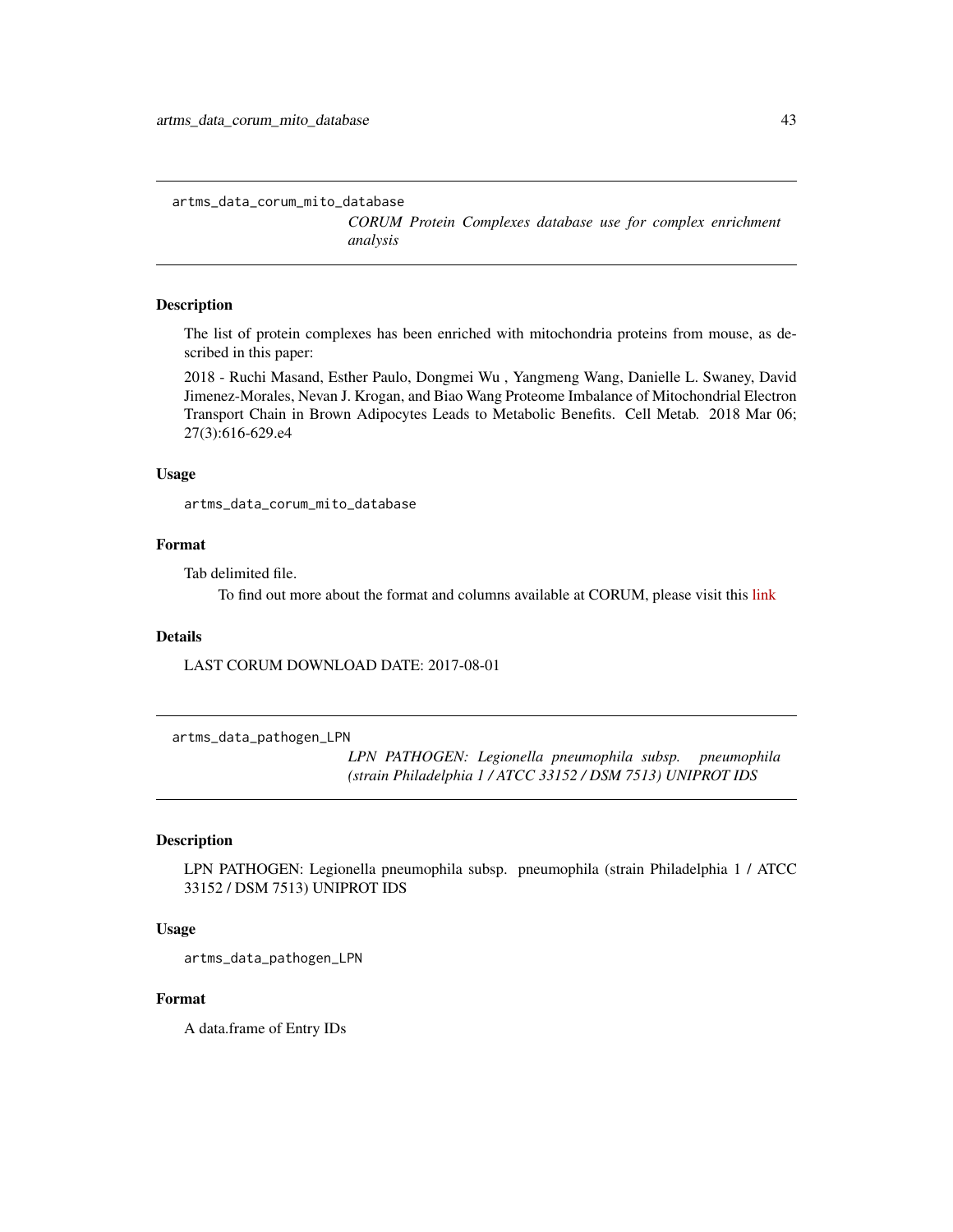<span id="page-43-0"></span>artms\_data\_pathogen\_TB

*TB PATHOGEN: Mycobacterium tuberculosis (strain ATCC 35801 / TMC 107 / Erdman) UNIPROTS IDS*

#### Description

TB PATHOGEN: Mycobacterium tuberculosis (strain ATCC 35801 / TMC 107 / Erdman) UNIPROTS IDS

#### Usage

artms\_data\_pathogen\_TB

#### Format

A data.frame of Entry IDs

artms\_data\_ph\_config *artMS configuration for the available PH dataset*

#### Description

The configuration file with default options to run the available PH dataset with 'artmsQuantification()"

#### Usage

artms\_data\_ph\_config

#### Format

The configuration (yaml) file contains the following sections:

- files evidence : Empty. To test an example, run artms\_data\_ph\_config\$files\$evidence <- artms\_data\_ph\_evidence
	- keys : Empty To test an example datasets run artms\_data\_ph\_config\$files\$keys < artms\_data\_ph\_keys
	- contrasts : Empty. To test the example datasets, run artms\_data\_ph\_config\$files\$contrasts <- artms\_data\_ph\_contrast
	- summary :
	- output : "results.txt"
- qc basic: 0
	- extended: 0
	- extendedSummary: 0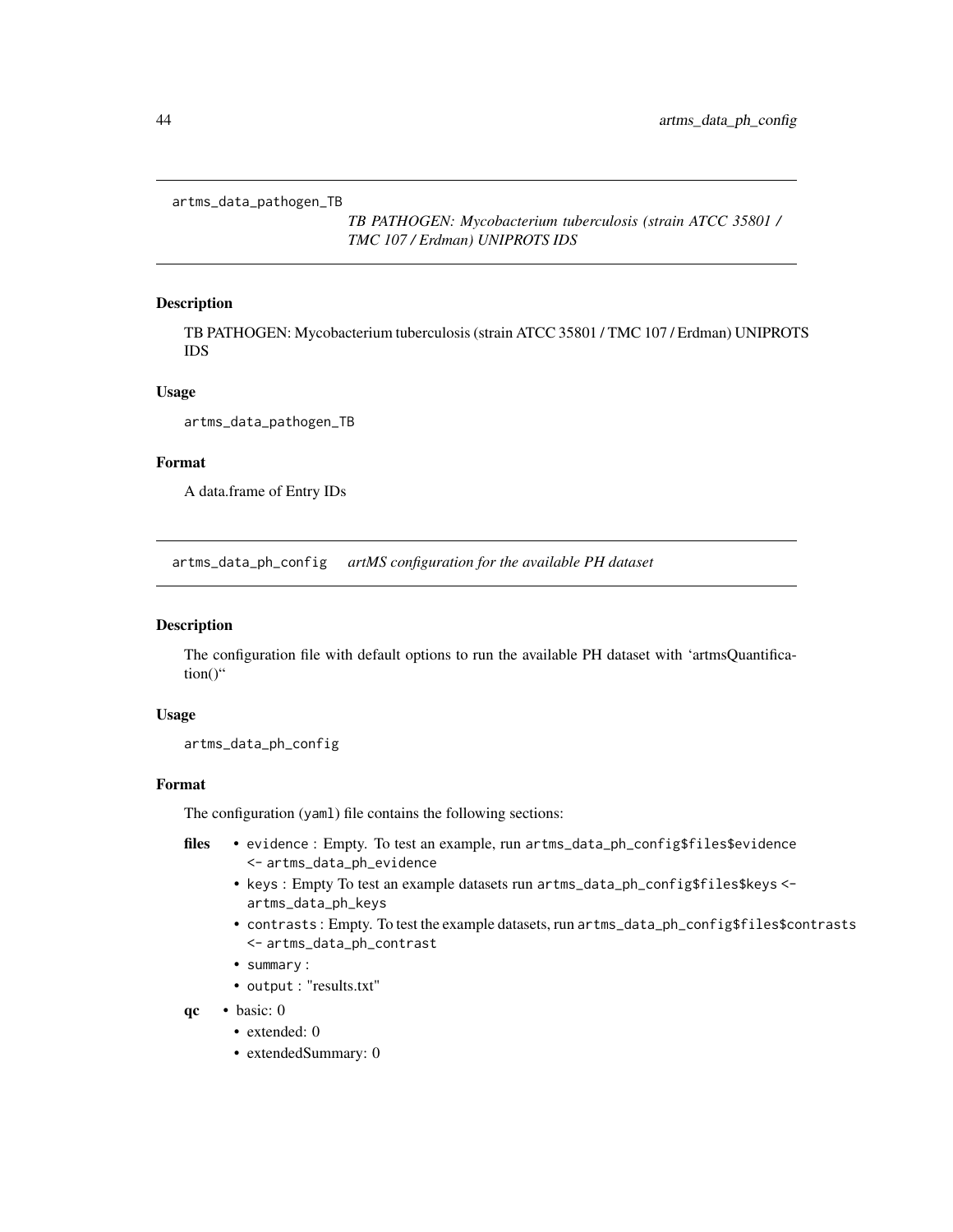<span id="page-44-0"></span>data · enabled : 1

- silac:
	- enabled : 0
- filters:
	- enabled : 1
- contaminants : 1
- protein\_groups : remove
- modifications : PH
- sample\_plots : 1

#### msstats • enabled : 1

- msstats\_input : # blank if not previous msstats input file is available
- profilePlots : none # before, after, before-after, none
- normalization\_method : equalizeMedians
- normalization\_reference : #should be a value in the Protein column
- summaryMethod : TMP
- censoredInt : NA
- cutoffCensored : minFeature
- MBimpute : 1
- feature\_subset: all

#### output\_extras • output\_extras :

– enabled : 1

- annotate :
	- enabled: 1
- species : HUMAN
- plots:
	- volcano: 1
	- heatmap: 1
	- LFC : -1 1
	- FDR : 0.05
	- heatmap\_cluster\_cols : 0
	- heatmap\_display : log2FC

artms\_data\_ph\_contrast

*Contrast example for the PH dataset*

#### Description

Contrast file with the relative quantification to be performed for the two conditions available in the example dataset: "Cal33-HSC6". See vignette for more details on how to prepare the contrast file.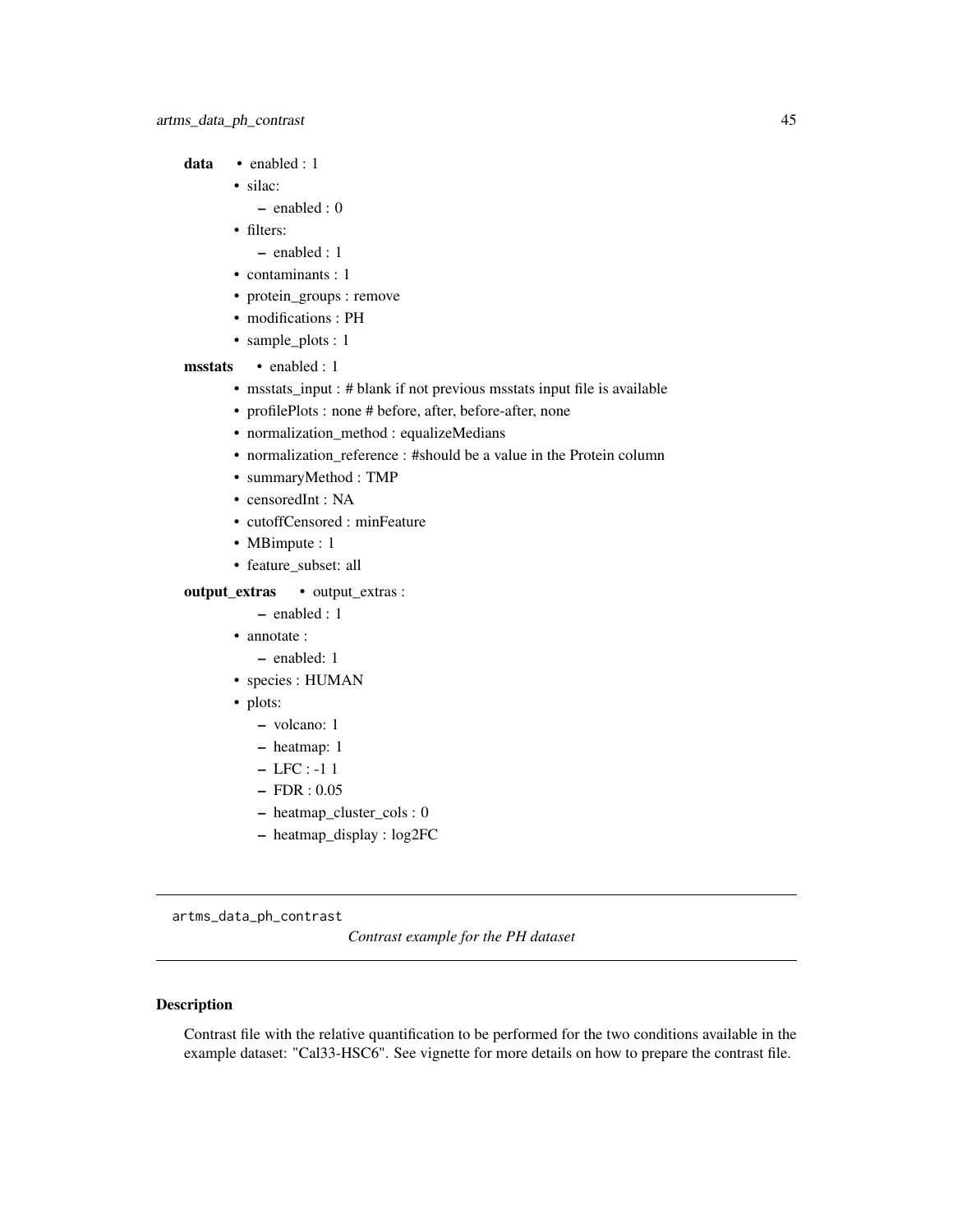#### <span id="page-45-0"></span>Usage

artms\_data\_ph\_contrast

#### Format

list with one comparison: "Cal33-HSC6"

artms\_data\_ph\_evidence

*Evidence file example*

#### Description

Evidence file from a PH experiment consisting of two head and neck cancer cell lines ("Conditions" "Cal33" and "HSC6").

Unfortunately, the number of lines was reduced to 1/20 due to bioconductor limitations on data size, but it should be enough to test the qc and quantification functions. The number of total columns from the original evidence file was also reduced to 36 (out of the original 66 columns). Check colnames(artms\_data\_ph\_evidence) for details

#### Usage

```
artms_data_ph_evidence
```
#### Format

A data frame with all the columns available in an evidence file generated with MaxQuant version 1.6.2.3

artms\_data\_ph\_keys *Keys File Example*

#### Description

the artMS keys file provides the details of the experimental design for any given proteomics experiment.

This particular example belongs to a PH experiment consisting of two head and neck cancer cell lines ("Conditions" "Cal33" and "HSC6"), with 2 biological replicates each (in this reduced version)

#### Usage

artms\_data\_ph\_keys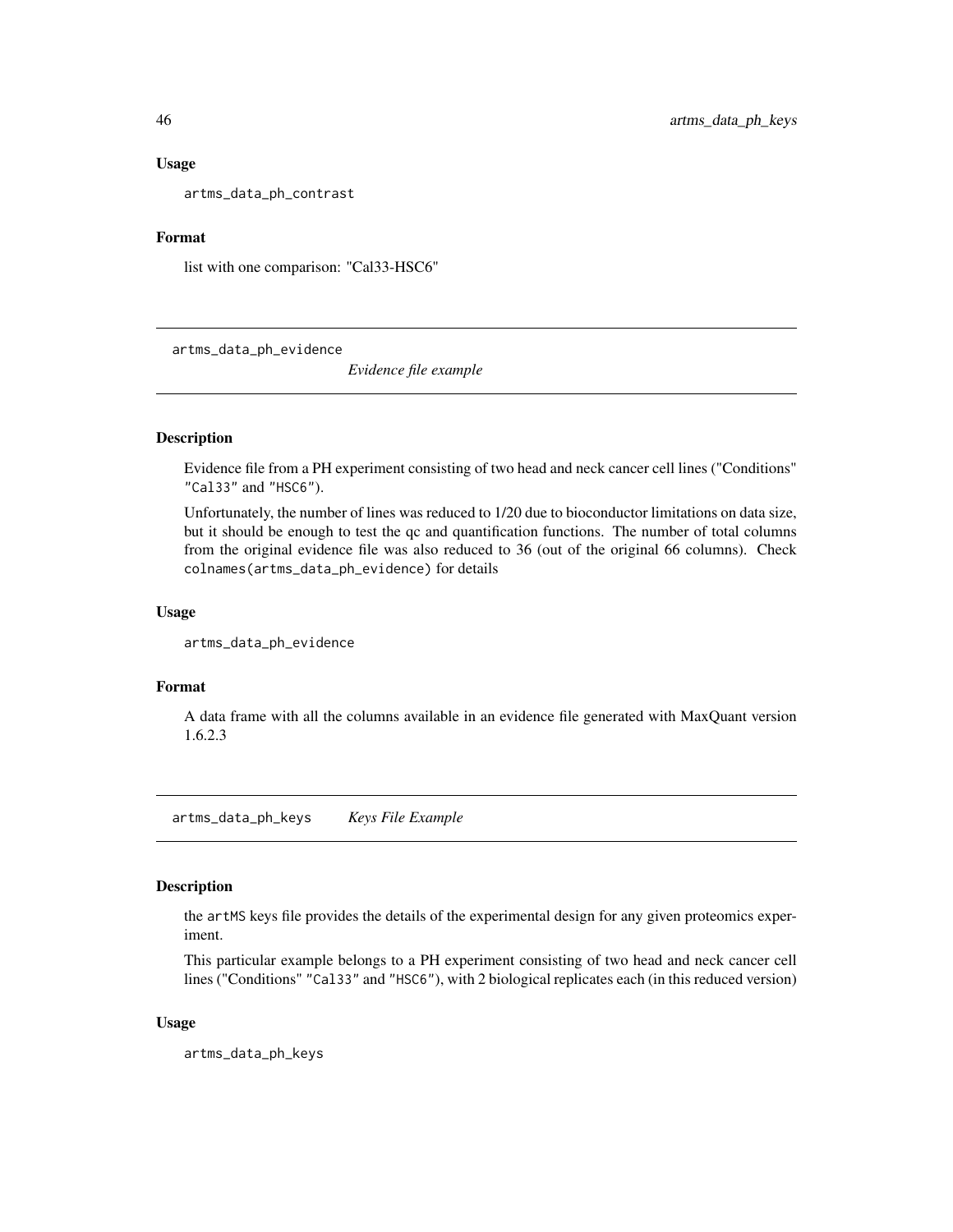#### <span id="page-46-0"></span>Format

Tab delimited file with the following columns:

Raw.file Raw file processed. Each one should be a unique biological (or technical) replicate

IsotopeLabelType Type of labeling. L is used for label free experiments

Condition Label for conditions. VERY IMPORTANT: Only alpha-numeric characters and underscore (\_) are allowed

BioReplicate Label for the Biological replicates. VERY IMPORTANT: Use the same labeling for bioreplicate as the Condition, but adding a dash  $(-)$  corresponding to the number of biological replicate. For example, for Condition "Cal", use Cal-1, Cal-2, Cal-3, etc for the bioreplicates

Run The MS run number

artms\_data\_ph\_msstats\_modelqc

*MSstats modelQC example*

#### Description

Normalized data obtained from the artmsQuantification() step of the PH dataset (global analysis)

#### Usage

artms\_data\_ph\_msstats\_modelqc

#### Format

A data frame resulting from running the latest version of MSstats::groupComparison function required as input for artmsAnalysisQuantifications()

artms\_data\_ph\_msstats\_results *MSstats results example*

#### **Description**

Relative quantification results obtained running MSstats on the available PH datasets (global analysis). Changes in protein phosphorylation were quantified between two conditions (check artms\_data\_ph\_contrast)

#### Usage

```
artms_data_ph_msstats_results
```
#### Format

A data frame resulting from running the latest version of MSstats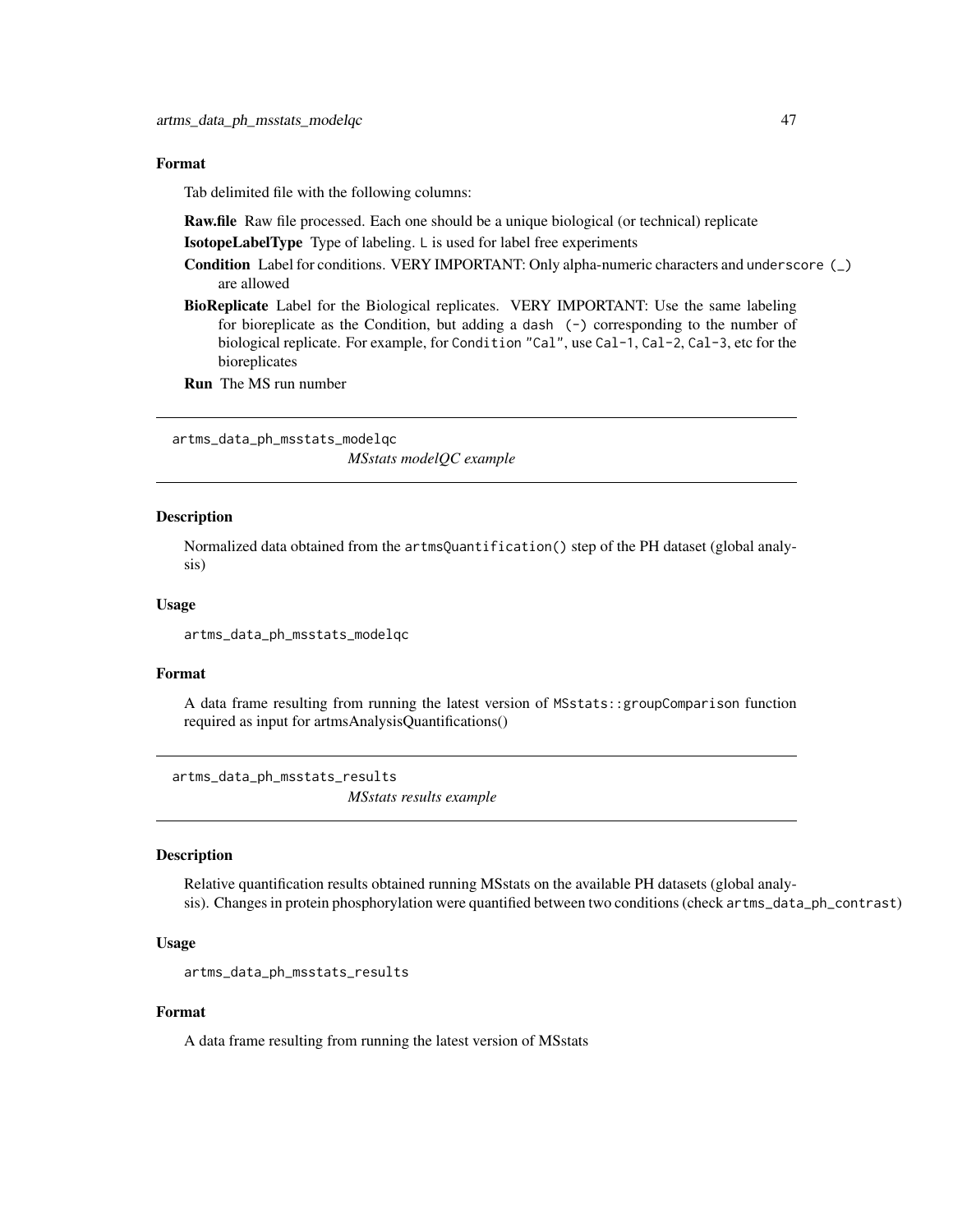<span id="page-47-0"></span>artms\_data\_randomDF *Random data set*

#### Description

Dataset randomly generated for testing purposes

#### Usage

artms\_data\_randomDF

#### Format

A data frame with 100 rows and 10 variables: Dataset generated using this code data.frame(replicate(10,sample(0:1,100,rep=TRUE)))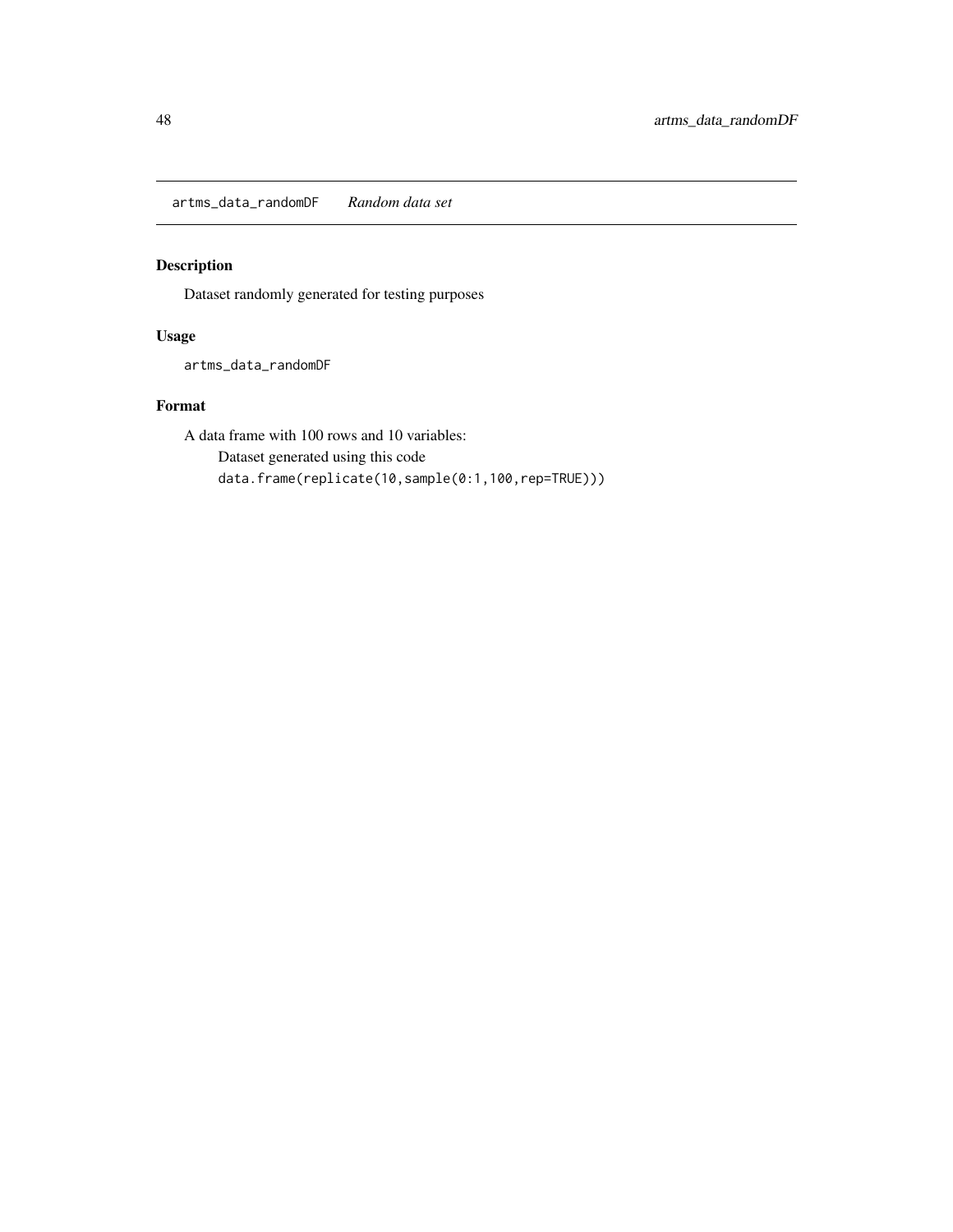# <span id="page-48-0"></span>Index

```
∗ APMS
    artmsEvidenceToSaintExpress, 14
    artmsEvidenceToSAINTq, 15
∗ MSStats,
    artmsMsstatsSummary, 22
∗ MaxQuant,
    artmsAvgIntensityRT, 8
    artmsMsstatsSummary, 22
∗ QC,
    artmsQualityControlEvidenceBasic,
        28
    artmsQualityControlMetabolomics,
        33
∗ SAINT,
    artmsEvidenceToSaintExpress, 14
    artmsEvidenceToSAINTq, 15
∗ SAINTexpress,
    artmsEvidenceToSaintExpress, 14
∗ SAINTq,
    artmsEvidenceToSAINTq, 15
∗ abundance,
    artmsDataPlots, 10
∗ ac
    artmsProtein2SiteConversion, 26
∗ analysis,
    artmsAnalysisQuantifications, 3
∗ annotation,
    artmsAnnotateSpecie, 6
    artmsAnnotationUniprot, 7
    artmsIsSpeciesSupported, 19
    artmsLeaveOnlyUniprotEntryID, 20
    artmsMapUniprot2Entrez, 21
∗ caliberated
    artmsAvgIntensityRT, 8
∗ check
    artmsIsEvidenceNewVersion, 18
∗ cleanup,
    artmsFilterEvidenceContaminants,
        17
```
∗ columns artmsChangeColumnName, [9](#page-8-0) ∗ config, artmsWriteConfigYamlFile, [40](#page-39-0) ∗ contaminants artmsFilterEvidenceContaminants, [17](#page-16-0) ∗ control, artmsQualityControlEvidenceBasic, [28](#page-27-0) artmsQualityControlMetabolomics, [33](#page-32-0) ∗ convert, artmsProtein2SiteConversion, [26](#page-25-0) artmsSILACtoLong, [38](#page-37-0) ∗ convert artmsConvertMetabolomics, [9](#page-8-0) ∗ data.frame, artmsChangeColumnName, [9](#page-8-0) ∗ datasets artms\_config, [41](#page-40-0) artms\_data\_corum\_mito\_database, [43](#page-42-0) artms\_data\_pathogen\_LPN, [43](#page-42-0) artms\_data\_pathogen\_TB, [44](#page-43-0) artms\_data\_ph\_config, [44](#page-43-0) artms\_data\_ph\_contrast, [45](#page-44-0) artms\_data\_ph\_evidence, [46](#page-45-0) artms\_data\_ph\_keys, [46](#page-45-0) artms\_data\_ph\_msstats\_modelqc, [47](#page-46-0) artms\_data\_ph\_msstats\_results, [47](#page-46-0) artms\_data\_randomDF, [48](#page-47-0) ∗ dotplots, artmsDataPlots, [10](#page-9-0) ∗ driver, artmsQuantification, [36](#page-35-0) ∗ enrichment artmsEnrichLog2fc, [11](#page-10-0) artmsEnrichProfiler, [12](#page-11-0) ∗ evidence,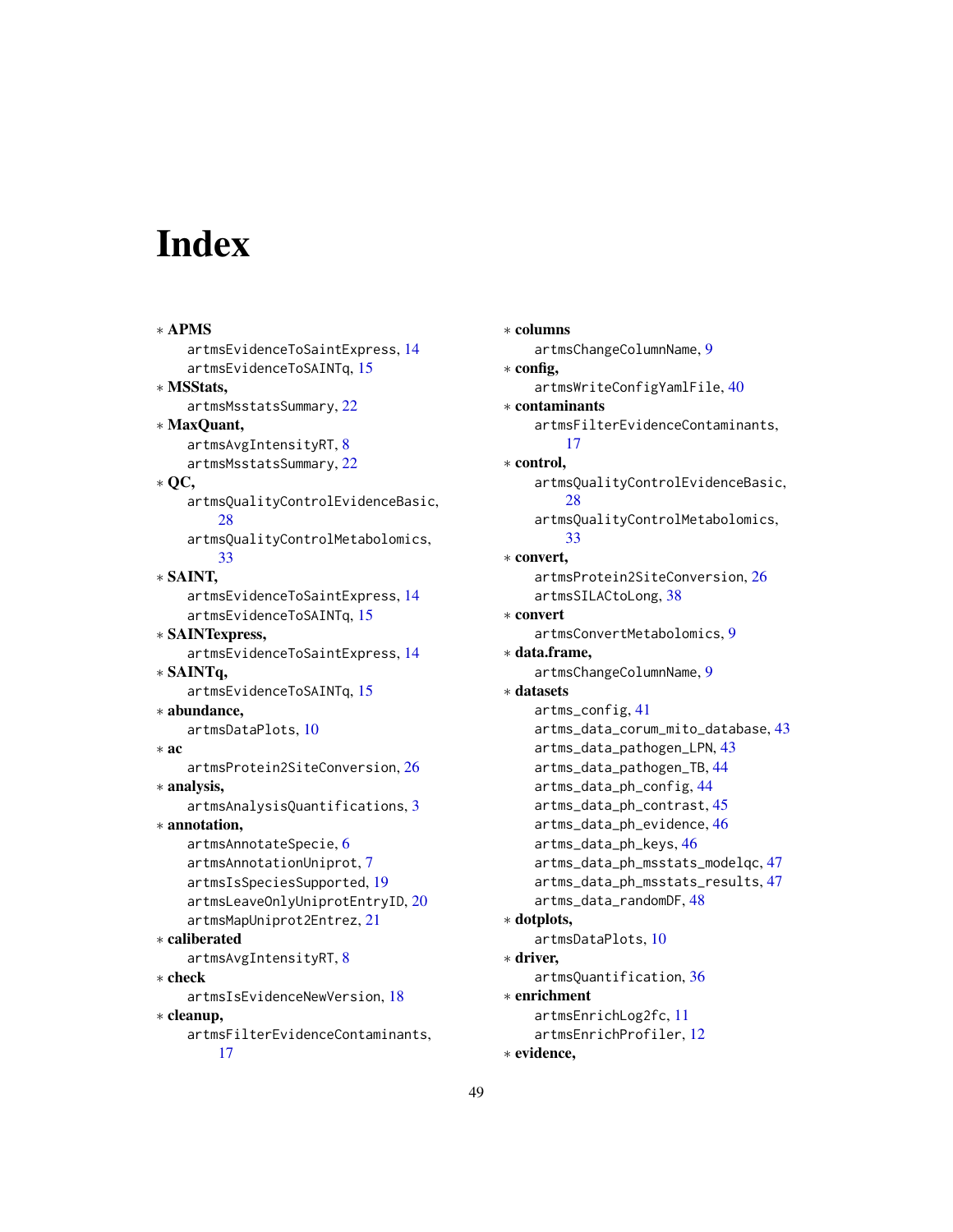```
artmsAvgIntensityRT, 8
    artmsIsEvidenceNewVersion, 18
    artmsMergeEvidenceAndKeys, 21
    artmsMsstatsSummary, 22
    artmsProtein2SiteConversion, 26
    artmsQualityControlEvidenceExtended,
        30
    artmsQualityControlMetabolomics,
        33
∗ evidence
    artmsQualityControlEvidenceBasic,
        28
    artmsSILACtoLong, 38
    artmsSpectralCounts, 39
∗ external,
    artmsGeneratePhSiteExtended, 17
∗ file,
    artmsIsEvidenceNewVersion, 18
∗ files
    artmsPhosfateOutput, 23
    artmsPhotonOutput, 24
∗ function
    artmsQuantification, 36
∗ generate,
    artmsPhosfateOutput, 23
    artmsPhotonOutput, 24
∗ heatmap,
    artmsPlotHeatmapQuant, 25
∗ ids
    artmsLeaveOnlyUniprotEntryID, 20
    artmsMapUniprot2Entrez, 21
∗ input,
    artmsIsEvidenceNewVersion, 18
∗ intensity,
    artmsAvgIntensityRT, 8
∗ keys
    artmsMergeEvidenceAndKeys, 21
    artmsQualityControlEvidenceExtended,
        30
    artmsQualityControlSummaryExtended,
        34
∗ log2fc
    artmsPlotHeatmapQuant, 25
∗ main,
    artmsQuantification, 36
∗ merge,
    artmsMergeEvidenceAndKeys, 21
∗ metabolomics,
```

```
artmsConvertMetabolomics, 9
∗ metabolomics
    artmsQualityControlMetabolomics,
        33
∗ msstats,
    artmsResultsWide, 37
∗ outputs,
    artmsPhosfateOutput, 23
    artmsPhotonOutput, 24
∗ ph,
    artmsProtein2SiteConversion, 26
∗ phosfate
    artmsGeneratePhSiteExtended, 17
∗ plot,
    artmsVolcanoPlot, 39
∗ plot
    artmsDataPlots, 10
∗ ptm,
    artmsProtein2SiteConversion, 26
∗ qc,
    artmsQualityControlEvidenceExtended,
        30
    artmsQualityControlSummaryExtended,
        34
∗ quality,
    artmsQualityControlEvidenceBasic,
         28
    artmsQualityControlMetabolomics,
        33
∗ quantifications
    artmsAnalysisQuantifications, 3
∗ rename,
    artmsChangeColumnName, 9
∗ reshape
    artmsResultsWide, 37
∗ results,
    artmsResultsWide, 37
∗ retention
    artmsAvgIntensityRT, 8
∗ silac,
    artmsSILACtoLong, 38
∗ species
    artmsAnnotateSpecie, 6
    artmsIsSpeciesSupported, 19
∗ spectral_counts,
    artmsSpectralCounts, 39
∗ summary,
```
artmsAvgIntensityRT, [8](#page-7-0)